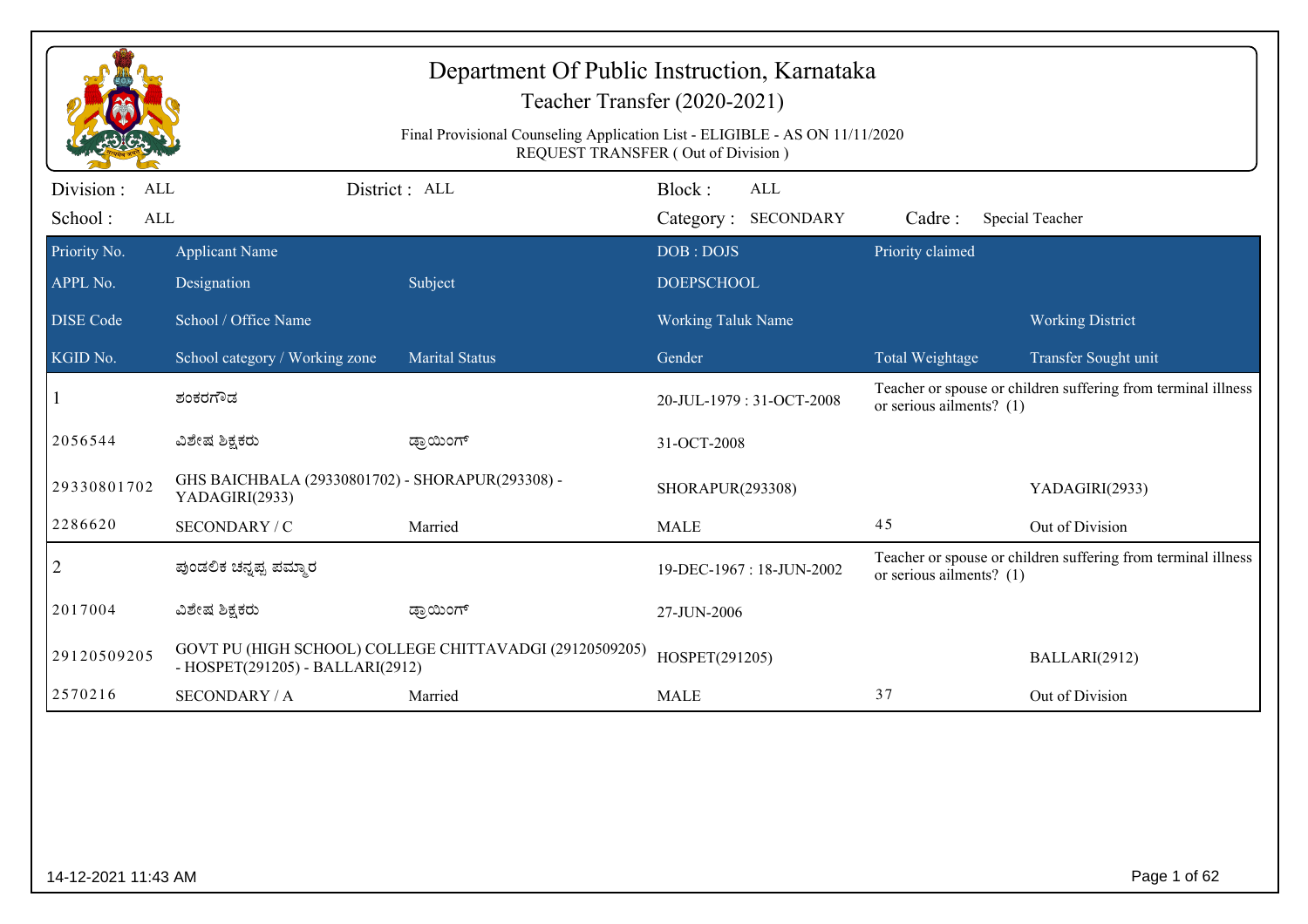|                                            |                                                                          | Department Of Public Instruction, Karnataka<br>Final Provisional Counseling Application List - ELIGIBLE - AS ON 11/11/2020 | Teacher Transfer (2020-2021)<br><b>REQUEST TRANSFER (Out of Division)</b> |                            |                                                               |
|--------------------------------------------|--------------------------------------------------------------------------|----------------------------------------------------------------------------------------------------------------------------|---------------------------------------------------------------------------|----------------------------|---------------------------------------------------------------|
| Division :<br>ALL<br>School:<br><b>ALL</b> |                                                                          | District : ALL                                                                                                             | Block:<br><b>ALL</b><br>Category: SECONDARY                               | Cadre:                     | Special Teacher                                               |
| Priority No.<br>APPL No.                   | <b>Applicant Name</b><br>Designation                                     | Subject                                                                                                                    | DOB: DOJS<br><b>DOEPSCHOOL</b>                                            | Priority claimed           |                                                               |
| <b>DISE Code</b>                           | School / Office Name                                                     |                                                                                                                            | <b>Working Taluk Name</b>                                                 |                            | <b>Working District</b>                                       |
| KGID No.                                   | School category / Working zone                                           | <b>Marital Status</b>                                                                                                      | Gender                                                                    | Total Weightage            | Transfer Sought unit                                          |
| 3                                          | ಕೆ ಆರ್ ತಿಮ್ಮರಾಜು                                                         |                                                                                                                            | 18-NOV-1970: 19-FEB-2013                                                  | or serious ailments? $(1)$ | Teacher or spouse or children suffering from terminal illness |
| 2047298                                    | ವಿಶೇಷ ಶಿಕ್ಷಕರು                                                           | ತೋಟಗಾರಿಕೆ                                                                                                                  | 19-FEB-2013                                                               |                            |                                                               |
| 29270516602                                | GHS SURAPURA (29270516602) - KOLLEGAL(292705) -<br>CHAMARAJANAGARA(2927) |                                                                                                                            | KOLLEGAL(292705)                                                          |                            | CHAMARAJANAGARA(2927)                                         |
| 2246973                                    | SECONDARY / C                                                            | Married                                                                                                                    | <b>MALE</b>                                                               | 29                         | Out of Division                                               |
| 4                                          | ಬಸವರಾಜ ಬಾಕೇ∐ರಾ                                                           |                                                                                                                            | 14-MAY-1968: 21-NOV-1994                                                  |                            | Teacher or spouse or children with Bench mark Disability (2)  |
| 2049660                                    | ವಿಶೇಷ ಶಿಕ್ಷಕರು                                                           | ಗ್ರೇಡ್ I_ಸಂಗೀತ                                                                                                             | 16-DEC-2014                                                               |                            |                                                               |
| 29170204405                                | GHS BALAGADI (29170204405) - KOPPA(291702) -<br>CHIKKAMANGALURU(2917)    |                                                                                                                            | KOPPA(291702)                                                             |                            | CHIKKAMANGALURU(2917)                                         |
| 1386720                                    | <b>SECONDARY / B</b>                                                     | Married                                                                                                                    | <b>MALE</b>                                                               | 75                         | Out of Division                                               |
|                                            |                                                                          |                                                                                                                            |                                                                           |                            |                                                               |
| 14-12-2021 11:43 AM                        |                                                                          |                                                                                                                            |                                                                           |                            | Page 2 of 62                                                  |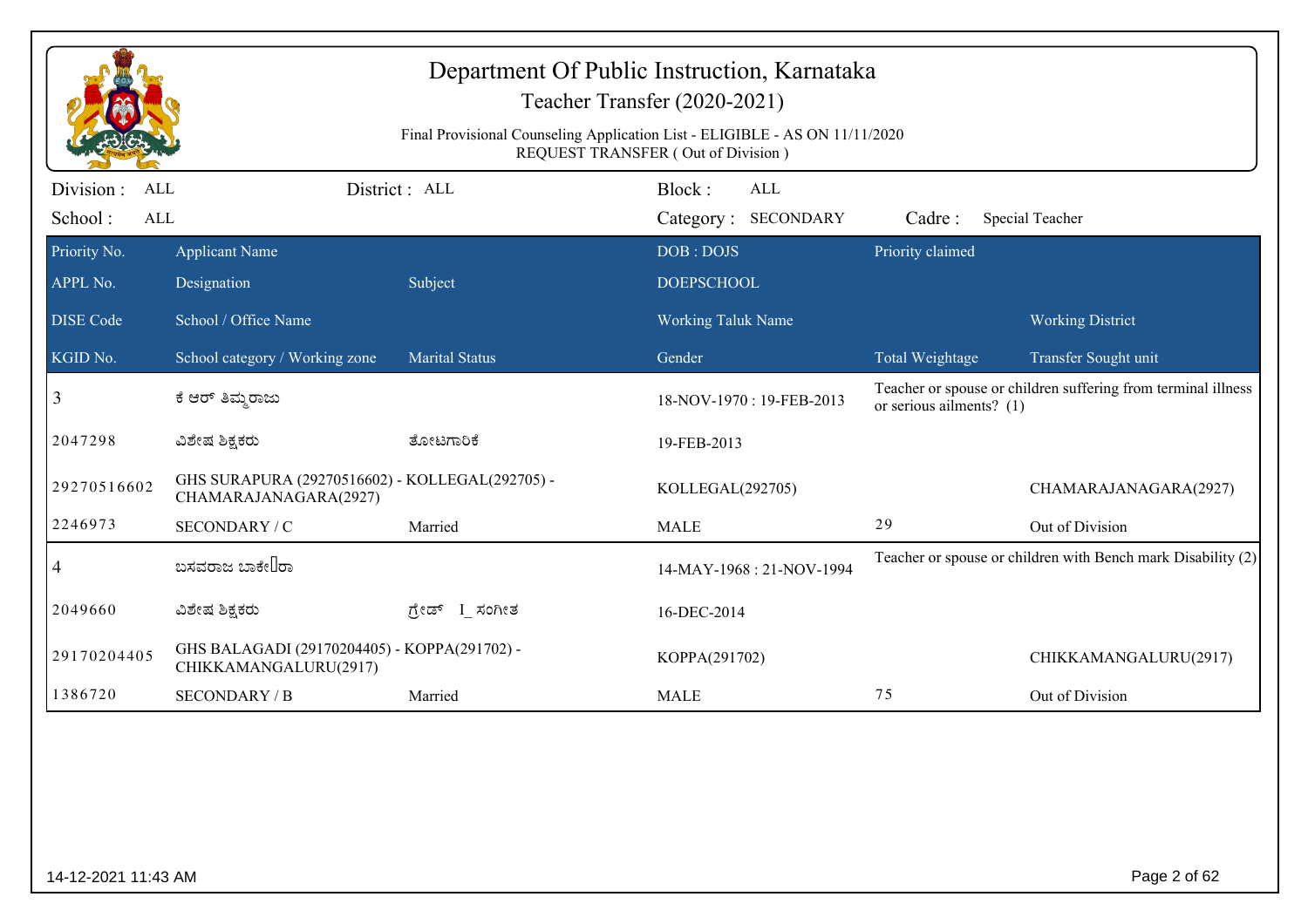|                                                   | Department Of Public Instruction, Karnataka<br>Teacher Transfer (2020-2021)<br>Final Provisional Counseling Application List - ELIGIBLE - AS ON 11/11/2020<br>REQUEST TRANSFER (Out of Division) |                                                                            |                                |                            |                  |                                                              |  |  |
|---------------------------------------------------|--------------------------------------------------------------------------------------------------------------------------------------------------------------------------------------------------|----------------------------------------------------------------------------|--------------------------------|----------------------------|------------------|--------------------------------------------------------------|--|--|
| Division :<br><b>ALL</b><br>School:<br><b>ALL</b> |                                                                                                                                                                                                  | District : ALL                                                             | Block:                         | ALL<br>Category: SECONDARY | Cadre:           | Special Teacher                                              |  |  |
| Priority No.<br>APPL No.                          | <b>Applicant Name</b><br>Designation                                                                                                                                                             | Subject                                                                    | DOB: DOJS<br><b>DOEPSCHOOL</b> |                            | Priority claimed |                                                              |  |  |
| <b>DISE Code</b>                                  | School / Office Name                                                                                                                                                                             |                                                                            | Working Taluk Name             |                            |                  | <b>Working District</b>                                      |  |  |
| KGID No.                                          | School category / Working zone                                                                                                                                                                   | <b>Marital Status</b>                                                      | Gender                         |                            | Total Weightage  | Transfer Sought unit                                         |  |  |
| 5                                                 | ರವಿಕಾಂತ ಲಕ್ಷ್ಮಣ ಚವ್ದಾಣ                                                                                                                                                                           |                                                                            |                                | 29-JUL-1967: 09-JUL-2010   |                  | Teacher or spouse or children with Bench mark Disability (2) |  |  |
| 2023155                                           | ವಿಶೇಷ ಶಿಕ್ಷಕರು                                                                                                                                                                                   | ಗ್ರೇಡ್ I_ಸಂಗೀತ                                                             | 09-JUL-2010                    |                            |                  |                                                              |  |  |
| 29070413203                                       |                                                                                                                                                                                                  | GHS NILOGAL (29070413203) - KUSTAGI(290704) - KOPPAL(2907) KUSTAGI(290704) |                                |                            |                  | KOPPAL(2907)                                                 |  |  |
| 2441194                                           | SECONDARY / C                                                                                                                                                                                    | Married                                                                    | <b>MALE</b>                    |                            | 37               | Out of Division                                              |  |  |
| $\overline{6}$                                    | ರಮೇಶ ನಿಂಬಾಳಕರ                                                                                                                                                                                    |                                                                            |                                | 15-MAY-1969: 27-MAR-2012   |                  | Teacher or spouse or children with Bench mark Disability (2) |  |  |
| 2005140                                           | ವಿಶೇಷ ಶಿಕ್ಷಕರು                                                                                                                                                                                   | ಡ್ರಾಯಿಂಗ್                                                                  | 27-MAR-2012                    |                            |                  |                                                              |  |  |
| 29220700910                                       | KARNATAKA PUBLIC SCHOOLS GJC ARKERE (29220700910) -<br>SRIRANGA PATNA(292207) - MANDYA(2922)                                                                                                     |                                                                            |                                | SRIRANGA PATNA(292207)     |                  | MANDYA(2922)                                                 |  |  |
| 2426768                                           | SECONDARY / C                                                                                                                                                                                    | Married                                                                    | <b>MALE</b>                    |                            | 33               | Out of Division                                              |  |  |
|                                                   |                                                                                                                                                                                                  |                                                                            |                                |                            |                  |                                                              |  |  |
| 14-12-2021 11:43 AM                               |                                                                                                                                                                                                  |                                                                            |                                |                            |                  | Page 3 of 62                                                 |  |  |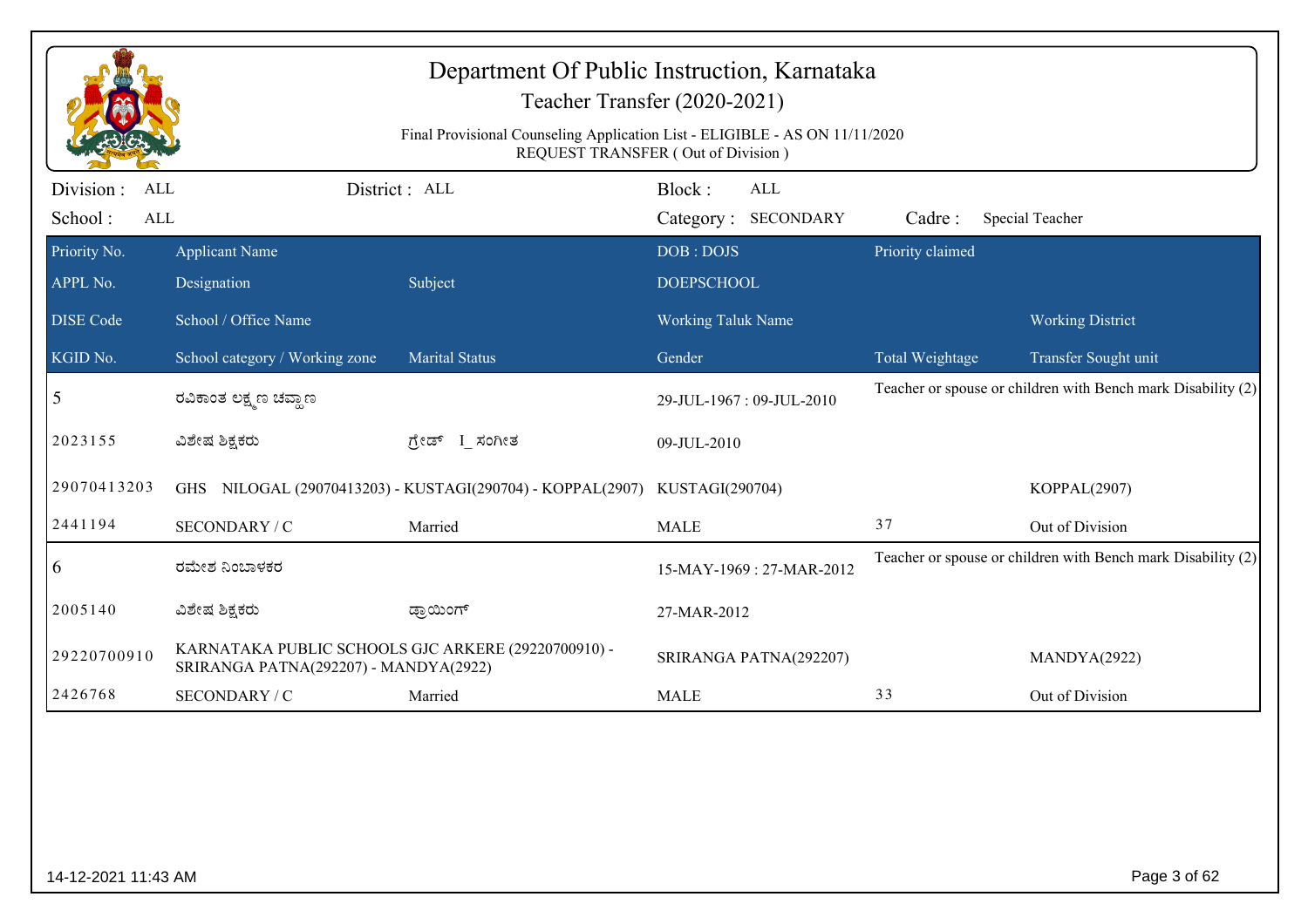|                                                   | Department Of Public Instruction, Karnataka<br>Teacher Transfer (2020-2021)<br>Final Provisional Counseling Application List - ELIGIBLE - AS ON 11/11/2020<br>REQUEST TRANSFER (Out of Division) |                                                  |                                      |                  |                                                              |  |  |  |
|---------------------------------------------------|--------------------------------------------------------------------------------------------------------------------------------------------------------------------------------------------------|--------------------------------------------------|--------------------------------------|------------------|--------------------------------------------------------------|--|--|--|
| Division :<br><b>ALL</b><br>School:<br><b>ALL</b> |                                                                                                                                                                                                  | District: ALL                                    | Block:<br>ALL<br>Category: SECONDARY | Cadre:           | Special Teacher                                              |  |  |  |
| Priority No.<br>APPL No.                          | <b>Applicant Name</b><br>Designation                                                                                                                                                             | Subject                                          | DOB: DOJS<br><b>DOEPSCHOOL</b>       | Priority claimed |                                                              |  |  |  |
| <b>DISE Code</b>                                  | School / Office Name                                                                                                                                                                             |                                                  | <b>Working Taluk Name</b>            |                  | <b>Working District</b>                                      |  |  |  |
| KGID No.                                          | School category / Working zone                                                                                                                                                                   | <b>Marital Status</b>                            | Gender                               | Total Weightage  | Transfer Sought unit                                         |  |  |  |
|                                                   | ಸುನೀಲ ಕಾಂಬಳೆ                                                                                                                                                                                     |                                                  | 22-APR-1973 : 24-MAR-2012            |                  | Teacher or spouse or children with Bench mark Disability (2) |  |  |  |
| 2024406                                           | ವಿಶೇಷ ಶಿಕ್ಷಕರು                                                                                                                                                                                   | ಡ್ರಾಯಿಂಗ್                                        | 24-MAR-2012                          |                  |                                                              |  |  |  |
| 29170700720                                       | GHS, BALEHOLE (29170700720) - MOODIGERE(291707) -<br>CHIKKAMANGALURU(2917)                                                                                                                       |                                                  | MOODIGERE(291707)                    |                  | CHIKKAMANGALURU(2917)                                        |  |  |  |
| 2237481                                           | SECONDARY / C                                                                                                                                                                                    | Married                                          | <b>MALE</b>                          | 33               | Out of Division                                              |  |  |  |
| $\vert 8$                                         | ಸುಭಾಷ್ ಗೌಡ ಎಮ್ ಪಾಟೀಲ್                                                                                                                                                                            |                                                  | 05-FEB-1980: 16-JUL-2010             |                  | Teacher or spouse or children with Bench mark Disability (2) |  |  |  |
| 2049469                                           | ವಿಶೇಷ ಶಿಕ್ಷಕರು                                                                                                                                                                                   | ಗ್ರೇಡ್ I_ಸಂಗೀತ                                   | 16-JUL-2010                          |                  |                                                              |  |  |  |
| 29180105306                                       | HULIYAR KENKERE (29180105306) - CHIKNAYAKANHALLI                                                                                                                                                 | KARNATAKA PUBLIC SCHOOLS KARNATAKA PUBLIC SCHOOL | CHIKNAYAKANHALLI(291801)             |                  | TUMAKURU(2918)                                               |  |  |  |
| 2384568                                           | <b>SECONDARY / A</b>                                                                                                                                                                             | Married                                          | <b>MALE</b>                          | 33               | Out of Division                                              |  |  |  |
|                                                   |                                                                                                                                                                                                  |                                                  |                                      |                  |                                                              |  |  |  |
| 14-12-2021 11:43 AM                               |                                                                                                                                                                                                  |                                                  |                                      |                  | Page 4 of 62                                                 |  |  |  |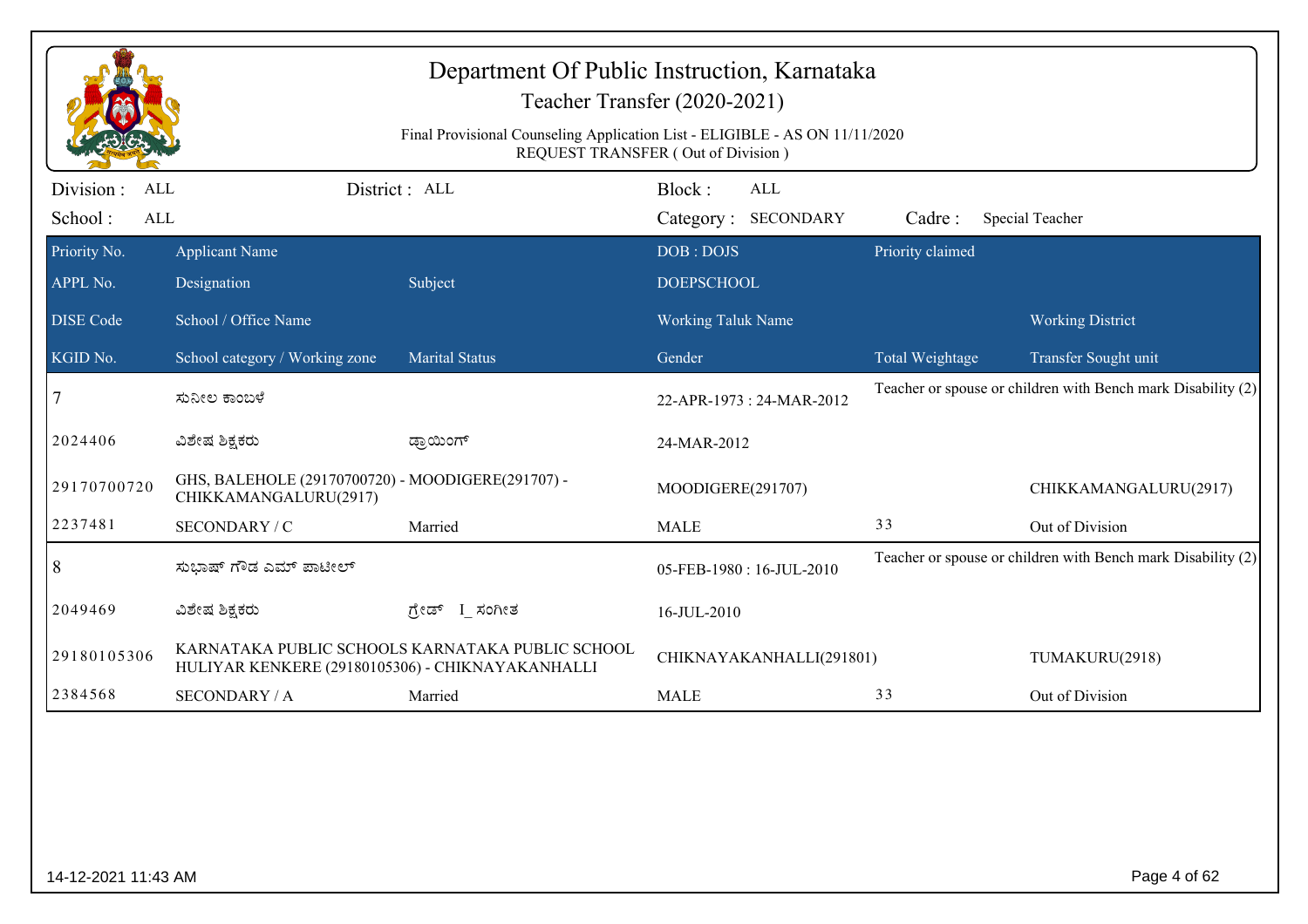|                                                   |                                                                                            | Department Of Public Instruction, Karnataka<br>Final Provisional Counseling Application List - ELIGIBLE - AS ON 11/11/2020 | Teacher Transfer (2020-2021)<br>REQUEST TRANSFER (Out of Division) |                  |                                                              |
|---------------------------------------------------|--------------------------------------------------------------------------------------------|----------------------------------------------------------------------------------------------------------------------------|--------------------------------------------------------------------|------------------|--------------------------------------------------------------|
| Division :<br><b>ALL</b><br>School:<br><b>ALL</b> |                                                                                            | District: ALL                                                                                                              | Block:<br><b>ALL</b><br>Category: SECONDARY                        | Cadre:           | Special Teacher                                              |
| Priority No.<br>APPL No.                          | <b>Applicant Name</b><br>Designation                                                       | Subject                                                                                                                    | DOB: DOJS<br><b>DOEPSCHOOL</b>                                     | Priority claimed |                                                              |
| <b>DISE Code</b>                                  | School / Office Name                                                                       |                                                                                                                            | <b>Working Taluk Name</b>                                          |                  | <b>Working District</b>                                      |
| KGID No.                                          | School category / Working zone                                                             | <b>Marital Status</b>                                                                                                      | Gender                                                             | Total Weightage  | Transfer Sought unit                                         |
| 9                                                 | ರಾಮಣ್ಣ ಕೆ                                                                                  |                                                                                                                            | 10-JUN-1974: 27-AUG-2010                                           |                  | Teacher or spouse or children with Bench mark Disability (2) |
| 2048294                                           | ವಿಶೇಷ ಶಿಕ್ಷಕರು                                                                             | ಗ್ರೇಡ್ I_ಸಂಗೀತ                                                                                                             | 27-AUG-2010                                                        |                  |                                                              |
| 29090505930                                       | - DHARWAD $(2909)$                                                                         | D.B. SHIRUR GHS ANNIGERI (29090505930) - NAVALGUND(290905)                                                                 | NAVALGUND(290905)                                                  |                  | DHARWAD(2909)                                                |
| 2315452                                           | <b>SECONDARY / A</b>                                                                       | Married                                                                                                                    | <b>MALE</b>                                                        | 17               | Out of Division                                              |
| 10                                                | ಲೋಕೇಶ ಬಿ ಸಿ                                                                                |                                                                                                                            | 23-JAN-1972: 21-MAR-2012                                           |                  | Teacher or spouse or children with Bench mark Disability (2) |
| 2013566                                           | ವಿಶೇಷ ಶಿಕ್ಷಕರು                                                                             | ಡ್ರಾಯಿಂಗ್                                                                                                                  | 21-MAR-2012                                                        |                  |                                                              |
| 29230515433                                       | GOVT.HIGH SCHOOL CHANNARAYAPATNA (29230515433) -<br>CHANNARAYAPATNA(292305) - HASSAN(2923) |                                                                                                                            | CHANNARAYAPATNA(292305)                                            |                  | HASSAN(2923)                                                 |
| 2770162                                           | <b>SECONDARY / A</b>                                                                       | Married                                                                                                                    | <b>MALE</b>                                                        | 15               | Out of Division                                              |
|                                                   |                                                                                            |                                                                                                                            |                                                                    |                  |                                                              |
| 14-12-2021 11:43 AM                               |                                                                                            |                                                                                                                            |                                                                    |                  | Page 5 of 62                                                 |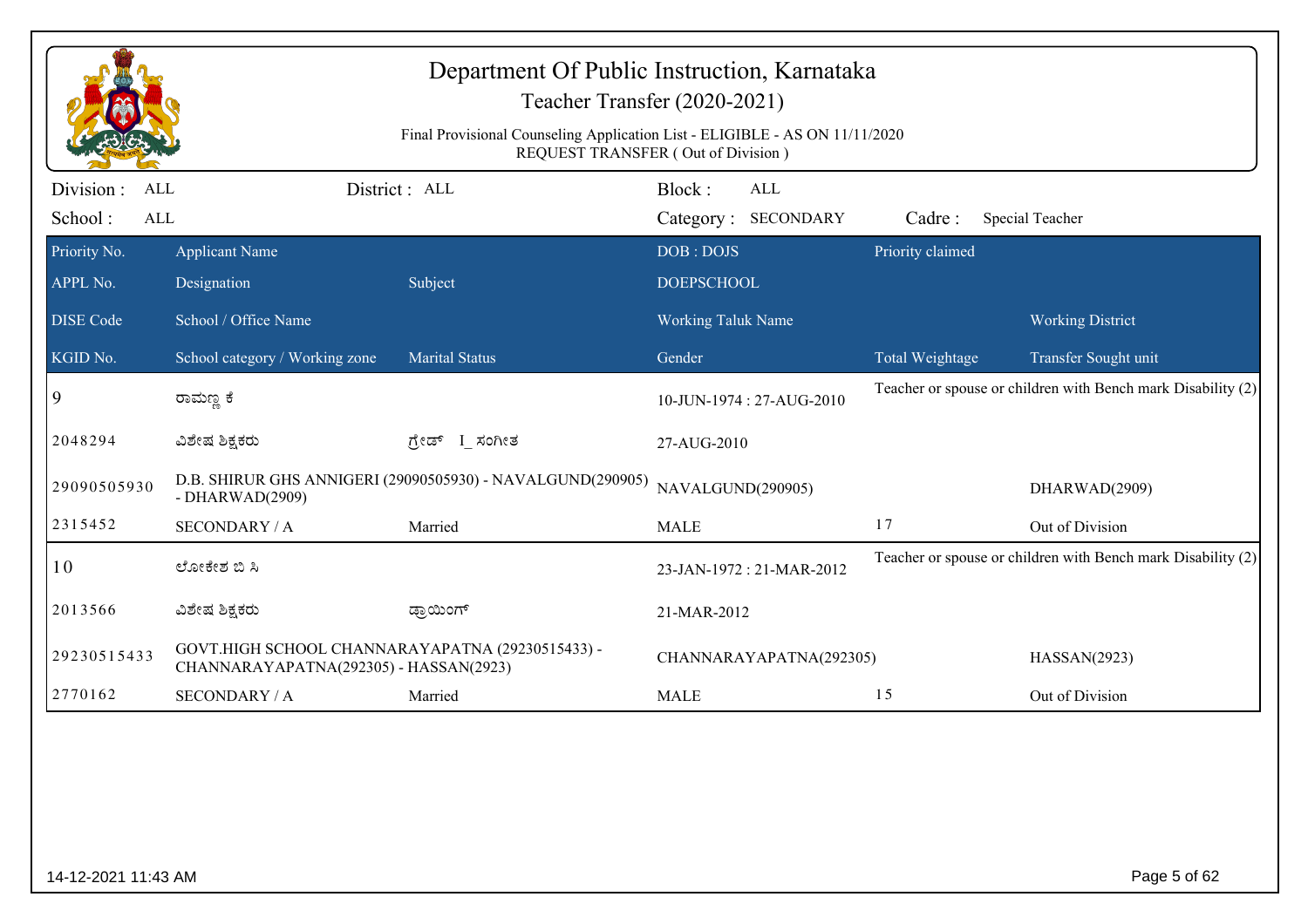|                                     |                                                                                             | Final Provisional Counseling Application List - ELIGIBLE - AS ON 11/11/2020 | Department Of Public Instruction, Karnataka<br>Teacher Transfer (2020-2021)<br>REQUEST TRANSFER (Out of Division) |                                    |                                                                                                                         |
|-------------------------------------|---------------------------------------------------------------------------------------------|-----------------------------------------------------------------------------|-------------------------------------------------------------------------------------------------------------------|------------------------------------|-------------------------------------------------------------------------------------------------------------------------|
| Division :<br>ALL<br>School:<br>ALL |                                                                                             | District: ALL                                                               | Block:<br>ALL<br>Category: SECONDARY                                                                              | Cadre:                             | Special Teacher                                                                                                         |
| Priority No.<br>APPL No.            | <b>Applicant Name</b><br>Designation                                                        | Subject                                                                     | DOB: DOJS<br><b>DOEPSCHOOL</b>                                                                                    | Priority claimed                   |                                                                                                                         |
| <b>DISE</b> Code                    | School / Office Name                                                                        |                                                                             | <b>Working Taluk Name</b>                                                                                         |                                    | <b>Working District</b>                                                                                                 |
| KGID No.                            | School category / Working zone                                                              | <b>Marital Status</b>                                                       | Gender                                                                                                            | Total Weightage                    | Transfer Sought unit                                                                                                    |
| <b>11</b>                           | ಮರಡೆಪ್ಪ.ಸಿದ್ದಪ್ಪ.ಹೆಬ್ಬಾಳ                                                                    |                                                                             | 04-APR-1967 : 11-DEC-2008                                                                                         | Forces or Para-Military Forces (4) | Teacher with spouse being a working soldier or retired or<br>permanently disabled or deceased soldier of Indian Defence |
| 2018663                             | ವಿಶೇಷ ಶಿಕ್ಷಕರು                                                                              | ಡ್ರಾಯಿಂಗ್                                                                   | 11-DEC-2008                                                                                                       |                                    |                                                                                                                         |
| 29060106202                         | GHS HIREBUDUR (29060106202) - DEVADURGA(290601) -<br>RAICHUR(2906)                          |                                                                             | DEVADURGA(290601)                                                                                                 |                                    | RAICHUR(2906)                                                                                                           |
| 2118270                             | SECONDARY / C                                                                               | Married                                                                     | <b>MALE</b>                                                                                                       | 45                                 | Out of Division                                                                                                         |
| 12                                  | ರಾಜಶೆಟ್ಟಿ ಎಂ ಟಿ                                                                             |                                                                             | 15-FEB-1965: 01-JUN-2002                                                                                          |                                    | Teacher with spouse working with the State or Central<br>Government or aided educational institution (5)                |
| 2009667                             | ವಿಶೇಷ ಶಿಕ್ಷಕರು                                                                              | ಡ್ರಾಯಿಂಗ್                                                                   | 19-JUN-2011                                                                                                       |                                    |                                                                                                                         |
| 29220201814                         | KARNATAKA PUBLIC SCHOOLS GJC BESAGARAHALLY<br>(29220201814) - MADDUR(292202) - MANDYA(2922) |                                                                             | MADDUR(292202)                                                                                                    |                                    | MANDYA(2922)                                                                                                            |
| 1871952                             | SECONDARY / C                                                                               | Married                                                                     | <b>MALE</b>                                                                                                       | 60                                 | Out of Division                                                                                                         |
|                                     |                                                                                             |                                                                             |                                                                                                                   |                                    |                                                                                                                         |
| 14-12-2021 11:43 AM                 |                                                                                             |                                                                             |                                                                                                                   |                                    | Page 6 of 62                                                                                                            |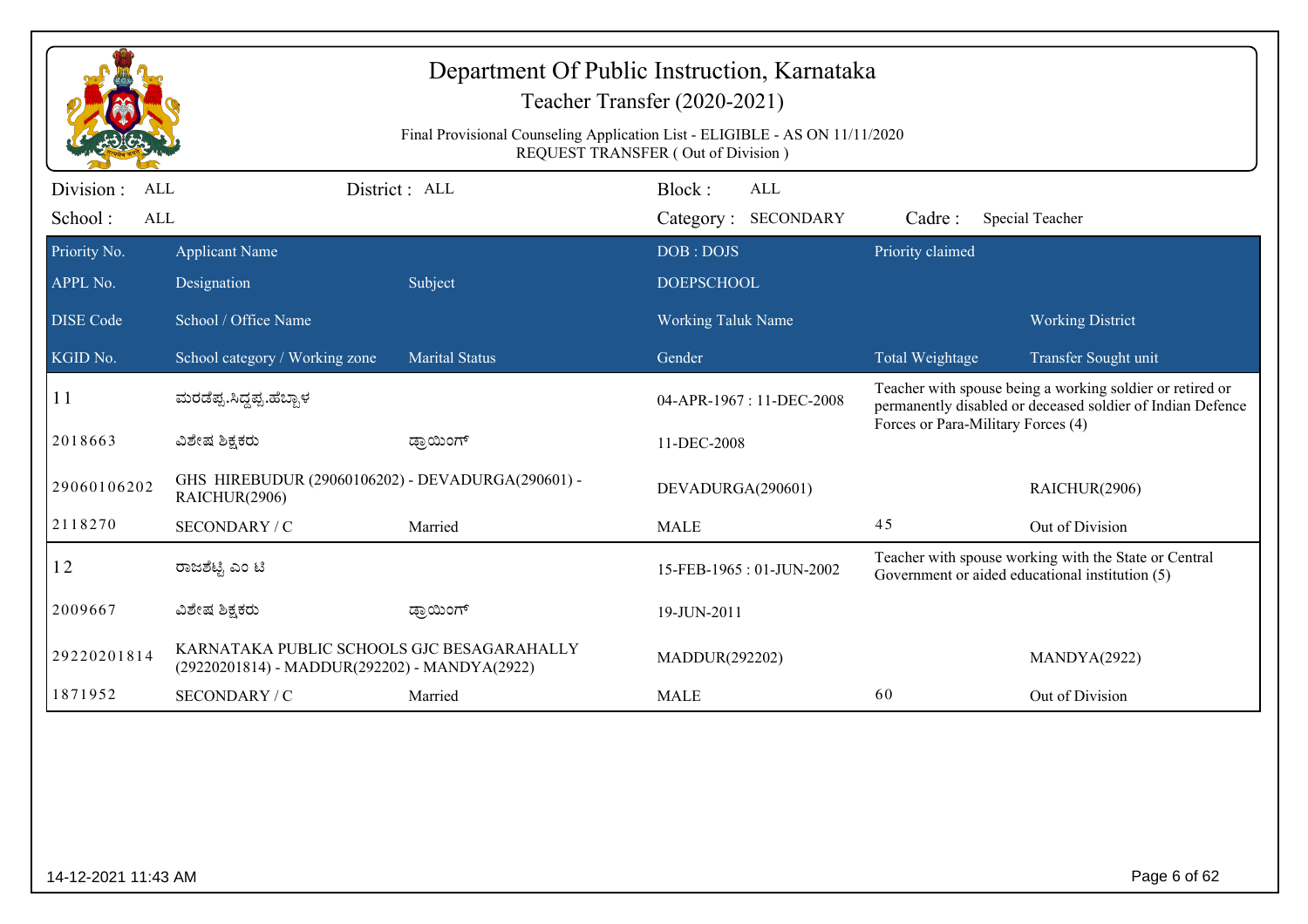|                         |                                                                                    |                                                                             | Teacher Transfer (2020-2021)       |                  |                                                                                                          |
|-------------------------|------------------------------------------------------------------------------------|-----------------------------------------------------------------------------|------------------------------------|------------------|----------------------------------------------------------------------------------------------------------|
|                         |                                                                                    | Final Provisional Counseling Application List - ELIGIBLE - AS ON 11/11/2020 | REQUEST TRANSFER (Out of Division) |                  |                                                                                                          |
| Division:<br><b>ALL</b> |                                                                                    | District : ALL                                                              | Block:<br>ALL                      |                  |                                                                                                          |
| School:<br><b>ALL</b>   |                                                                                    |                                                                             | Category: SECONDARY                | Cadre:           | Special Teacher                                                                                          |
| Priority No.            | <b>Applicant Name</b>                                                              |                                                                             | DOB: DOJS                          | Priority claimed |                                                                                                          |
| APPL No.                | Designation                                                                        | Subject                                                                     | <b>DOEPSCHOOL</b>                  |                  |                                                                                                          |
| <b>DISE Code</b>        | School / Office Name                                                               |                                                                             | <b>Working Taluk Name</b>          |                  | <b>Working District</b>                                                                                  |
| KGID No.                | School category / Working zone                                                     | <b>Marital Status</b>                                                       | Gender                             | Total Weightage  | Transfer Sought unit                                                                                     |
| 13                      | ಶಿವರಾಮ ಕುಲಕರ್ಣಿ                                                                    |                                                                             | $01-MAY-1972:29-JAN-2009$          |                  | Teacher with spouse working with the State or Central<br>Government or aided educational institution (5) |
| 2028891                 | ವಿಶೇಷ ಶಿಕ್ಷಕರು                                                                     | ಡ್ರಾಯಿಂಗ್                                                                   | 29-JAN-2009                        |                  |                                                                                                          |
| 29120102902             | BALLARI(2912)                                                                      | GHS GUTHIGANUR (29120102902) - BELLARY WEST(291201) -                       | BELLARY WEST(291201)               |                  | BALLARI(2912)                                                                                            |
| 2306948                 | SECONDARY / C                                                                      | Married                                                                     | <b>MALE</b>                        | 45               | Out of Division                                                                                          |
| 14                      | ಬಾಲರಾಜ್ ಪತ್ತಾರ್                                                                    |                                                                             | 01-JUN-1978: 26-NOV-2008           |                  | Teacher with spouse working with the State or Central<br>Government or aided educational institution (5) |
| 2050648                 | ವಿಶೇಷ ಶಿಕ್ಷಕರು                                                                     | ಡ್ರಾಯಿಂಗ್                                                                   | 26-NOV-2008                        |                  |                                                                                                          |
| 29120300804             | GHS BASARAKODU (HBH) (29120300804) -<br>HAGARIBOMMANAHALLI(291203) - BALLARI(2912) |                                                                             | HAGARIBOMMANAHALLI(291203)         |                  | BALLARI(2912)                                                                                            |
| 2305840                 | SECONDARY / C                                                                      | Married                                                                     | <b>MALE</b>                        | 45               | Out of Division                                                                                          |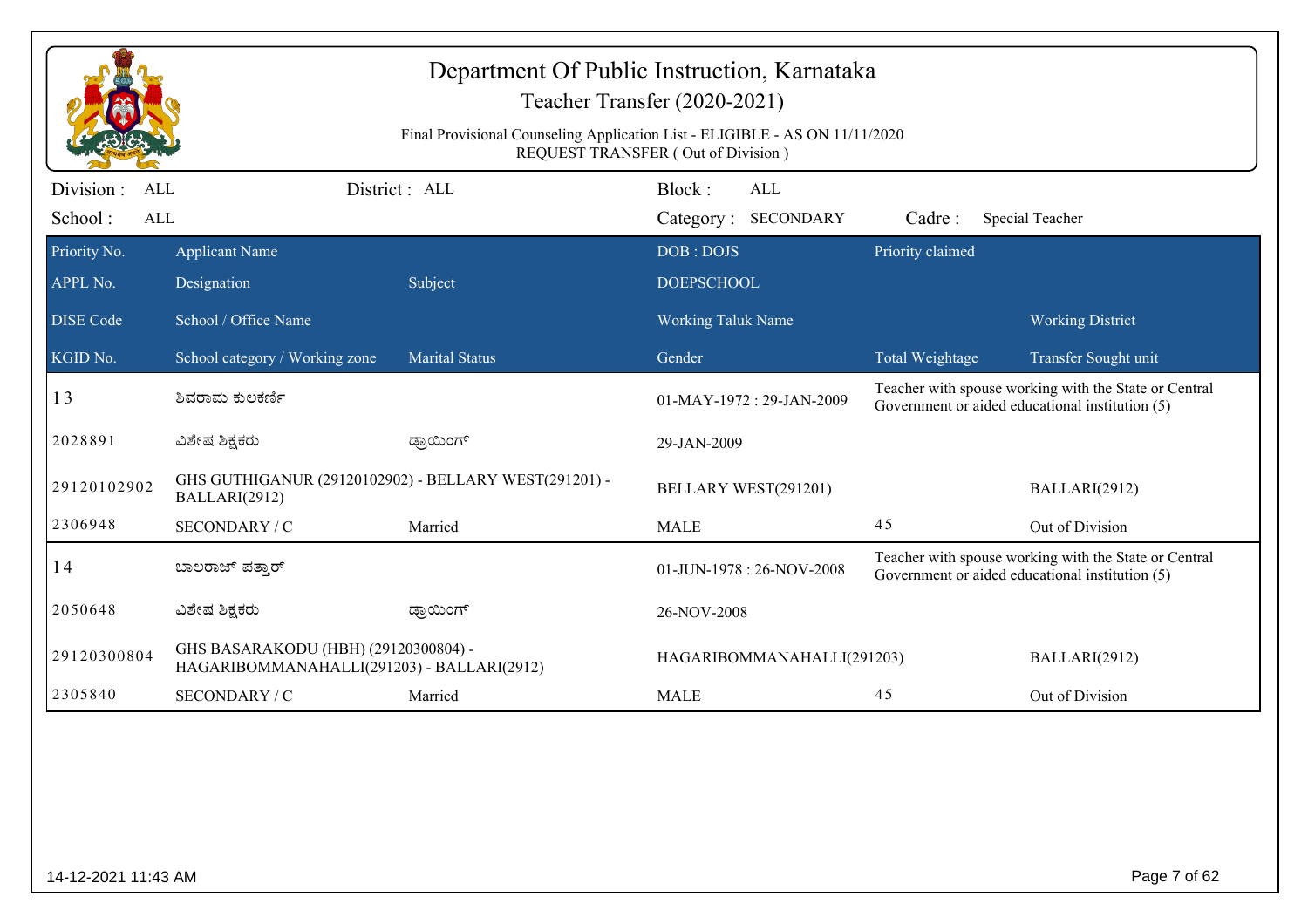|                                                   | Department Of Public Instruction, Karnataka<br>Teacher Transfer (2020-2021)       |                                                                             |                                      |                  |                                                                                                          |  |  |  |
|---------------------------------------------------|-----------------------------------------------------------------------------------|-----------------------------------------------------------------------------|--------------------------------------|------------------|----------------------------------------------------------------------------------------------------------|--|--|--|
|                                                   |                                                                                   | Final Provisional Counseling Application List - ELIGIBLE - AS ON 11/11/2020 | REQUEST TRANSFER (Out of Division)   |                  |                                                                                                          |  |  |  |
| Division :<br><b>ALL</b><br>School:<br><b>ALL</b> |                                                                                   | District : ALL                                                              | Block:<br>ALL<br>Category: SECONDARY | Cadre:           | Special Teacher                                                                                          |  |  |  |
| Priority No.                                      | <b>Applicant Name</b>                                                             |                                                                             | DOB: DOJS                            | Priority claimed |                                                                                                          |  |  |  |
| APPL No.                                          | Designation                                                                       | Subject                                                                     | <b>DOEPSCHOOL</b>                    |                  |                                                                                                          |  |  |  |
| <b>DISE</b> Code                                  | School / Office Name                                                              |                                                                             | <b>Working Taluk Name</b>            |                  | <b>Working District</b>                                                                                  |  |  |  |
| KGID No.                                          | School category / Working zone                                                    | <b>Marital Status</b>                                                       | Gender                               | Total Weightage  | Transfer Sought unit                                                                                     |  |  |  |
| 15                                                | ಚಿನ್ನ .ಬಿ.ಹೆಚ್                                                                    |                                                                             | 30-DEC-1983: 09-JAN-2009             |                  | Teacher with spouse working with the State or Central<br>Government or aided educational institution (5) |  |  |  |
| 2043045                                           | ವಿಶೇಷ ಶಿಕ್ಷಕರು                                                                    | II ನಾಟಕ<br>ಗೇಡ್                                                             | 09-JAN-2009                          |                  |                                                                                                          |  |  |  |
| 29130418602                                       | CHITRADURGA(2913)                                                                 | GHS GHATTIHOSAHALLI (29130418602) - HOLALKERE(291304) -                     | HOLALKERE(291304)                    |                  | CHITRADURGA(2913)                                                                                        |  |  |  |
| 2410384                                           | SECONDARY / C                                                                     | Married                                                                     | <b>FEMALE</b>                        | 45               | Out of Division                                                                                          |  |  |  |
| 16                                                | ಗಂಗಮ್ಮ.ಪಿ                                                                         |                                                                             | 18-MAY-1977: 06-JUL-2010             |                  | Teacher with spouse working with the State or Central<br>Government or aided educational institution (5) |  |  |  |
| 2055273                                           | ವಿಶೇಷ ಶಿಕ್ಷಕರು                                                                    | ಹೊಲಿಗೆ                                                                      | 06-JUL-2010                          |                  |                                                                                                          |  |  |  |
| 29130419503                                       | GOVT PU COLLEGE UP HALLI (29130419503) -<br>HOLALKERE(291304) - CHITRADURGA(2913) |                                                                             | HOLALKERE(291304)                    |                  | CHITRADURGA(2913)                                                                                        |  |  |  |
| 2412939                                           | SECONDARY / C                                                                     | Married                                                                     | <b>FEMALE</b>                        | 37               | Out of Division                                                                                          |  |  |  |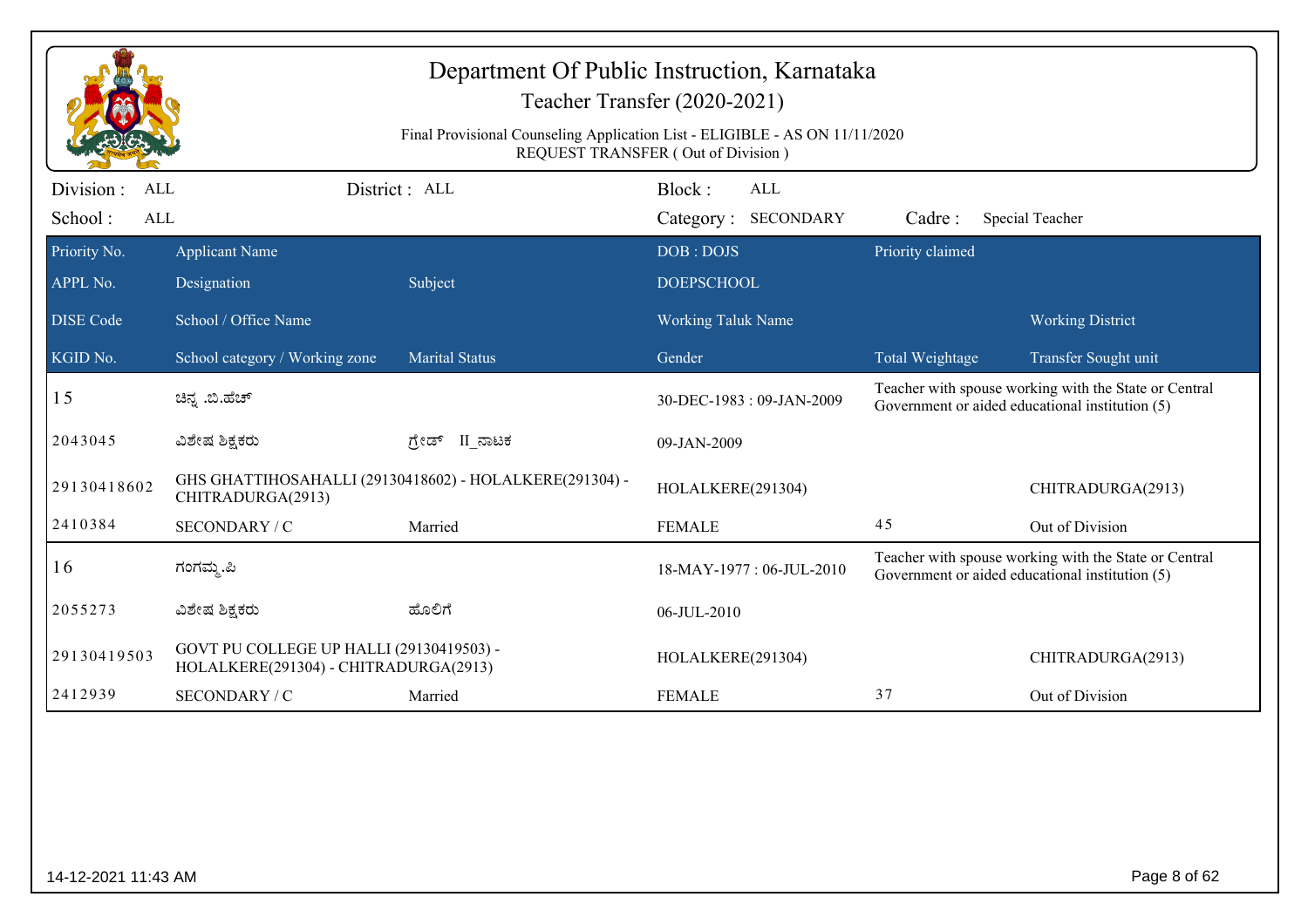|                          |                                                                                       |                                                                             | Department Of Public Instruction, Karnataka<br>Teacher Transfer (2020-2021)                                                          |                  |                                                                                                          |
|--------------------------|---------------------------------------------------------------------------------------|-----------------------------------------------------------------------------|--------------------------------------------------------------------------------------------------------------------------------------|------------------|----------------------------------------------------------------------------------------------------------|
|                          |                                                                                       | Final Provisional Counseling Application List - ELIGIBLE - AS ON 11/11/2020 | REQUEST TRANSFER (Out of Division)                                                                                                   |                  |                                                                                                          |
| Division :<br><b>ALL</b> |                                                                                       | District: ALL                                                               | Block:<br>ALL                                                                                                                        |                  |                                                                                                          |
| School:<br><b>ALL</b>    |                                                                                       |                                                                             | Category: SECONDARY                                                                                                                  | Cadre:           | <b>Special Teacher</b>                                                                                   |
| Priority No.             | <b>Applicant Name</b>                                                                 |                                                                             | DOB: DOJS                                                                                                                            | Priority claimed |                                                                                                          |
| APPL No.                 | Designation                                                                           | Subject                                                                     | <b>DOEPSCHOOL</b>                                                                                                                    |                  |                                                                                                          |
| <b>DISE</b> Code         | School / Office Name                                                                  |                                                                             | <b>Working Taluk Name</b>                                                                                                            |                  | <b>Working District</b>                                                                                  |
| KGID No.                 | School category / Working zone                                                        | <b>Marital Status</b>                                                       | Gender                                                                                                                               | Total Weightage  | Transfer Sought unit                                                                                     |
| 17                       | ರಶ್ಮಿ.ಜಿ.                                                                             |                                                                             | Teacher with spouse working with the State or Central<br>13-MAY-1979: 01-JUN-2002<br>Government or aided educational institution (5) |                  |                                                                                                          |
| 2034570                  | ವಿಶೇಷ ಶಿಕ್ಷಕರು                                                                        | ಹೊಲಿಗೆ                                                                      | 01-JUN-2002                                                                                                                          |                  |                                                                                                          |
| 29150117308              | SILVER JUBILEE GPUC NEW TOWN (29150117308) -<br>BHADRAVATI(291501) - SHIVAMOGGA(2915) |                                                                             | BHADRAVATI(291501)                                                                                                                   |                  | SHIVAMOGGA(2915)                                                                                         |
| 1919546                  | <b>SECONDARY / A</b>                                                                  | Married                                                                     | <b>FEMALE</b>                                                                                                                        | 33               | Out of Division                                                                                          |
| 18                       | ನಿರ್ಮಲ                                                                                |                                                                             | 12-JUN-1971: 22-FEB-2013                                                                                                             |                  | Teacher with spouse working with the State or Central<br>Government or aided educational institution (5) |
| 2064435                  | ವಿಶೇಷ ಶಿಕ್ಷಕರು                                                                        | ಹೊಲಿಗೆ                                                                      | 29-SEP-2016                                                                                                                          |                  |                                                                                                          |
| 29170400407              | GHS KARKUCHI (29170400407) - TARIKERE(291704) -<br>CHIKKAMANGALURU(2917)              |                                                                             | TARIKERE(291704)                                                                                                                     |                  | CHIKKAMANGALURU(2917)                                                                                    |
| 2612237                  | SECONDARY / C                                                                         | Married                                                                     | <b>FEMALE</b>                                                                                                                        | 25               | Out of Division                                                                                          |
|                          |                                                                                       |                                                                             |                                                                                                                                      |                  |                                                                                                          |
|                          |                                                                                       |                                                                             |                                                                                                                                      |                  |                                                                                                          |
|                          |                                                                                       |                                                                             |                                                                                                                                      |                  |                                                                                                          |
|                          |                                                                                       |                                                                             |                                                                                                                                      |                  |                                                                                                          |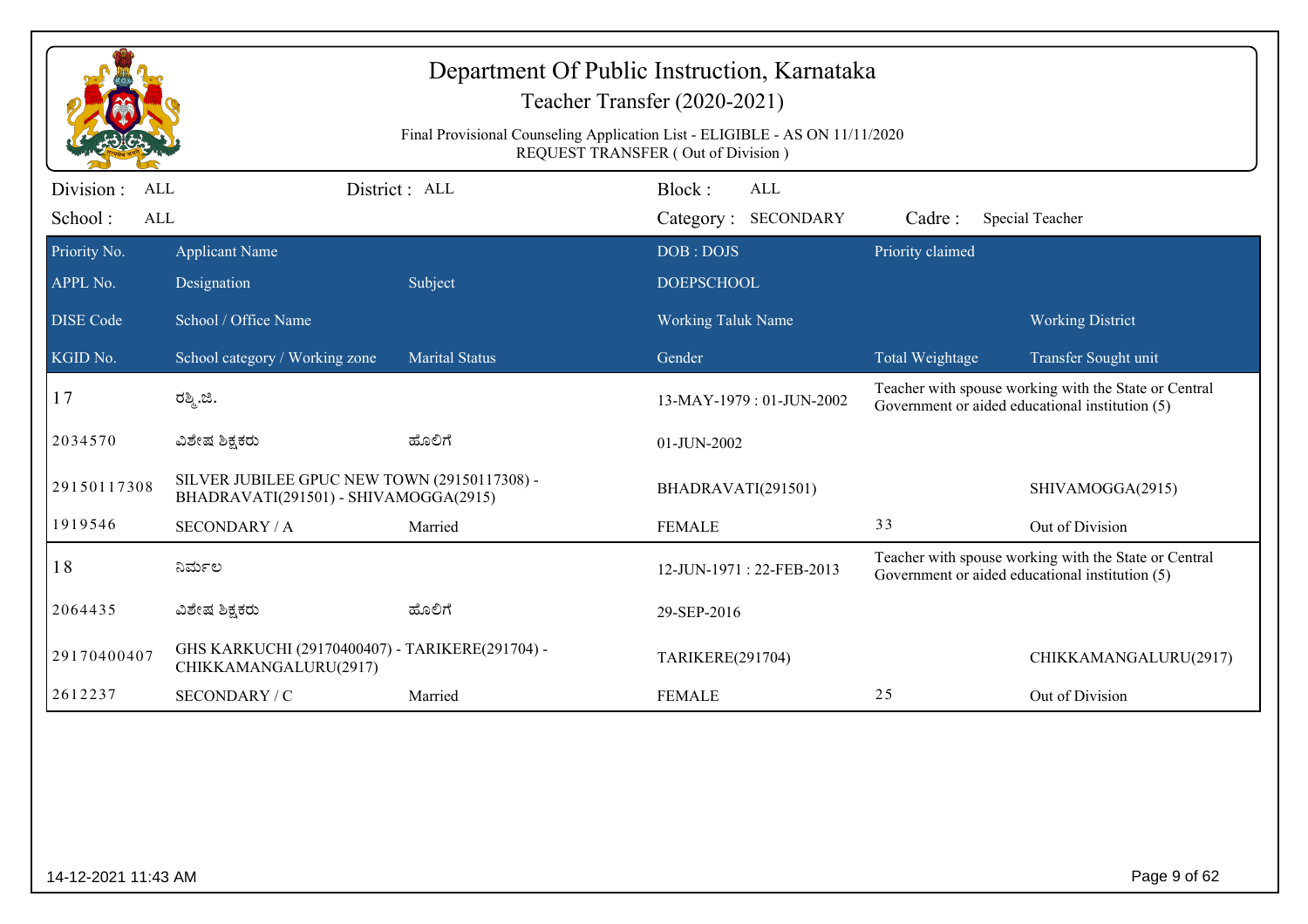|                                            | Department Of Public Instruction, Karnataka<br>Teacher Transfer (2020-2021)<br>Final Provisional Counseling Application List - ELIGIBLE - AS ON 11/11/2020<br><b>REQUEST TRANSFER (Out of Division)</b> |                       |                                      |  |                  |                                                                                                          |  |  |
|--------------------------------------------|---------------------------------------------------------------------------------------------------------------------------------------------------------------------------------------------------------|-----------------------|--------------------------------------|--|------------------|----------------------------------------------------------------------------------------------------------|--|--|
| Division :<br>ALL<br>School:<br><b>ALL</b> |                                                                                                                                                                                                         | District: ALL         | Block:<br>ALL<br>Category: SECONDARY |  | Cadre:           | Special Teacher                                                                                          |  |  |
| Priority No.                               | <b>Applicant Name</b>                                                                                                                                                                                   |                       | DOB: DOJS                            |  | Priority claimed |                                                                                                          |  |  |
| APPL No.                                   | Designation                                                                                                                                                                                             | Subject               | <b>DOEPSCHOOL</b>                    |  |                  |                                                                                                          |  |  |
| <b>DISE</b> Code                           | School / Office Name                                                                                                                                                                                    |                       | <b>Working Taluk Name</b>            |  |                  | <b>Working District</b>                                                                                  |  |  |
| KGID No.                                   | School category / Working zone                                                                                                                                                                          | <b>Marital Status</b> | Gender                               |  | Total Weightage  | Transfer Sought unit                                                                                     |  |  |
| 19                                         | ಮಹಾಂತೇಶ್ ಹಿರೇಮಠ್                                                                                                                                                                                        |                       | 22-JUL-1977: 02-JUL-2013             |  |                  | Teacher with spouse working with the State or Central<br>Government or aided educational institution (5) |  |  |
| 2015799                                    | ವಿಶೇಷ ಶಿಕ್ಷಕರು                                                                                                                                                                                          | ಡ್ರಾಯಿಂಗ್             | 02-JUL-2013                          |  |                  |                                                                                                          |  |  |
| 29310506603                                | GOVT JUNIOR COLLGE MARIDASANAHALLI (29310506603) -<br>PAVAGADA(293105) - TUMAKURU MADHUGIRI(2931)                                                                                                       |                       | PAVAGADA(293105)                     |  |                  | TUMAKURU MADHUGIRI(2931)                                                                                 |  |  |
| 2704700                                    | SECONDARY / C                                                                                                                                                                                           | Married               | <b>MALE</b>                          |  | 25               | Out of Division                                                                                          |  |  |
| 20                                         | ಸಿದ್ರಾಮಪ್ಪ ಈ ಜೀರಂಕಲಗಿ                                                                                                                                                                                   |                       | 06-OCT-1969 : 23-JUL-2002            |  | General (6)      |                                                                                                          |  |  |
| 2002606                                    | ವಿಶೇಷ ಶಿಕ್ಷಕರು                                                                                                                                                                                          | ಡ್ರಾಯಿಂಗ್             | 23-JUL-2002                          |  |                  |                                                                                                          |  |  |
| 29130109003                                | GHS JN KOTE (29130109003) - CHITRADURGA(291301) -<br>CHITRADURGA(2913)                                                                                                                                  |                       | CHITRADURGA(291301)                  |  |                  | CHITRADURGA(2913)                                                                                        |  |  |
| 1819508                                    | SECONDARY / C                                                                                                                                                                                           | Married               | <b>MALE</b>                          |  | 69               | Out of Division                                                                                          |  |  |
|                                            |                                                                                                                                                                                                         |                       |                                      |  |                  |                                                                                                          |  |  |
| 14-12-2021 11:43 AM                        |                                                                                                                                                                                                         |                       |                                      |  |                  | Page 10 of 62                                                                                            |  |  |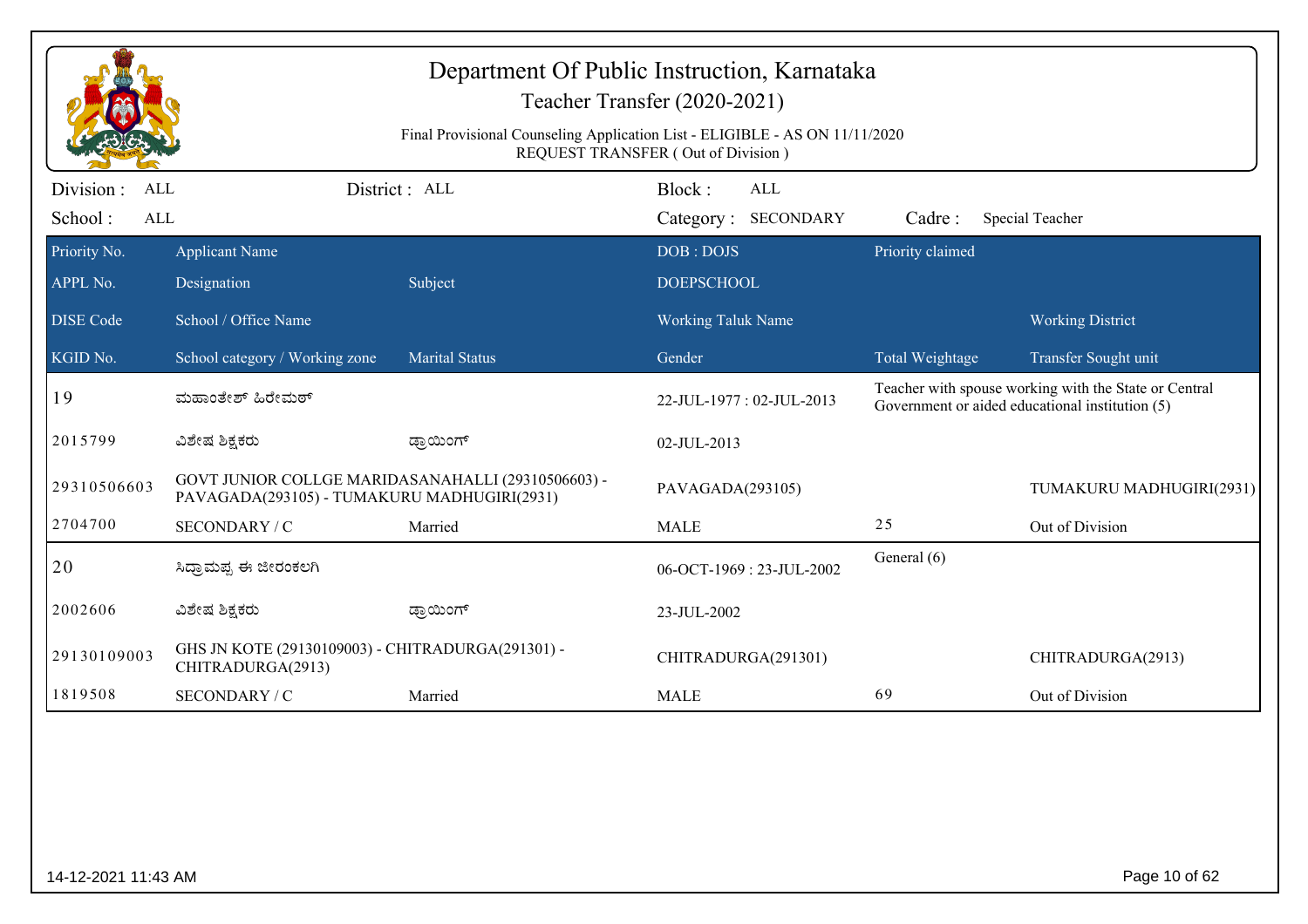|                                            |                                                                                | Final Provisional Counseling Application List - ELIGIBLE - AS ON 11/11/2020 | Department Of Public Instruction, Karnataka<br>Teacher Transfer (2020-2021)<br><b>REQUEST TRANSFER (Out of Division)</b> |                  |                         |
|--------------------------------------------|--------------------------------------------------------------------------------|-----------------------------------------------------------------------------|--------------------------------------------------------------------------------------------------------------------------|------------------|-------------------------|
| Division :<br>ALL<br>School:<br><b>ALL</b> |                                                                                | District : ALL                                                              | Block:<br><b>ALL</b><br>Category: SECONDARY                                                                              | Cadre:           | Special Teacher         |
| Priority No.<br>APPL No.                   | <b>Applicant Name</b><br>Designation                                           | Subject                                                                     | DOB: DOJS<br><b>DOEPSCHOOL</b>                                                                                           | Priority claimed |                         |
| <b>DISE Code</b>                           | School / Office Name                                                           |                                                                             | <b>Working Taluk Name</b>                                                                                                |                  | <b>Working District</b> |
| KGID No.                                   | School category / Working zone                                                 | <b>Marital Status</b>                                                       | Gender                                                                                                                   | Total Weightage  | Transfer Sought unit    |
| 21                                         | ನಾಗವೇಣಿ                                                                        |                                                                             | 17-JUL-1977: 05-AUG-2002                                                                                                 | General (6)      |                         |
| 2019330                                    | ವಿಶೇಷ ಶಿಕ್ಷಕರು                                                                 | ಹೊಲಿಗೆ                                                                      | 05-AUG-2002                                                                                                              |                  |                         |
| 29150328602                                | GHS KANALE (29150328602) - SAGAR(291503) -<br>SHIVAMOGGA(2915)                 |                                                                             | SAGAR(291503)                                                                                                            |                  | SHIVAMOGGA(2915)        |
| 1916377                                    | SECONDARY / C                                                                  | Married                                                                     | <b>FEMALE</b>                                                                                                            | 69               | Out of Division         |
| 22                                         | ಮಲ್ಲಪ್ಪ ಕೋಲಕಾರ                                                                 |                                                                             | 25-AUG-1968: 16-JUL-2002                                                                                                 | General (6)      |                         |
| 2021673                                    | ವಿಶೇಷ ಶಿಕ್ಷಕರು                                                                 | ಡ್ರಾಯಿಂಗ್                                                                   | 24-SEP-2012                                                                                                              |                  |                         |
| 29140404204                                | GHS-KADARANAYAKANAHALLI (29140404204) -<br>HARIHARA(291404) - DAVANAGERE(2914) |                                                                             | HARIHARA(291404)                                                                                                         |                  | DAVANAGERE(2914)        |
| 1948468                                    | SECONDARY / C                                                                  | Married                                                                     | <b>MALE</b>                                                                                                              | 59               | Out of Division         |
|                                            |                                                                                |                                                                             |                                                                                                                          |                  |                         |
| 14-12-2021 11:43 AM                        |                                                                                |                                                                             |                                                                                                                          |                  | Page 11 of 62           |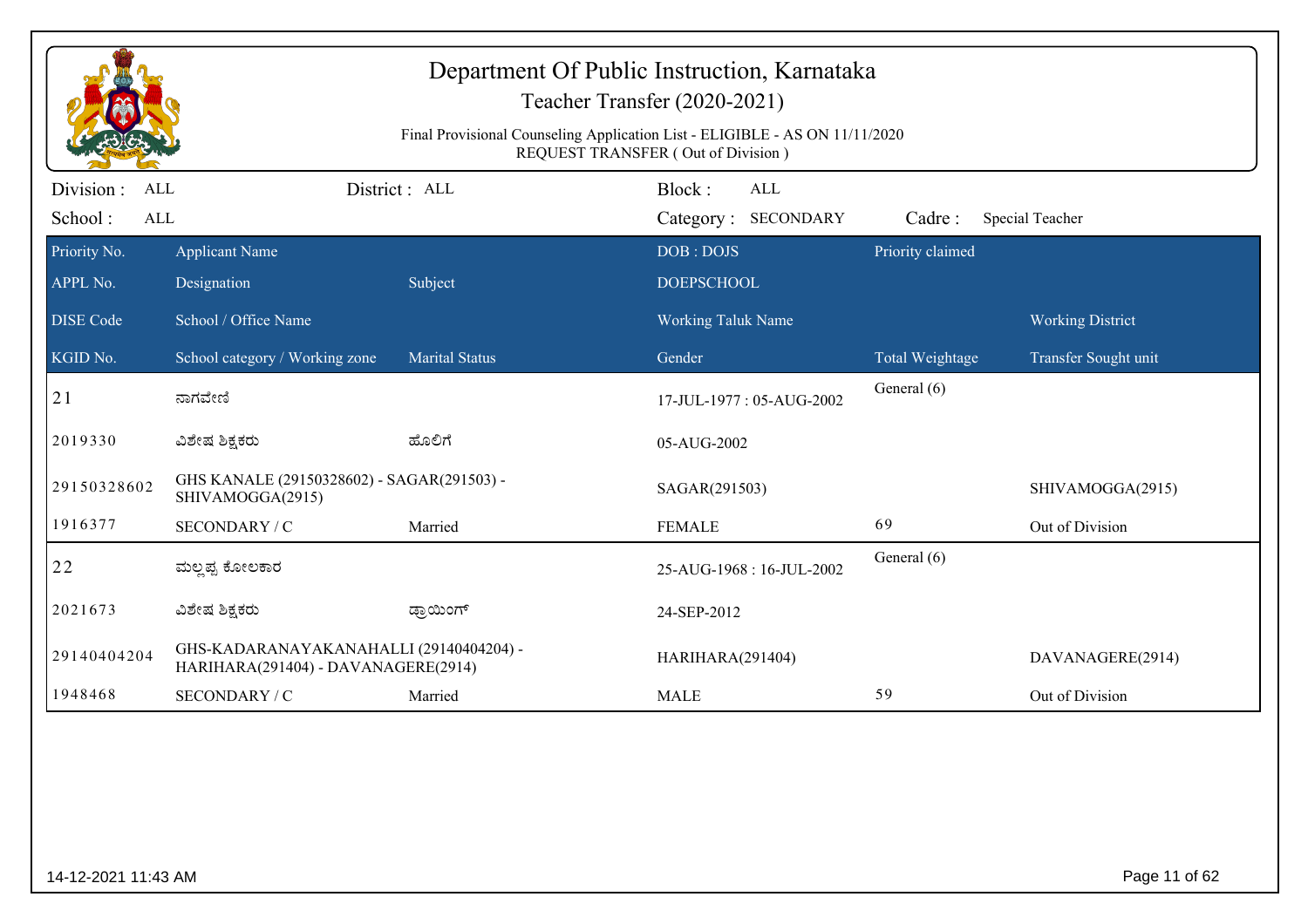|                                                  |                                                                                     | Department Of Public Instruction, Karnataka<br>Teacher Transfer (2020-2021)<br>Final Provisional Counseling Application List - ELIGIBLE - AS ON 11/11/2020 |                           |                            |                  |                              |  |
|--------------------------------------------------|-------------------------------------------------------------------------------------|------------------------------------------------------------------------------------------------------------------------------------------------------------|---------------------------|----------------------------|------------------|------------------------------|--|
|                                                  | <b>REQUEST TRANSFER (Out of Division)</b>                                           |                                                                                                                                                            |                           |                            |                  |                              |  |
| Division:<br><b>ALL</b><br>School:<br><b>ALL</b> |                                                                                     | District : ALL                                                                                                                                             | Block:                    | ALL<br>Category: SECONDARY | Cadre:           | Special Teacher              |  |
| Priority No.                                     | <b>Applicant Name</b>                                                               |                                                                                                                                                            | DOB: DOJS                 |                            | Priority claimed |                              |  |
| APPL No.                                         | Designation                                                                         | Subject                                                                                                                                                    | <b>DOEPSCHOOL</b>         |                            |                  |                              |  |
| <b>DISE Code</b>                                 | School / Office Name                                                                |                                                                                                                                                            | <b>Working Taluk Name</b> |                            |                  | <b>Working District</b>      |  |
| KGID No.                                         | School category / Working zone                                                      | <b>Marital Status</b>                                                                                                                                      | Gender                    |                            | Total Weightage  | Transfer Sought unit         |  |
| 23                                               | ಪ್ರಕಾಶ್ ಪುಗಟಿ .ಬಿ                                                                   |                                                                                                                                                            |                           | 14-NOV-1970: 23-JUL-2002   | General (6)      |                              |  |
| 2049239                                          | ವಿಶೇಷ ಶಿಕ್ಷಕರು                                                                      | ಡ್ರಾಯಿಂಗ್                                                                                                                                                  | 28-MAY-2013               |                            |                  |                              |  |
| 29190918202                                      |                                                                                     | GHS KESARAGERE (29190918202) - MALUR(291909) - KOLAR(2919) MALUR(291909)                                                                                   |                           |                            |                  | KOLAR(2919)                  |  |
| 1820083                                          | SECONDARY / C                                                                       | Married                                                                                                                                                    | <b>MALE</b>               |                            | 58               | Out of Division              |  |
| 24                                               | ವಿಜಯಕುಮಾರ ಹೆಚ್ ಮಂಗಜ್ಜಿ                                                              |                                                                                                                                                            |                           | 01-JUL-1967: 09-DEC-2005   | General (6)      |                              |  |
| 2030172                                          | ವಿಶೇಷ ಶಿಕ್ಷಕರು                                                                      | ಡ್ರಾಯಿಂಗ್                                                                                                                                                  | 09-DEC-2005               |                            |                  |                              |  |
| 29210409005                                      | G HS THAVAREKERE (29210409005) - HOSAKOTE(292104) -<br><b>BENGALURU RURAL(2921)</b> |                                                                                                                                                            | HOSAKOTE(292104)          |                            |                  | <b>BENGALURU RURAL(2921)</b> |  |
| 1936568                                          | SECONDARY / C                                                                       | Married                                                                                                                                                    | <b>MALE</b>               |                            | 57               | Out of Division              |  |
|                                                  |                                                                                     |                                                                                                                                                            |                           |                            |                  |                              |  |
| 14-12-2021 11:43 AM                              |                                                                                     |                                                                                                                                                            |                           |                            |                  | Page 12 of 62                |  |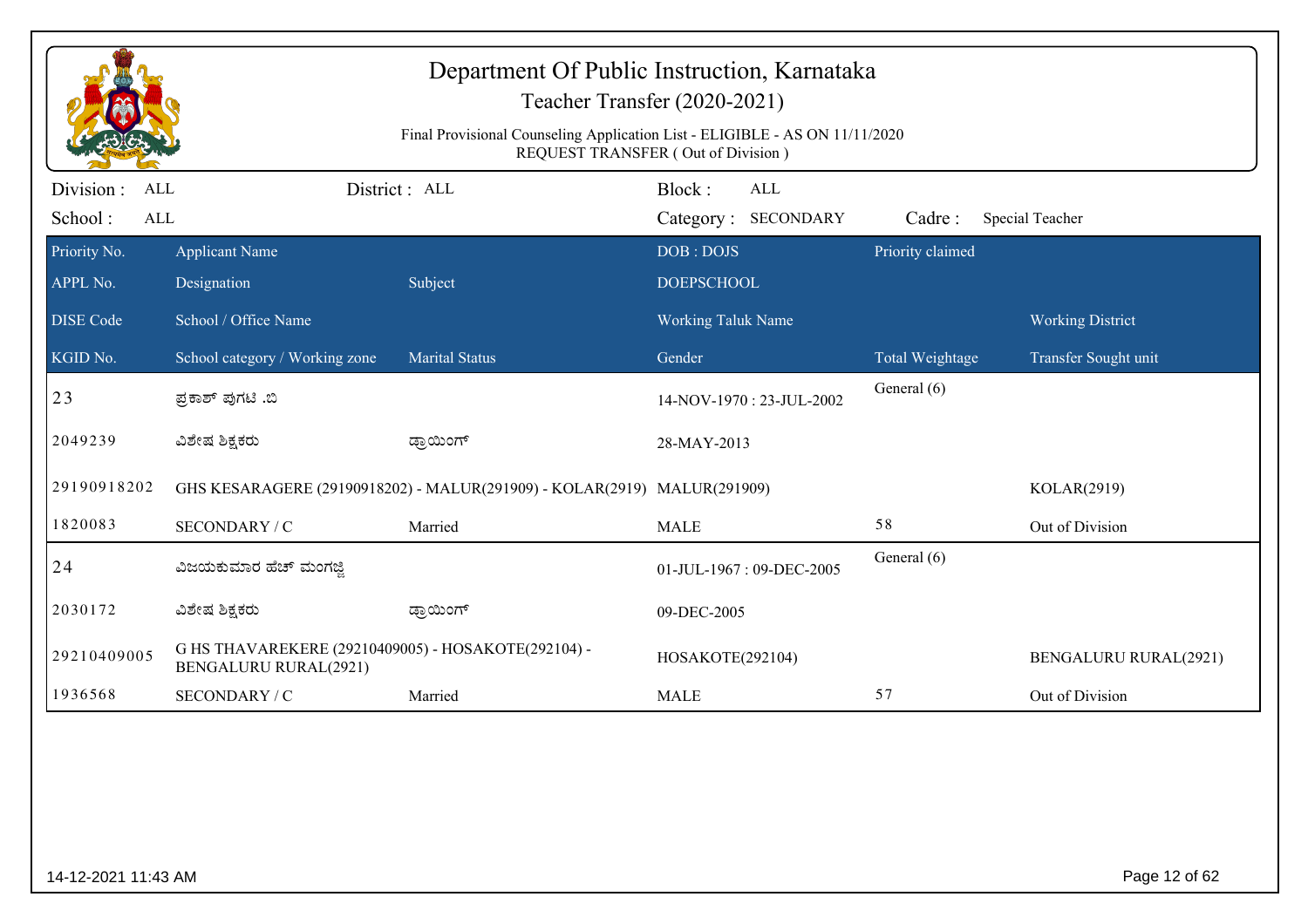| Department Of Public Instruction, Karnataka<br>Teacher Transfer (2020-2021) |                                                                                                                   |                       |                                      |                  |                         |  |  |  |
|-----------------------------------------------------------------------------|-------------------------------------------------------------------------------------------------------------------|-----------------------|--------------------------------------|------------------|-------------------------|--|--|--|
|                                                                             | Final Provisional Counseling Application List - ELIGIBLE - AS ON 11/11/2020<br>REQUEST TRANSFER (Out of Division) |                       |                                      |                  |                         |  |  |  |
| Division :<br>ALL<br>School:<br>ALL                                         | District: ALL                                                                                                     |                       | Block:<br>ALL<br>Category: SECONDARY | Cadre:           | Special Teacher         |  |  |  |
| Priority No.                                                                | <b>Applicant Name</b>                                                                                             |                       | DOB: DOJS                            | Priority claimed |                         |  |  |  |
| APPL No.                                                                    | Designation                                                                                                       | Subject               | <b>DOEPSCHOOL</b>                    |                  |                         |  |  |  |
| <b>DISE</b> Code                                                            | School / Office Name                                                                                              |                       | Working Taluk Name                   |                  | <b>Working District</b> |  |  |  |
| KGID No.                                                                    | School category / Working zone                                                                                    | <b>Marital Status</b> | Gender                               | Total Weightage  | Transfer Sought unit    |  |  |  |
| 25                                                                          | ವಿಶಾಲಾಕ್ಷ್ಮಿ ತಂ ಮರಿಯಪ್ಪ                                                                                           |                       | 07-JAN-1976: 05-JUL-2005             | General (6)      |                         |  |  |  |
| 2028318                                                                     | ವಿಶೇಷ ಶಿಕ್ಷಕರು                                                                                                    | ಡ್ರಾಯಿಂಗ್             | 07-OCT-2008                          |                  |                         |  |  |  |
| 29050502405                                                                 | GOVT H.S. GADWANTI (29050502405) - HUMNABAD(290505) -<br><b>BIDAR(2905)</b>                                       |                       | HUMNABAD(290505)                     |                  | <b>BIDAR(2905)</b>      |  |  |  |
| 1988469                                                                     | <b>SECONDARY / B</b>                                                                                              | Married               | <b>FEMALE</b>                        | 54               | Out of Division         |  |  |  |
| 26                                                                          | ಮಹಾದೇವಿ ಎಸ್ ಜೋಗದಂಡೆ                                                                                               |                       | 10-APR-1978: 15-JUL-2005             | General (6)      |                         |  |  |  |
| 2042109                                                                     | ವಿಶೇಷ ಶಿಕ್ಷಕರು                                                                                                    | ಡ್ರಾಯಿಂಗ್             | 13-DEC-2008                          |                  |                         |  |  |  |
| 29070901602                                                                 | GHS BHANAPUR (29070901602) - YELBURGA(290709) -<br>KOPPAL(2907)                                                   |                       | YELBURGA(290709)                     |                  | KOPPAL(2907)            |  |  |  |
| 1956581                                                                     | SECONDARY / C                                                                                                     | Married               | <b>FEMALE</b>                        | 54               | Out of Division         |  |  |  |
|                                                                             |                                                                                                                   |                       |                                      |                  |                         |  |  |  |
| 14-12-2021 11:43 AM                                                         |                                                                                                                   |                       |                                      |                  | Page 13 of 62           |  |  |  |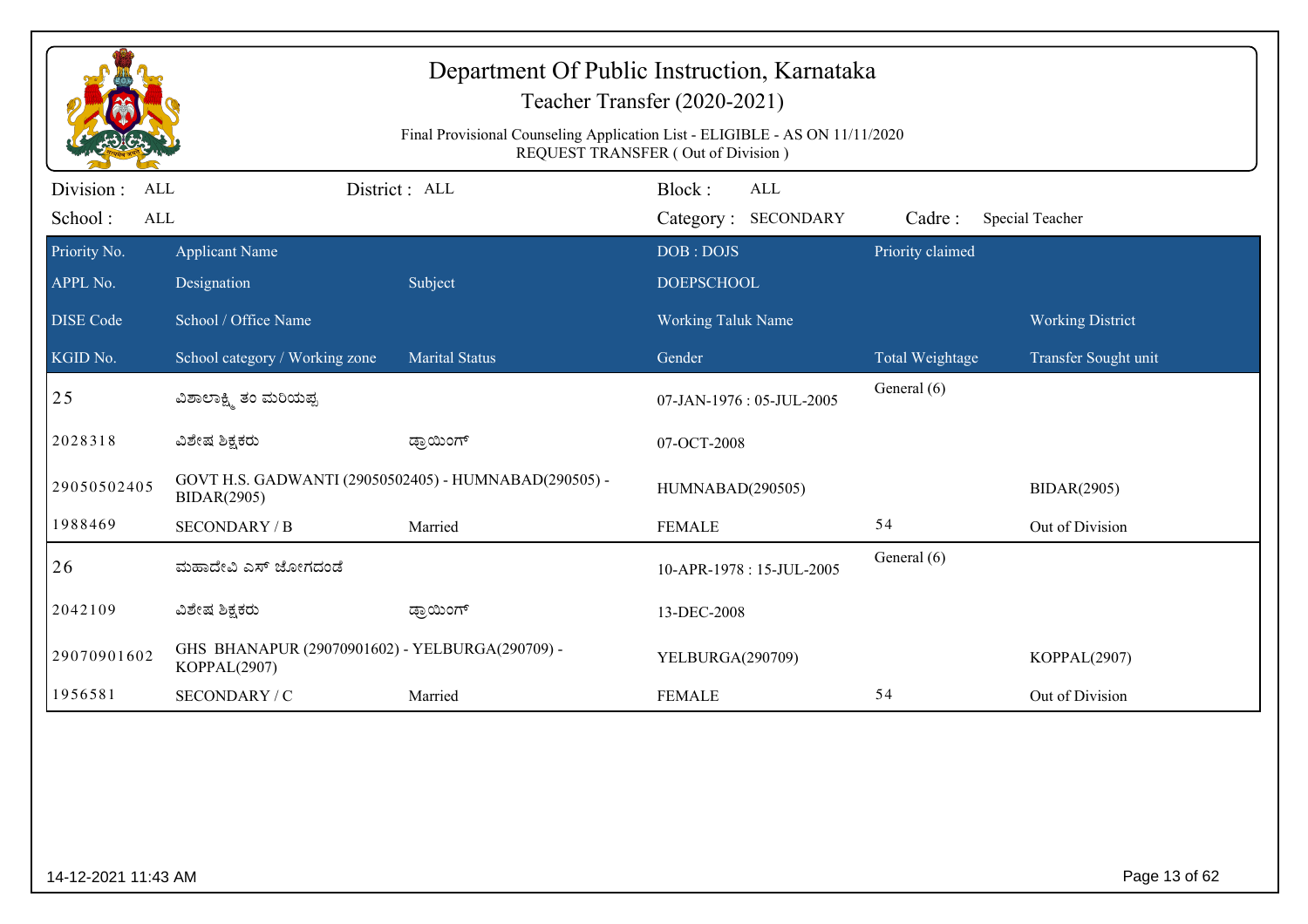| Department Of Public Instruction, Karnataka<br>Teacher Transfer (2020-2021)<br>Final Provisional Counseling Application List - ELIGIBLE - AS ON 11/11/2020<br><b>REQUEST TRANSFER (Out of Division)</b> |                                                                   |                                                        |                                |                  |                         |  |  |
|---------------------------------------------------------------------------------------------------------------------------------------------------------------------------------------------------------|-------------------------------------------------------------------|--------------------------------------------------------|--------------------------------|------------------|-------------------------|--|--|
| Division :<br>ALL                                                                                                                                                                                       |                                                                   | District: ALL                                          | Block:<br><b>ALL</b>           |                  |                         |  |  |
| School:<br>ALL                                                                                                                                                                                          |                                                                   |                                                        | Category: SECONDARY            | Cadre:           | Special Teacher         |  |  |
| Priority No.<br>APPL No.                                                                                                                                                                                | <b>Applicant Name</b><br>Designation                              | Subject                                                | DOB: DOJS<br><b>DOEPSCHOOL</b> | Priority claimed |                         |  |  |
| <b>DISE Code</b>                                                                                                                                                                                        | School / Office Name                                              |                                                        | <b>Working Taluk Name</b>      |                  | <b>Working District</b> |  |  |
| KGID No.                                                                                                                                                                                                | School category / Working zone                                    | <b>Marital Status</b>                                  | Gender                         | Total Weightage  | Transfer Sought unit    |  |  |
| 27                                                                                                                                                                                                      | ಬನಪ್ಪ ತೋಳಮರ್ಡಿ                                                    |                                                        | 01-JUN-1974: 27-JUL-2006       | General (6)      |                         |  |  |
| 2008596                                                                                                                                                                                                 | ವಿಶೇಷ ಶಿಕ್ಷಕರು                                                    | ಡ್ರಾಯಿಂಗ್                                              | 27-JUL-2006                    |                  |                         |  |  |
| 29191200506                                                                                                                                                                                             | GHS ADDAGAL (29191200506) - SRINIVASAPUR(291912) -<br>KOLAR(2919) |                                                        | SRINIVASAPUR(291912)           |                  | KOLAR(2919)             |  |  |
| 1956878                                                                                                                                                                                                 | SECONDARY / C                                                     | Married                                                | <b>MALE</b>                    | 53               | Out of Division         |  |  |
| 28                                                                                                                                                                                                      | ಮಹೇಶ ಅಂದಾನಗೌಡ ಹಿರೇಗೌಡ್ರ                                           |                                                        | 01-JUN-1975: 23-JUN-2006       | General (6)      |                         |  |  |
| 2027744                                                                                                                                                                                                 | ವಿಶೇಷ ಶಿಕ್ಷಕರು                                                    | ಡ್ರಾಯಿಂಗ್                                              | 23-JUN-2006                    |                  |                         |  |  |
| 29140702803                                                                                                                                                                                             | BALLARI(2912)                                                     | GHS-HARAKANALU (29140702803) - HARAPANAHALLI(291407) - | HARAPANAHALLI(291407)          |                  | BALLARI(2912)           |  |  |
| 1950996                                                                                                                                                                                                 | SECONDARY / C                                                     | Married                                                | <b>MALE</b>                    | 53               | Out of Division         |  |  |
|                                                                                                                                                                                                         |                                                                   |                                                        |                                |                  |                         |  |  |
|                                                                                                                                                                                                         | Page 14 of 62<br>14-12-2021 11:43 AM                              |                                                        |                                |                  |                         |  |  |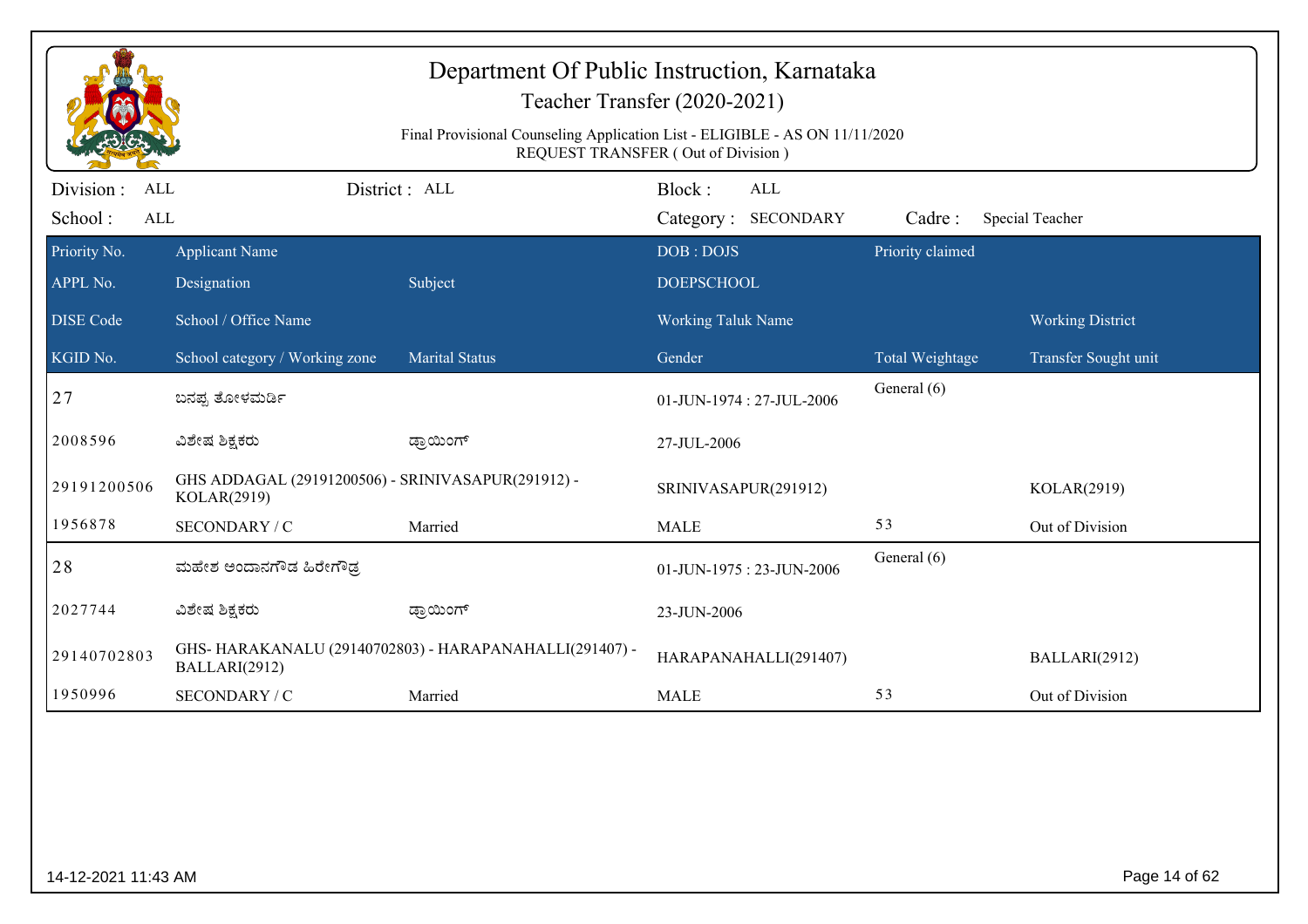| Department Of Public Instruction, Karnataka<br>Teacher Transfer (2020-2021) |                                                                                                                   |                                                       |                                      |                  |                         |  |  |  |
|-----------------------------------------------------------------------------|-------------------------------------------------------------------------------------------------------------------|-------------------------------------------------------|--------------------------------------|------------------|-------------------------|--|--|--|
|                                                                             | Final Provisional Counseling Application List - ELIGIBLE - AS ON 11/11/2020<br>REQUEST TRANSFER (Out of Division) |                                                       |                                      |                  |                         |  |  |  |
| Division :<br>ALL<br>School:<br>ALL                                         |                                                                                                                   | District: ALL                                         | Block:<br>ALL<br>Category: SECONDARY | Cadre:           | Special Teacher         |  |  |  |
| Priority No.<br>APPL No.                                                    | <b>Applicant Name</b><br>Designation                                                                              | Subject                                               | DOB: DOJS<br><b>DOEPSCHOOL</b>       | Priority claimed |                         |  |  |  |
| <b>DISE</b> Code                                                            | School / Office Name                                                                                              |                                                       | <b>Working Taluk Name</b>            |                  | <b>Working District</b> |  |  |  |
| KGID No.                                                                    | School category / Working zone                                                                                    | <b>Marital Status</b>                                 | Gender                               | Total Weightage  | Transfer Sought unit    |  |  |  |
| 29                                                                          | ಶ್ರೀಕಾಂತ್ ಚಿಮಲ್                                                                                                   |                                                       | 23-JUL-1972: 16-SEP-2005             | General (6)      |                         |  |  |  |
| 2024363                                                                     | ವಿಶೇಷ ಶಿಕ್ಷಕರು                                                                                                    | ಗ್ರೇಡ್ I_ಸಂಗೀತ                                        | 05-OCT-2012                          |                  |                         |  |  |  |
| 29220118013                                                                 | KRISHNARAJA PET(292201) - MANDYA(2922)                                                                            | KARNATAKA PUBLIC SCHOOLS GGHS KIKKERI (29220118013) - | KRISHNARAJA PET(292201)              |                  | MANDYA(2922)            |  |  |  |
| 1992932                                                                     | SECONDARY / C                                                                                                     | Married                                               | <b>MALE</b>                          | 50               | Out of Division         |  |  |  |
| 30                                                                          | ಶಾಂತಯ್ಯಮಠಪತಿ                                                                                                      |                                                       | 20-JUL-1966: 28-SEP-2007             | General (6)      |                         |  |  |  |
| 2004322                                                                     | ವಿಶೇಷ ಶಿಕ್ಷಕರು                                                                                                    | ಡ್ರಾಯಿಂಗ್                                             | 28-SEP-2007                          |                  |                         |  |  |  |
| 29130605202                                                                 | GHS BANDRAVI (29130605202) - MOLAKALMUR(291306) -<br>CHITRADURGA(2913)                                            |                                                       | MOLAKALMUR(291306)                   |                  | CHITRADURGA(2913)       |  |  |  |
| 2178567                                                                     | SECONDARY / C                                                                                                     | Married                                               | <b>MALE</b>                          | 49               | Out of Division         |  |  |  |
|                                                                             |                                                                                                                   |                                                       |                                      |                  |                         |  |  |  |
|                                                                             |                                                                                                                   |                                                       |                                      |                  |                         |  |  |  |
|                                                                             |                                                                                                                   |                                                       |                                      |                  |                         |  |  |  |
| 14-12-2021 11:43 AM                                                         |                                                                                                                   |                                                       |                                      |                  | Page 15 of 62           |  |  |  |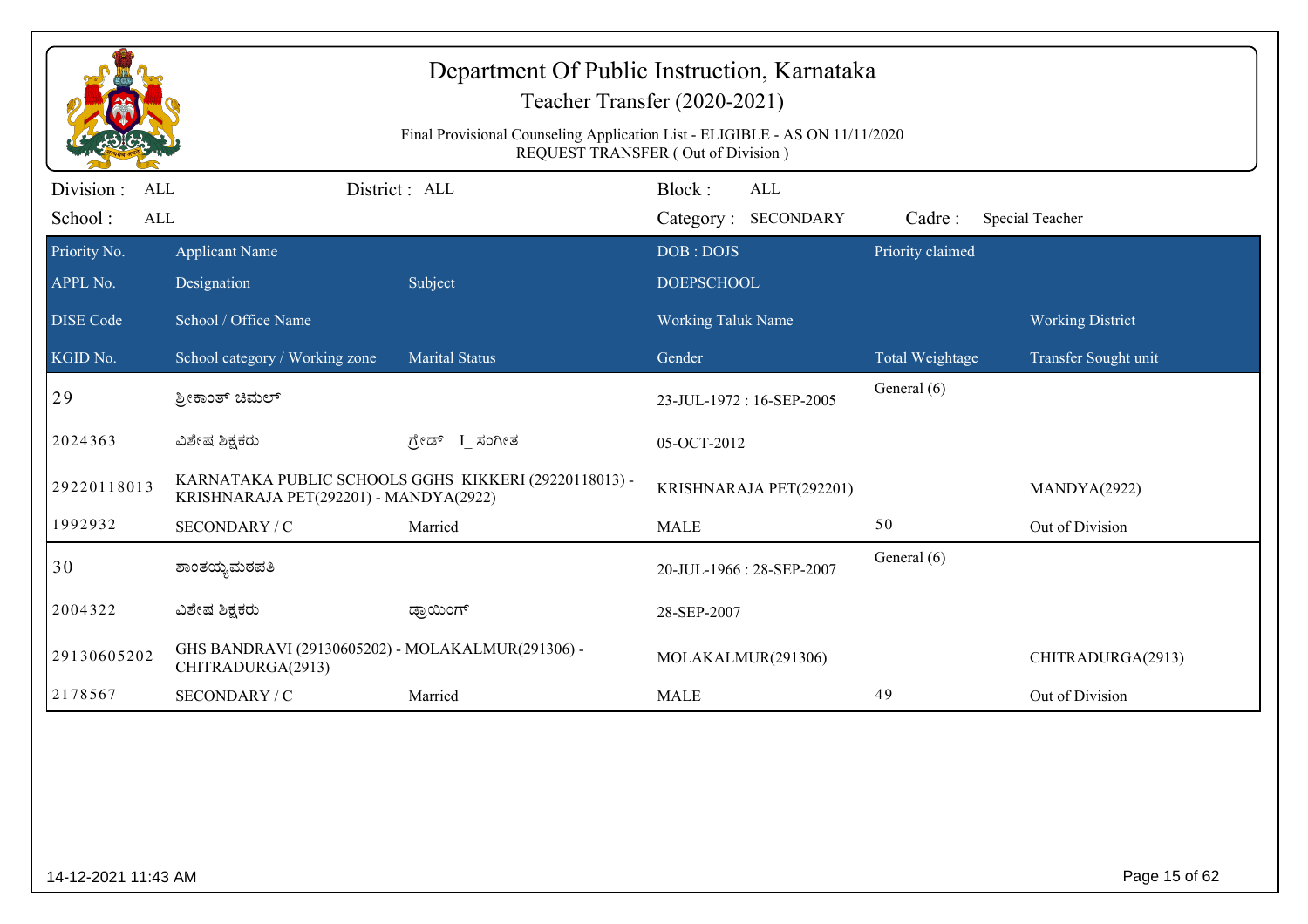|                                     |                                                                                                                          |                                                        | Department Of Public Instruction, Karnataka<br>Teacher Transfer (2020-2021) |                  |                          |  |  |  |
|-------------------------------------|--------------------------------------------------------------------------------------------------------------------------|--------------------------------------------------------|-----------------------------------------------------------------------------|------------------|--------------------------|--|--|--|
|                                     | Final Provisional Counseling Application List - ELIGIBLE - AS ON 11/11/2020<br><b>REQUEST TRANSFER (Out of Division)</b> |                                                        |                                                                             |                  |                          |  |  |  |
| Division :<br>ALL<br>School:<br>ALL |                                                                                                                          | District : ALL                                         | Block:<br>ALL<br>Category: SECONDARY                                        | Cadre:           | Special Teacher          |  |  |  |
| Priority No.<br>APPL No.            | <b>Applicant Name</b><br>Designation                                                                                     | Subject                                                | DOB: DOJS<br><b>DOEPSCHOOL</b>                                              | Priority claimed |                          |  |  |  |
| <b>DISE</b> Code                    | School / Office Name                                                                                                     |                                                        | Working Taluk Name                                                          |                  | <b>Working District</b>  |  |  |  |
| KGID No.                            | School category / Working zone                                                                                           | <b>Marital Status</b>                                  | Gender                                                                      | Total Weightage  | Transfer Sought unit     |  |  |  |
| 31                                  | ನೆಹರು ಮನೋಳಿ                                                                                                              |                                                        | 22-JUL-1974: 01-FEB-2008                                                    | General (6)      |                          |  |  |  |
| 2008930                             | ವಿಶೇಷ ಶಿಕ್ಷಕರು                                                                                                           | ಡ್ರಾಯಿಂಗ್                                              | 01-FEB-2008                                                                 |                  |                          |  |  |  |
| 29310605510                         | MADHUGIRI(2931)                                                                                                          | GHS GOLLAHALLI (29310605510) - SIRA(293106) - TUMAKURU | SIRA(293106)                                                                |                  | TUMAKURU MADHUGIRI(2931) |  |  |  |
| 2129802                             | SECONDARY / C                                                                                                            | Married                                                | <b>MALE</b>                                                                 | 49               | Out of Division          |  |  |  |
| 32                                  | ಹೆಗ್ಗಪ್ಪ ಲಮಾಣಿ                                                                                                           |                                                        | 23-MAR-1974: 14-SEP-2005                                                    | General (6)      |                          |  |  |  |
| 2003352                             | ವಿಶೇಷ ಶಿಕ್ಷಕರು                                                                                                           | ಡ್ರಾಯಿಂಗ್                                              | 23-DEC-2008                                                                 |                  |                          |  |  |  |
| 29130515801                         | GHS MENGASANDRA (29130515801) - HOSADURGA(291305) -<br>CHITRADURGA(2913)                                                 |                                                        | HOSADURGA(291305)                                                           |                  | CHITRADURGA(2913)        |  |  |  |
| 1748440                             | SECONDARY / C                                                                                                            | Married                                                | <b>MALE</b>                                                                 | 48               | Out of Division          |  |  |  |
|                                     |                                                                                                                          |                                                        |                                                                             |                  |                          |  |  |  |
| 14-12-2021 11:43 AM                 |                                                                                                                          |                                                        |                                                                             |                  | Page 16 of 62            |  |  |  |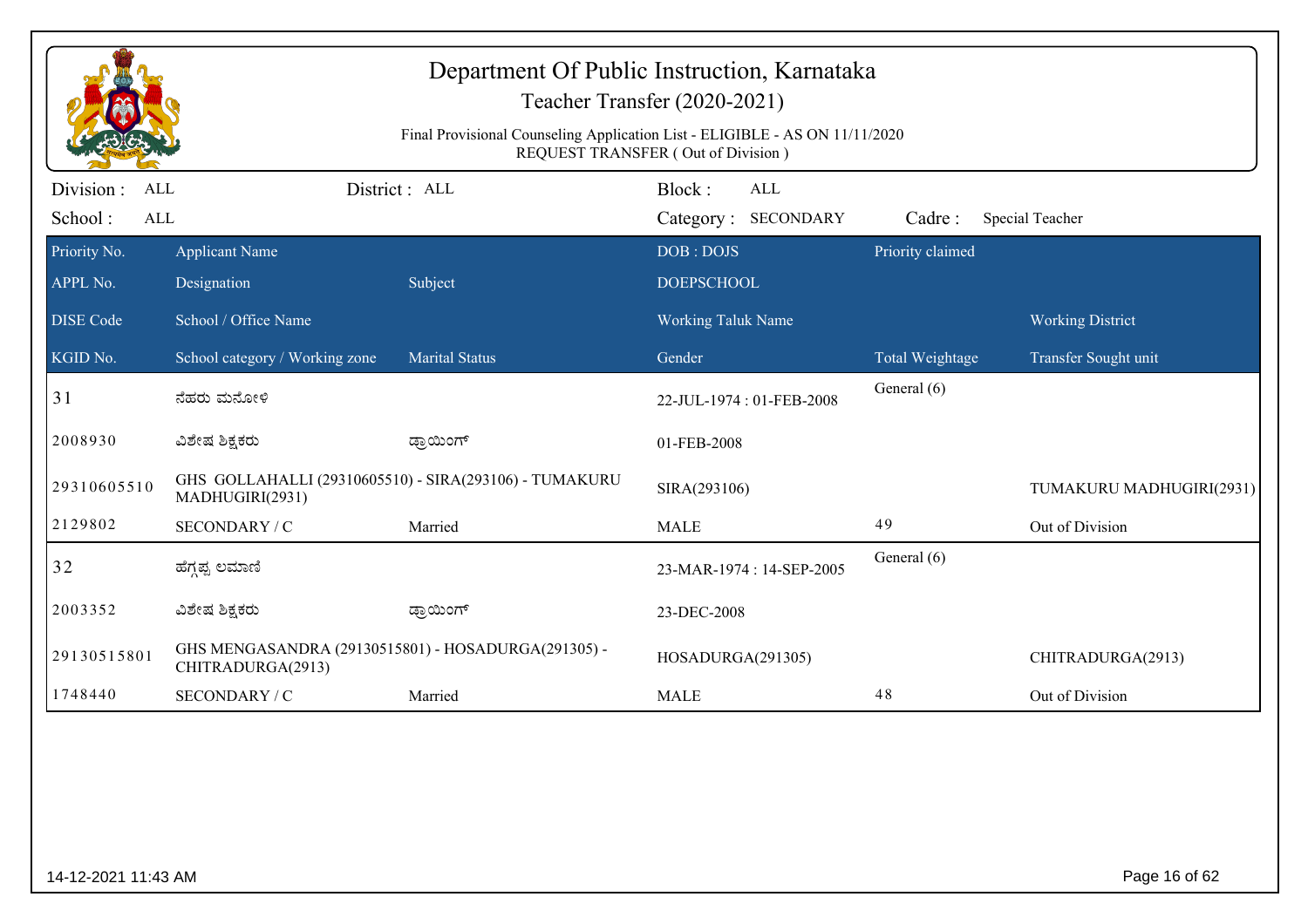| Final Provisional Counseling Application List - ELIGIBLE - AS ON 11/11/2020<br>REQUEST TRANSFER (Out of Division) |                                                                           |                       |                                             |                  |                         |  |
|-------------------------------------------------------------------------------------------------------------------|---------------------------------------------------------------------------|-----------------------|---------------------------------------------|------------------|-------------------------|--|
| Division :<br>ALL<br>School:<br>ALL                                                                               |                                                                           | District : ALL        | Block:<br><b>ALL</b><br>Category: SECONDARY | Cadre:           | Special Teacher         |  |
| Priority No.                                                                                                      | <b>Applicant Name</b>                                                     |                       | DOB: DOJS                                   | Priority claimed |                         |  |
| APPL No.                                                                                                          | Designation                                                               | Subject               | <b>DOEPSCHOOL</b>                           |                  |                         |  |
| <b>DISE Code</b>                                                                                                  | School / Office Name                                                      |                       | Working Taluk Name                          |                  | <b>Working District</b> |  |
| KGID No.                                                                                                          | School category / Working zone                                            | <b>Marital Status</b> | Gender                                      | Total Weightage  | Transfer Sought unit    |  |
| 33                                                                                                                | ಗಣಪತಿ ಅಣ್ಣಪ್ಪ ಭಜಂತ್ರಿ                                                     |                       | 01-JUL-1974: 19-JUL-2005                    | General (6)      |                         |  |
| 2034297                                                                                                           | ವಿಶೇಷ ಶಿಕ್ಷಕರು                                                            | ಡ್ರಾಯಿಂಗ್             | 05-JAN-2009                                 |                  |                         |  |
| 29150400502                                                                                                       | GHS MALLENAHALLI (29150400502) - SHIKARIPUR(291504) -<br>SHIVAMOGGA(2915) |                       | SHIKARIPUR(291504)                          |                  | SHIVAMOGGA(2915)        |  |
| 1998833                                                                                                           | SECONDARY / C                                                             | Married               | <b>MALE</b>                                 | 48               | Out of Division         |  |
| 34                                                                                                                | ಸುರೇಶ ಮಲ್ಲನಗೌಡ ಬಿರಾದಾರ                                                    |                       | 11-NOV-1966: 27-JUL-2006                    | General (6)      |                         |  |
| 2072369                                                                                                           | ವಿಶೇಷ ಶಿಕ್ಷಕರು                                                            | ಡ್ರಾಯಿಂಗ್             | 28-JUN-2012                                 |                  |                         |  |
| 29040606905                                                                                                       | GOVT HS KALLUR [K] (29040606905) - JEWARGI(290406) -<br>KALBURGI(2904)    |                       | JEWARGI(290406)                             |                  | KALBURGI(2904)          |  |
| 1903578                                                                                                           | SECONDARY / C                                                             | Married               | <b>MALE</b>                                 | 47               | Out of Division         |  |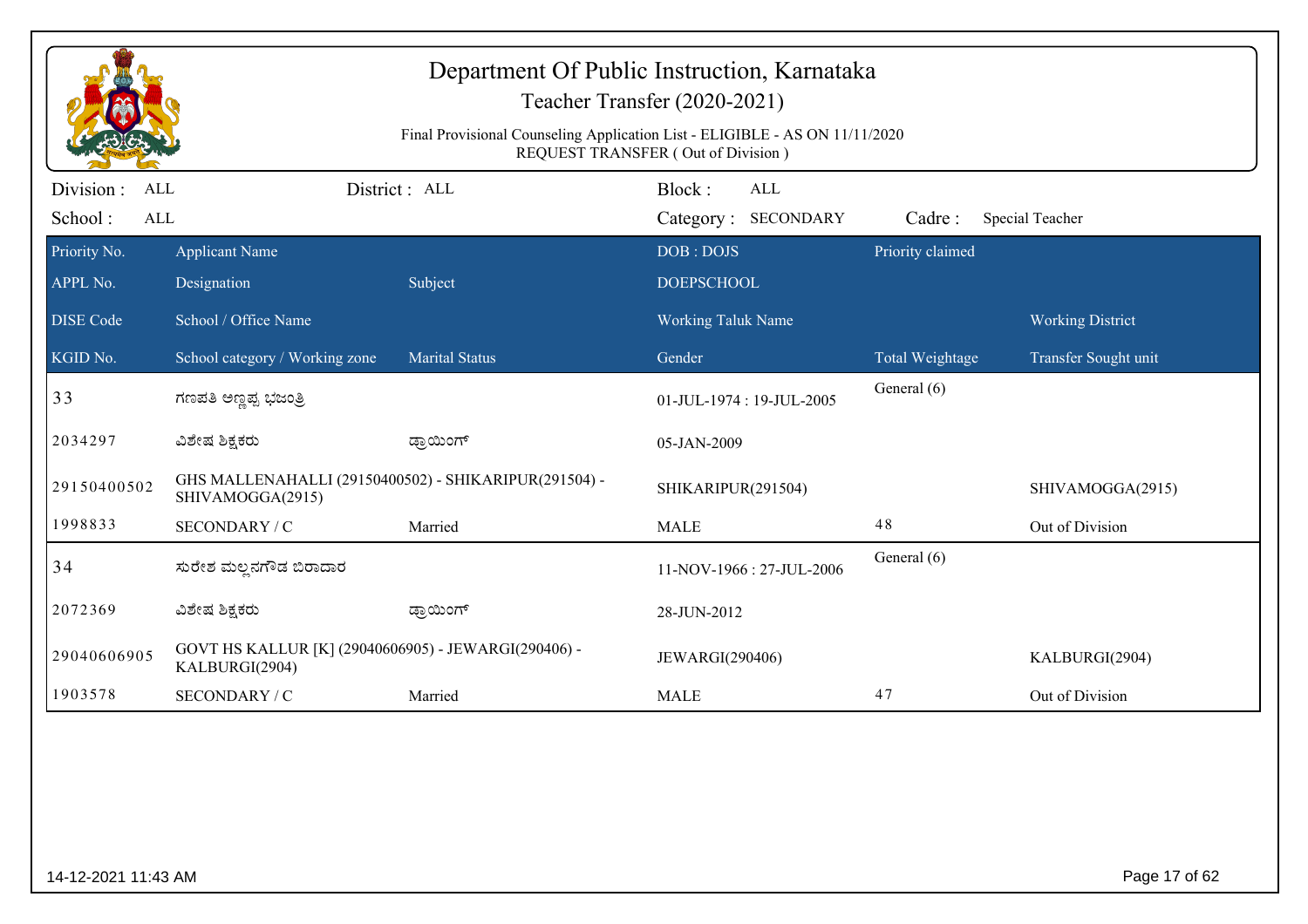|                                     |                                                                                    | Department Of Public Instruction, Karnataka<br>Final Provisional Counseling Application List - ELIGIBLE - AS ON 11/11/2020 | Teacher Transfer (2020-2021)                |                  |                         |
|-------------------------------------|------------------------------------------------------------------------------------|----------------------------------------------------------------------------------------------------------------------------|---------------------------------------------|------------------|-------------------------|
|                                     |                                                                                    |                                                                                                                            | REQUEST TRANSFER (Out of Division)          |                  |                         |
| Division :<br>ALL<br>School:<br>ALL |                                                                                    | District: ALL                                                                                                              | Block:<br><b>ALL</b><br>Category: SECONDARY | Cadre:           | Special Teacher         |
| Priority No.                        | <b>Applicant Name</b>                                                              |                                                                                                                            | DOB: DOJS                                   | Priority claimed |                         |
| APPL No.                            | Designation                                                                        | Subject                                                                                                                    | <b>DOEPSCHOOL</b>                           |                  |                         |
| <b>DISE</b> Code                    | School / Office Name                                                               |                                                                                                                            | Working Taluk Name                          |                  | <b>Working District</b> |
| KGID No.                            | School category / Working zone                                                     | <b>Marital Status</b>                                                                                                      | Gender                                      | Total Weightage  | Transfer Sought unit    |
| 35                                  | ಕಮಾಲ್ ಅಹ್ಮದ್ ಮಾಳೇಕೊಪ್ಪ                                                             |                                                                                                                            | 12-JUL-1965: 23-OCT-2008                    | General (6)      |                         |
| 2004471                             | ವಿಶೇಷ ಶಿಕ್ಷಕರು                                                                     | ಡ್ರಾಯಿಂಗ್                                                                                                                  | 23-OCT-2008                                 |                  |                         |
| 29160100706                         |                                                                                    | GHS SHIVAPURA (29160100706) - KARKALA(291601) - UDUPI(2916) KARKALA(291601)                                                |                                             |                  | UDUPI(2916)             |
| 2134400                             | SECONDARY / C                                                                      | Married                                                                                                                    | <b>MALE</b>                                 | 45               | Out of Division         |
| 36                                  | ಶ್ರೀ ರಾಮಪ್ಪ ಎ ಕೆ                                                                   |                                                                                                                            | 20-JUL-1965: 20-JAN-2009                    | General (6)      |                         |
| 2012759                             | ವಿಶೇಷ ಶಿಕ್ಷಕರು                                                                     | II ನಾಟಕ<br>ಗ್ರೇಡ್                                                                                                          | 20-JAN-2009                                 |                  |                         |
| 29031303020                         | GOVT PU COLLEGE JIGAJIVANI (29031303020) -<br>CHADACHAN(290313) - VIJAYAPURA(2903) |                                                                                                                            | CHADACHAN(290313)                           |                  | VIJAYAPURA(2903)        |
| 2224321                             | SECONDARY / C                                                                      | Married                                                                                                                    | <b>MALE</b>                                 | 45               | Out of Division         |
|                                     |                                                                                    |                                                                                                                            |                                             |                  |                         |
| 14-12-2021 11:43 AM                 |                                                                                    |                                                                                                                            |                                             |                  | Page 18 of 62           |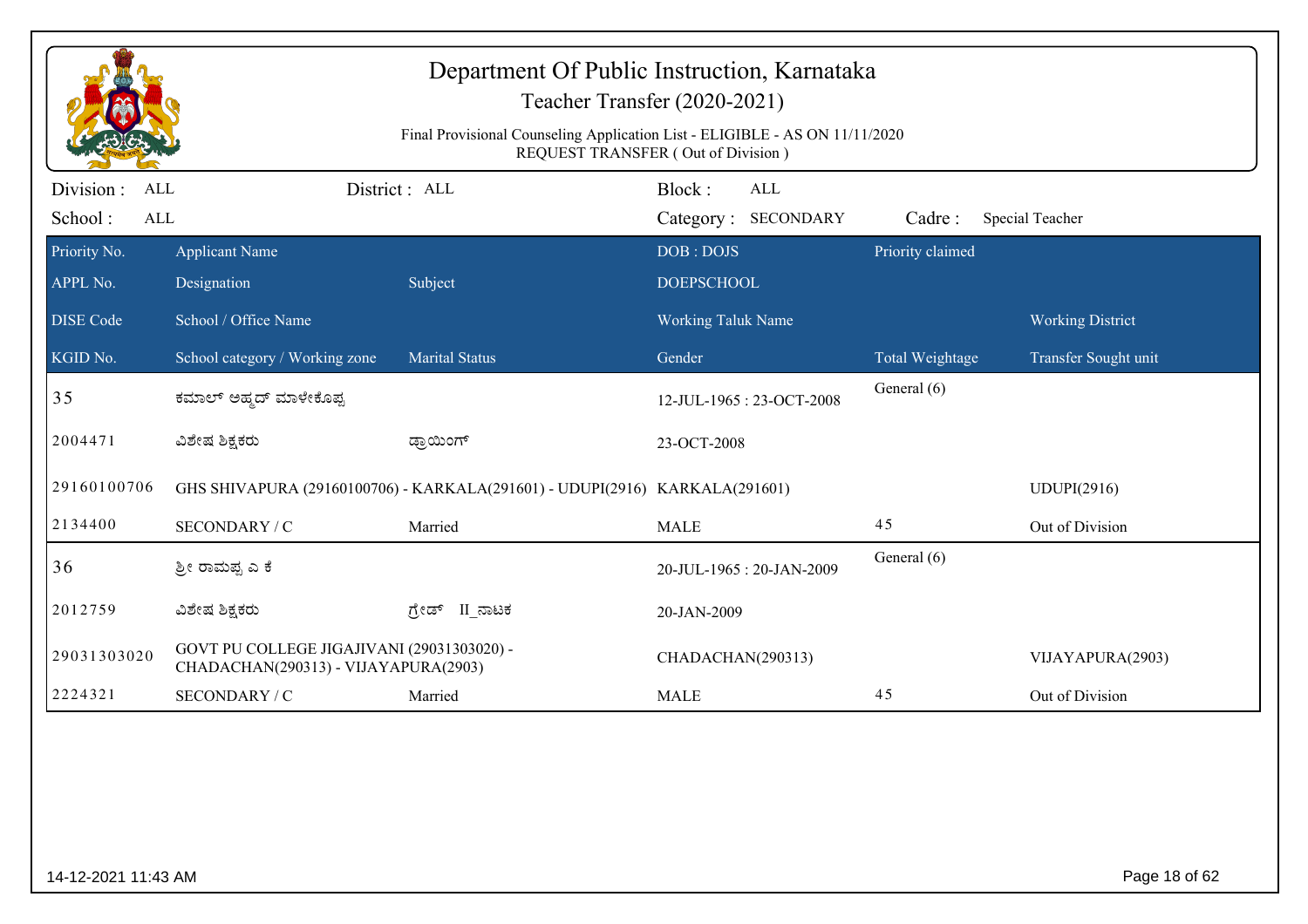| Department Of Public Instruction, Karnataka<br>Teacher Transfer (2020-2021)<br>Final Provisional Counseling Application List - ELIGIBLE - AS ON 11/11/2020 |                                                                                     |                                                          |                          |                  |                         |  |  |  |  |
|------------------------------------------------------------------------------------------------------------------------------------------------------------|-------------------------------------------------------------------------------------|----------------------------------------------------------|--------------------------|------------------|-------------------------|--|--|--|--|
|                                                                                                                                                            | <b>REQUEST TRANSFER (Out of Division)</b>                                           |                                                          |                          |                  |                         |  |  |  |  |
| Division :<br>ALL                                                                                                                                          |                                                                                     | District : ALL                                           | Block:<br>ALL            |                  |                         |  |  |  |  |
| School:<br>ALL                                                                                                                                             |                                                                                     |                                                          | Category: SECONDARY      | Cadre:           | Special Teacher         |  |  |  |  |
| Priority No.                                                                                                                                               | <b>Applicant Name</b>                                                               |                                                          | DOB: DOJS                | Priority claimed |                         |  |  |  |  |
| APPL No.                                                                                                                                                   | Designation                                                                         | Subject                                                  | <b>DOEPSCHOOL</b>        |                  |                         |  |  |  |  |
| <b>DISE</b> Code                                                                                                                                           | School / Office Name                                                                |                                                          | Working Taluk Name       |                  | <b>Working District</b> |  |  |  |  |
| KGID No.                                                                                                                                                   | School category / Working zone                                                      | <b>Marital Status</b>                                    | Gender                   | Total Weightage  | Transfer Sought unit    |  |  |  |  |
| 37                                                                                                                                                         | ನೀಲಗಂಗವ್ನ ಶೆಟ್ಟರ್                                                                   |                                                          | 28-JUL-1968: 04-SEP-2008 | General (6)      |                         |  |  |  |  |
| 2029120                                                                                                                                                    | ವಿಶೇಷ ಶಿಕ್ಷಕರು                                                                      | ಡ್ರಾಯಿಂಗ್                                                | 04-SEP-2008              |                  |                         |  |  |  |  |
| 29060506702                                                                                                                                                | GOVT HIGH SCHOOL HALAKAWATAGI (29060506702) -<br>LINGASUGUR(290605) - RAICHUR(2906) |                                                          | LINGASUGUR(290605)       |                  | RAICHUR(2906)           |  |  |  |  |
| 2117243                                                                                                                                                    | SECONDARY / C                                                                       | Married                                                  | <b>FEMALE</b>            | 45               | Out of Division         |  |  |  |  |
| 38                                                                                                                                                         | ನಾಗರತ್ನ ಮೊರಬದ                                                                       |                                                          | 26-JAN-1969: 01-SEP-2008 | General (6)      |                         |  |  |  |  |
| 2051885                                                                                                                                                    | ವಿಶೇಷ ಶಿಕ್ಷಕರು                                                                      | ಡ್ರಾಯಿಂಗ್                                                | 01-SEP-2008              |                  |                         |  |  |  |  |
| 29160306704                                                                                                                                                |                                                                                     | GHS KONI (29160306704) - KUNDAPURA(291603) - UDUPI(2916) | KUNDAPURA(291603)        |                  | <b>UDUPI(2916)</b>      |  |  |  |  |
| 2134189                                                                                                                                                    | SECONDARY / C                                                                       | Married                                                  | <b>FEMALE</b>            | 45               | Out of Division         |  |  |  |  |
|                                                                                                                                                            |                                                                                     |                                                          |                          |                  |                         |  |  |  |  |
|                                                                                                                                                            | Page 19 of 62<br>14-12-2021 11:43 AM                                                |                                                          |                          |                  |                         |  |  |  |  |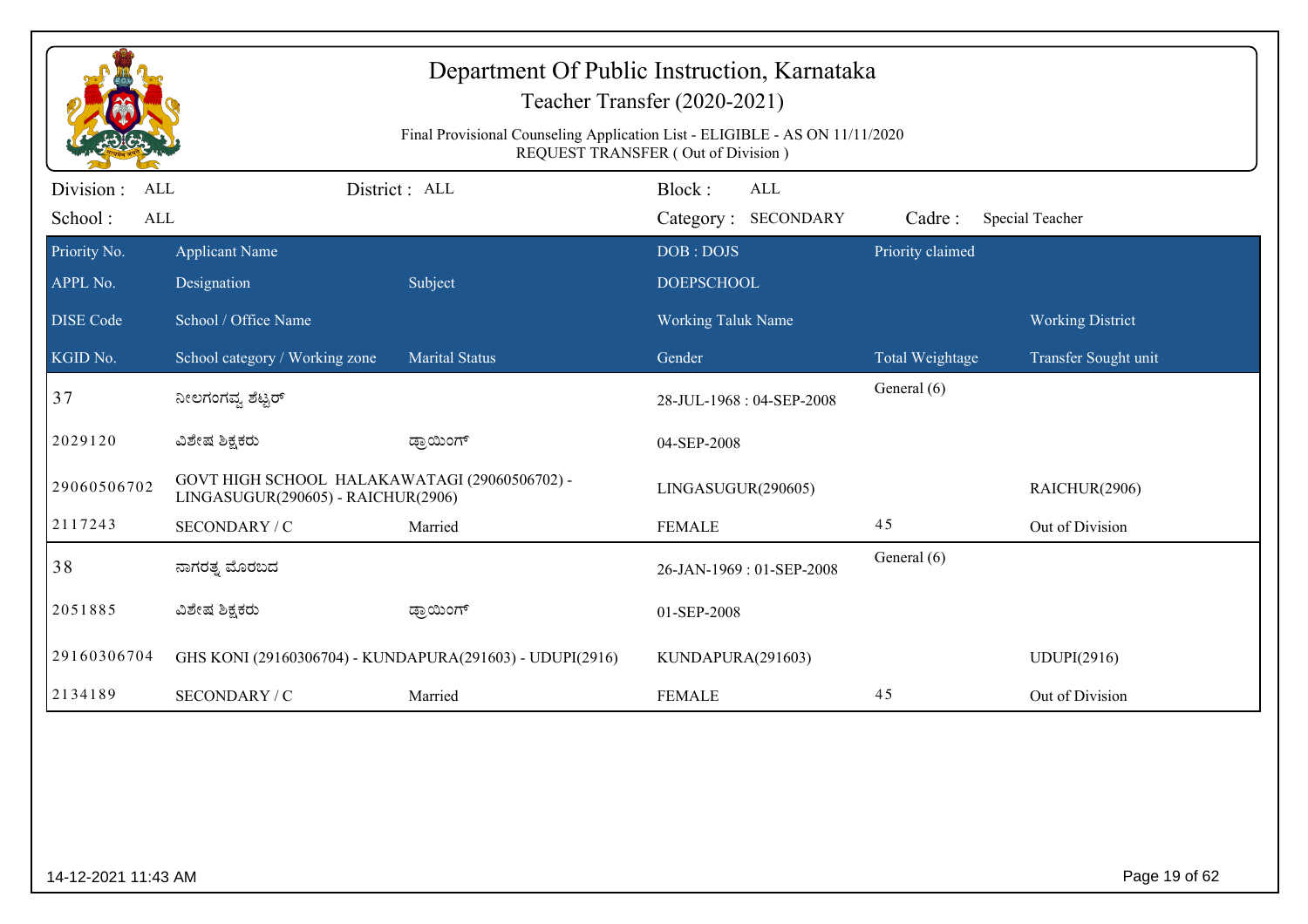| Department Of Public Instruction, Karnataka<br>Teacher Transfer (2020-2021)<br>Final Provisional Counseling Application List - ELIGIBLE - AS ON 11/11/2020<br>REQUEST TRANSFER (Out of Division) |                                                                    |                       |                                             |                        |                         |  |  |
|--------------------------------------------------------------------------------------------------------------------------------------------------------------------------------------------------|--------------------------------------------------------------------|-----------------------|---------------------------------------------|------------------------|-------------------------|--|--|
| Division:<br><b>ALL</b><br>School:<br><b>ALL</b>                                                                                                                                                 |                                                                    | District: ALL         | Block:<br><b>ALL</b><br>Category: SECONDARY | Cadre:                 | Special Teacher         |  |  |
| Priority No.                                                                                                                                                                                     | <b>Applicant Name</b>                                              |                       | DOB: DOJS                                   | Priority claimed       |                         |  |  |
| APPL No.                                                                                                                                                                                         | Designation                                                        | Subject               | <b>DOEPSCHOOL</b>                           |                        |                         |  |  |
| <b>DISE Code</b>                                                                                                                                                                                 | School / Office Name                                               |                       | Working Taluk Name                          |                        | <b>Working District</b> |  |  |
| KGID No.                                                                                                                                                                                         | School category / Working zone                                     | <b>Marital Status</b> | Gender                                      | <b>Total Weightage</b> | Transfer Sought unit    |  |  |
| 39                                                                                                                                                                                               | ಭಾರತಿ                                                              |                       | 20-DEC-1969: 21-NOV-2008                    | General (6)            |                         |  |  |
| 2069583                                                                                                                                                                                          | ವಿಶೇಷ ಶಿಕ್ಷಕರು                                                     | ಡ್ರಾಯಿಂಗ್             | 21-NOV-2008                                 |                        |                         |  |  |
| 29120500303                                                                                                                                                                                      | GHS BUKKA SAGARA (29120500303) - HOSPET(291205) -<br>BALLARI(2912) |                       | HOSPET(291205)                              |                        | BALLARI(2912)           |  |  |
| 2304877                                                                                                                                                                                          | SECONDARY / C                                                      | Married               | <b>FEMALE</b>                               | 45                     | Out of Division         |  |  |
| 40                                                                                                                                                                                               | ಪ್ರೇಮಾಬಾಯಿ ಹೂಗಾರ                                                   |                       | 02-JUN-1970: 02-SEP-2008                    | General (6)            |                         |  |  |
| 2008827                                                                                                                                                                                          | ವಿಶೇಷ ಶಿಕ್ಷಕರು                                                     | ಡ್ರಾಯಿಂಗ್             | 02-SEP-2008                                 |                        |                         |  |  |
| 29060504302                                                                                                                                                                                      | GHS CHITAPUR (29060504302) - LINGASUGUR(290605) -<br>RAICHUR(2906) |                       | LINGASUGUR(290605)                          |                        | RAICHUR(2906)           |  |  |
| 2117240                                                                                                                                                                                          | SECONDARY / C                                                      | Married               | <b>FEMALE</b>                               | 45                     | Out of Division         |  |  |
|                                                                                                                                                                                                  |                                                                    |                       |                                             |                        |                         |  |  |
| Page 20 of 62<br>14-12-2021 11:43 AM                                                                                                                                                             |                                                                    |                       |                                             |                        |                         |  |  |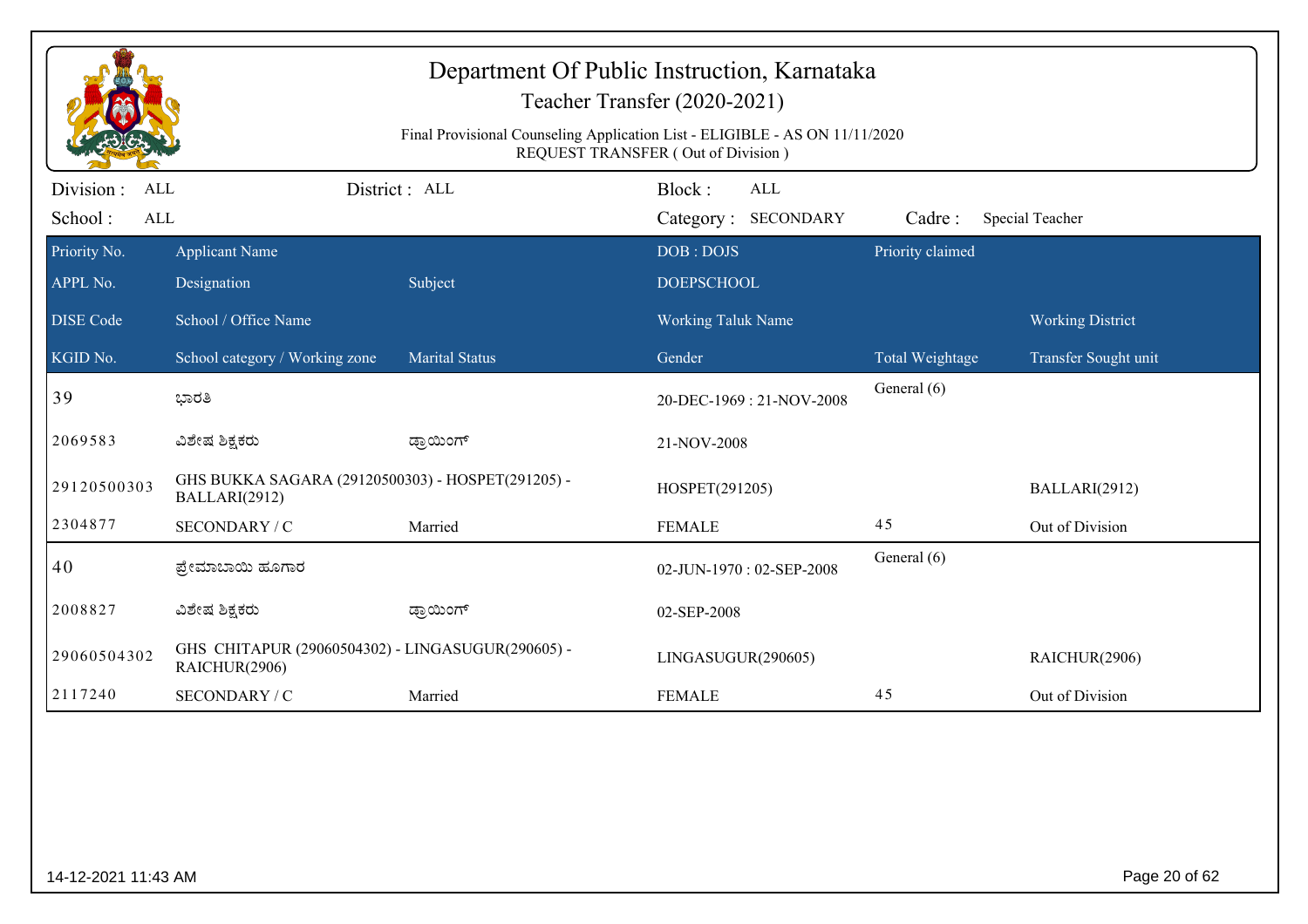| Department Of Public Instruction, Karnataka<br>Teacher Transfer (2020-2021)<br>Final Provisional Counseling Application List - ELIGIBLE - AS ON 11/11/2020<br>REQUEST TRANSFER (Out of Division) |                                                                                     |                       |                                             |                  |                                                 |  |  |
|--------------------------------------------------------------------------------------------------------------------------------------------------------------------------------------------------|-------------------------------------------------------------------------------------|-----------------------|---------------------------------------------|------------------|-------------------------------------------------|--|--|
| Division :<br>ALL<br>School:<br>ALL                                                                                                                                                              |                                                                                     | District: ALL         | Block:<br><b>ALL</b><br>Category: SECONDARY | Cadre:           | Special Teacher                                 |  |  |
| Priority No.<br>APPL No.                                                                                                                                                                         | <b>Applicant Name</b><br>Designation                                                | Subject               | DOB: DOJS<br><b>DOEPSCHOOL</b>              | Priority claimed |                                                 |  |  |
| <b>DISE Code</b><br>KGID No.                                                                                                                                                                     | School / Office Name<br>School category / Working zone                              | <b>Marital Status</b> | Working Taluk Name<br>Gender                | Total Weightage  | <b>Working District</b><br>Transfer Sought unit |  |  |
| 41                                                                                                                                                                                               | ಬಾಳಪ್ಪ ಶೇಕುಗೋಳ                                                                      |                       | 01-AUG-1970: 10-OCT-2008                    | General (6)      |                                                 |  |  |
| 2071823                                                                                                                                                                                          | ವಿಶೇಷ ಶಿಕ್ಷಕರು                                                                      | ಡ್ರಾಯಿಂಗ್             | 10-OCT-2008                                 |                  |                                                 |  |  |
| 29160102004                                                                                                                                                                                      | GPUC SHIRLAL. HIGH SCHOOL SECTION. (29160102004) -<br>KARKALA(291601) - UDUPI(2916) |                       | KARKALA(291601)                             |                  | <b>UDUPI(2916)</b>                              |  |  |
| 2134218                                                                                                                                                                                          | SECONDARY / C                                                                       | Married               | <b>MALE</b>                                 | 45               | Out of Division                                 |  |  |
| 42                                                                                                                                                                                               | ವೆಂಕನಗೌಡ                                                                            |                       | 01-JUN-1971: 05-MAR-2009                    | General (6)      |                                                 |  |  |
| 2021272                                                                                                                                                                                          | ವಿಶೇಷ ಶಿಕ್ಷಕರು                                                                      | ಡ್ರಾಯಿಂಗ್             | 05-MAR-2009                                 |                  |                                                 |  |  |
| 29050308704                                                                                                                                                                                      | GOVT H.S. LAKHANGAON (29050308704) - BHALKI(290503) -<br>BIDAR(2905)                |                       | BHALKI(290503)                              |                  | <b>BIDAR(2905)</b>                              |  |  |
| 2431267                                                                                                                                                                                          | SECONDARY / C                                                                       | Married               | <b>MALE</b>                                 | 45               | Out of Division                                 |  |  |
|                                                                                                                                                                                                  |                                                                                     |                       |                                             |                  |                                                 |  |  |
|                                                                                                                                                                                                  | Page 21 of 62<br>14-12-2021 11:43 AM                                                |                       |                                             |                  |                                                 |  |  |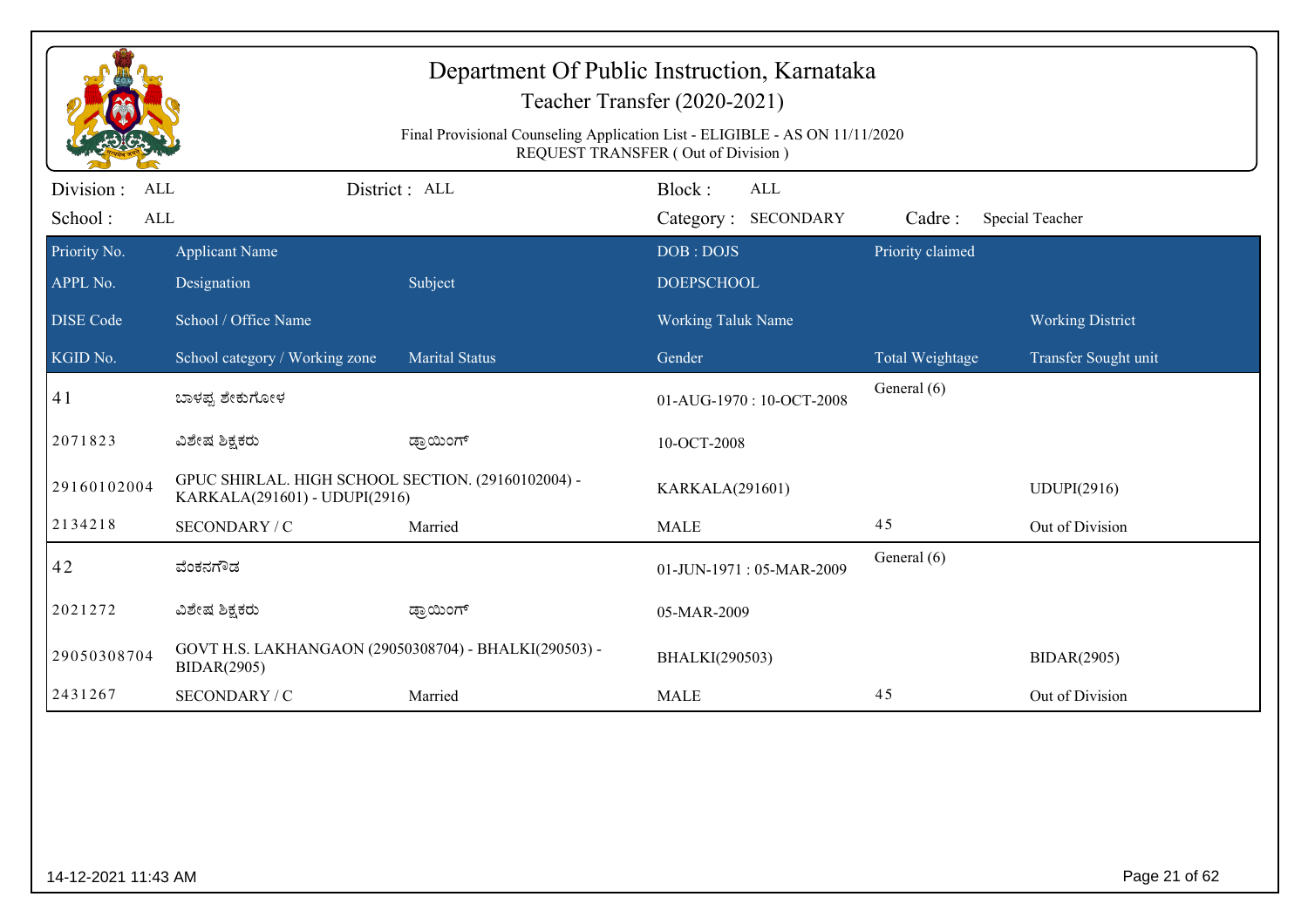| Department Of Public Instruction, Karnataka<br>Teacher Transfer (2020-2021)<br>Final Provisional Counseling Application List - ELIGIBLE - AS ON 11/11/2020 |                                                                          |                       |                                                     |                            |                         |  |  |
|------------------------------------------------------------------------------------------------------------------------------------------------------------|--------------------------------------------------------------------------|-----------------------|-----------------------------------------------------|----------------------------|-------------------------|--|--|
| Division :<br>ALL                                                                                                                                          |                                                                          | District : ALL        | REQUEST TRANSFER (Out of Division)<br>Block:<br>ALL |                            |                         |  |  |
| School:<br><b>ALL</b><br>Priority No.                                                                                                                      | <b>Applicant Name</b>                                                    |                       | <b>SECONDARY</b><br>Category:<br>DOB: DOJS          | Cadre:<br>Priority claimed | Special Teacher         |  |  |
| APPL No.                                                                                                                                                   | Designation                                                              | Subject               | <b>DOEPSCHOOL</b>                                   |                            |                         |  |  |
| <b>DISE</b> Code                                                                                                                                           | School / Office Name                                                     |                       | Working Taluk Name                                  |                            | <b>Working District</b> |  |  |
| KGID No.                                                                                                                                                   | School category / Working zone                                           | <b>Marital Status</b> | Gender                                              | <b>Total Weightage</b>     | Transfer Sought unit    |  |  |
| 43                                                                                                                                                         | ಗುರುಸಿದ್ದಪ್ಪಕತ್ತಿ                                                        |                       | 01-OCT-1971: 20-SEP-2008                            | General (6)                |                         |  |  |
| 2027319                                                                                                                                                    | ವಿಶೇಷ ಶಿಕ್ಷಕರು                                                           | ಡ್ರಾಯಿಂಗ್             | 20-SEP-2008                                         |                            |                         |  |  |
| 29170805027                                                                                                                                                | GHS YEMMEDODDI (29170805027) - BIRURU(291708) -<br>CHIKKAMANGALURU(2917) |                       | BIRURU(291708)                                      |                            | CHIKKAMANGALURU(2917)   |  |  |
| 2233150                                                                                                                                                    | SECONDARY / C                                                            | Married               | <b>MALE</b>                                         | 45                         | Out of Division         |  |  |
| 44                                                                                                                                                         | ಶಿವಮ್ಮ.ಶಿದ್ಧಲಿಂಗಯ್ಯ.ಮಠ                                                   |                       | 06-APR-1973: 02-SEP-2008                            | General (6)                |                         |  |  |
| 2000465                                                                                                                                                    | ವಿಶೇಷ ಶಿಕ್ಷಕರು                                                           | ಡ್ರಾಯಿಂಗ್             | 02-SEP-2008                                         |                            |                         |  |  |
| 29060501904                                                                                                                                                | GHS BAIYAPUR (29060501904) - LINGASUGUR(290605) -<br>RAICHUR(2906)       |                       | LINGASUGUR(290605)                                  |                            | RAICHUR(2906)           |  |  |
| 2118648                                                                                                                                                    | SECONDARY / C                                                            | Unmarried             | <b>FEMALE</b>                                       | 45                         | Out of Division         |  |  |
|                                                                                                                                                            |                                                                          |                       |                                                     |                            |                         |  |  |
| 14-12-2021 11:43 AM                                                                                                                                        |                                                                          |                       |                                                     |                            | Page 22 of 62           |  |  |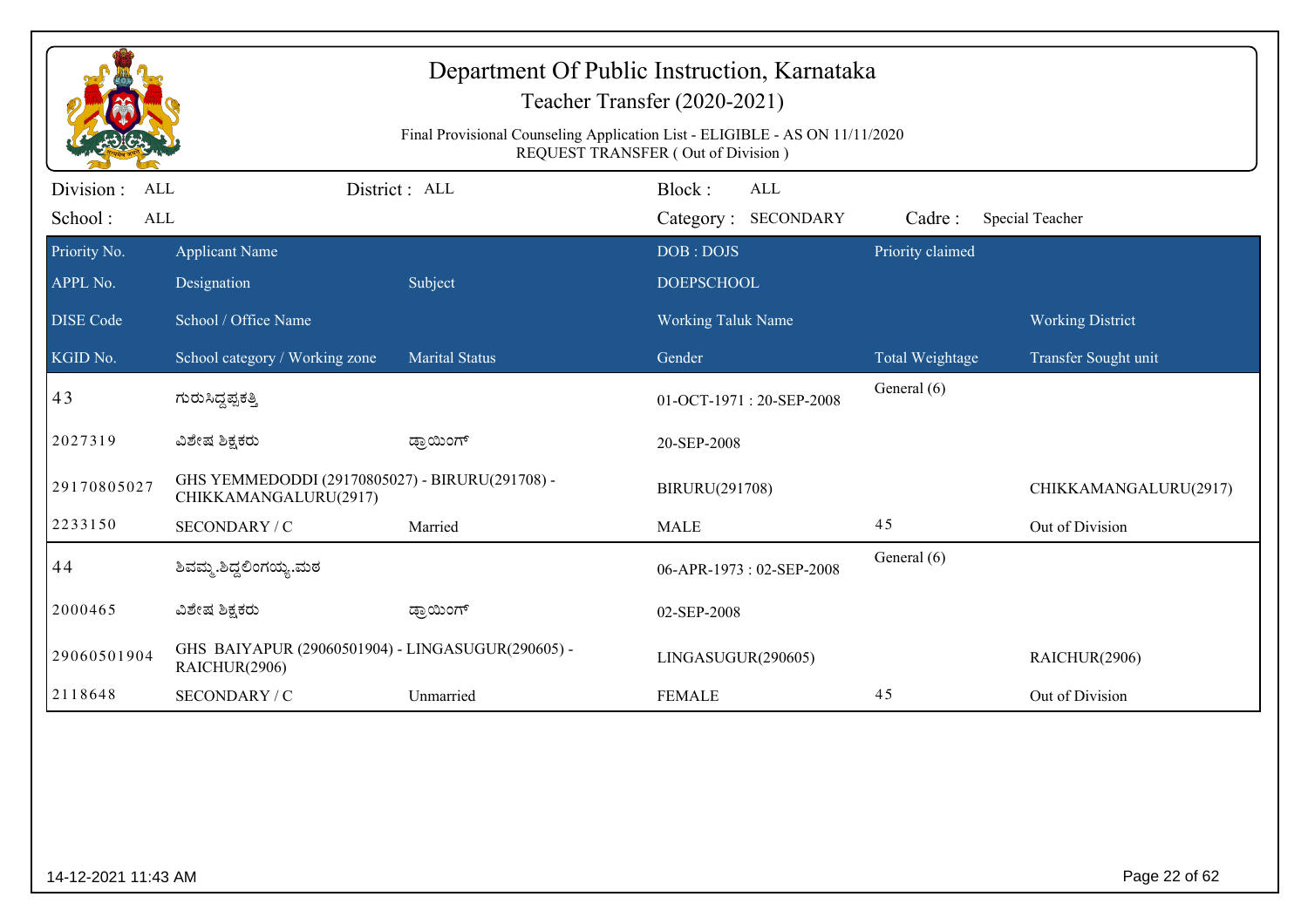| Department Of Public Instruction, Karnataka<br>Teacher Transfer (2020-2021)<br>Final Provisional Counseling Application List - ELIGIBLE - AS ON 11/11/2020<br>REQUEST TRANSFER (Out of Division) |                                                                                            |                       |                                             |                  |                         |  |  |
|--------------------------------------------------------------------------------------------------------------------------------------------------------------------------------------------------|--------------------------------------------------------------------------------------------|-----------------------|---------------------------------------------|------------------|-------------------------|--|--|
| Division:<br><b>ALL</b><br>School:<br><b>ALL</b>                                                                                                                                                 |                                                                                            | District: ALL         | Block:<br><b>ALL</b><br>Category: SECONDARY | Cadre:           | Special Teacher         |  |  |
| Priority No.<br>APPL No.                                                                                                                                                                         | <b>Applicant Name</b><br>Designation                                                       | Subject               | DOB: DOJS<br><b>DOEPSCHOOL</b>              | Priority claimed |                         |  |  |
| <b>DISE Code</b>                                                                                                                                                                                 | School / Office Name                                                                       |                       | Working Taluk Name                          |                  | <b>Working District</b> |  |  |
| KGID No.                                                                                                                                                                                         | School category / Working zone                                                             | <b>Marital Status</b> | Gender                                      | Total Weightage  | Transfer Sought unit    |  |  |
| 45                                                                                                                                                                                               | ಕೆಂಚವೀರಪ್ಪ                                                                                 |                       | 21-MAY-1973: 06-NOV-2008                    | General (6)      |                         |  |  |
| 2015218                                                                                                                                                                                          | ವಿಶೇಷ ಶಿಕ್ಷಕರು                                                                             | ಡ್ರಾಯಿಂಗ್             | 06-NOV-2008                                 |                  |                         |  |  |
| 29240502704                                                                                                                                                                                      | DKZP GOVT. HIGH SCHOOL MARKANJA (29240502704) -<br>SULLIA(292405) - DAKSHINA KANNADA(2924) |                       | SULLIA(292405)                              |                  | DAKSHINA KANNADA(2924)  |  |  |
| 2293918                                                                                                                                                                                          | SECONDARY / C                                                                              | Married               | <b>MALE</b>                                 | 45               | Out of Division         |  |  |
| 46                                                                                                                                                                                               | ಸಂಗಪ್ಪ ಕೋಟೆಕಲ್                                                                             |                       | 01-JUN-1973: 03-NOV-2008                    | General (6)      |                         |  |  |
| 2053050                                                                                                                                                                                          | ವಿಶೇಷ ಶಿಕ್ಷಕರು                                                                             | ಡ್ರಾಯಿಂಗ್             | 03-NOV-2008                                 |                  |                         |  |  |
| 29060113102                                                                                                                                                                                      | GHS NAGADADINNI (29060113102) - DEVADURGA(290601) -<br>RAICHUR(2906)                       |                       | DEVADURGA(290601)                           |                  | RAICHUR(2906)           |  |  |
| 2118171                                                                                                                                                                                          | SECONDARY / C                                                                              | Married               | <b>MALE</b>                                 | 45               | Out of Division         |  |  |
|                                                                                                                                                                                                  |                                                                                            |                       |                                             |                  |                         |  |  |
|                                                                                                                                                                                                  | Page 23 of 62<br>14-12-2021 11:43 AM                                                       |                       |                                             |                  |                         |  |  |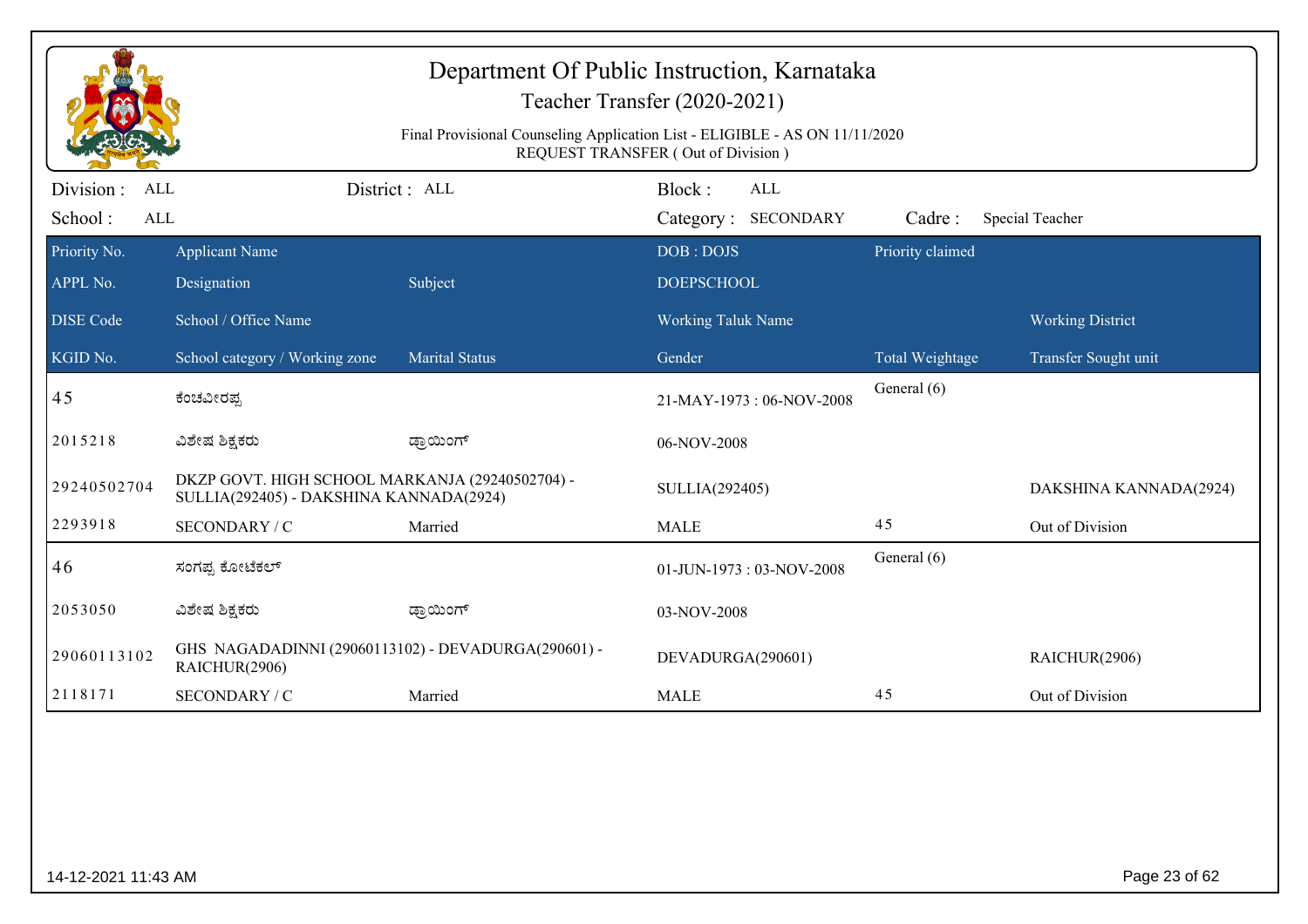| Department Of Public Instruction, Karnataka<br>Teacher Transfer (2020-2021)<br>Final Provisional Counseling Application List - ELIGIBLE - AS ON 11/11/2020<br>REQUEST TRANSFER (Out of Division) |                                                                  |                                                         |                                |                  |                         |  |  |
|--------------------------------------------------------------------------------------------------------------------------------------------------------------------------------------------------|------------------------------------------------------------------|---------------------------------------------------------|--------------------------------|------------------|-------------------------|--|--|
| Division:<br><b>ALL</b>                                                                                                                                                                          |                                                                  | District: ALL                                           | Block:<br>ALL                  |                  |                         |  |  |
| School:<br><b>ALL</b>                                                                                                                                                                            |                                                                  |                                                         | Category: SECONDARY            | Cadre:           | Special Teacher         |  |  |
| Priority No.<br>APPL No.                                                                                                                                                                         | <b>Applicant Name</b><br>Designation                             | Subject                                                 | DOB: DOJS<br><b>DOEPSCHOOL</b> | Priority claimed |                         |  |  |
|                                                                                                                                                                                                  |                                                                  |                                                         |                                |                  |                         |  |  |
| <b>DISE Code</b>                                                                                                                                                                                 | School / Office Name                                             |                                                         | Working Taluk Name             |                  | <b>Working District</b> |  |  |
| KGID No.                                                                                                                                                                                         | School category / Working zone                                   | Marital Status                                          | Gender                         | Total Weightage  | Transfer Sought unit    |  |  |
| 47                                                                                                                                                                                               | ಜ್ಞಾನೇಶ್ವರ ವಾವ್ಹಳ                                                |                                                         | 01-JUL-1973: 31-OCT-2008       | General (6)      |                         |  |  |
| 2020857                                                                                                                                                                                          | ವಿಶೇಷ ಶಿಕ್ಷಕರು                                                   | ಡ್ರಾಯಿಂಗ್                                               | 31-OCT-2008                    |                  |                         |  |  |
| 29060104502                                                                                                                                                                                      | GHS GANADAL (29060104502) - DEVADURGA(290601) -<br>RAICHUR(2906) |                                                         | DEVADURGA(290601)              |                  | RAICHUR(2906)           |  |  |
| 2118874                                                                                                                                                                                          | SECONDARY / C                                                    | Married                                                 | <b>MALE</b>                    | 45               | Out of Division         |  |  |
| 48                                                                                                                                                                                               | ಮಹೇಶ್ ಕಮತೆ                                                       |                                                         | 22-JUL-1973: 03-NOV-2008       | General (6)      |                         |  |  |
| 2019365                                                                                                                                                                                          | ವಿಶೇಷ ಶಿಕ್ಷಕರು                                                   | ಡ್ರಾಯಿಂಗ್                                               | 03-NOV-2008                    |                  |                         |  |  |
| 29220603502                                                                                                                                                                                      | MANDYA(2922)                                                     | GHS CHITTANAHALLI (29220603502) - PANDAVAPURA(292206) - | PANDAVAPURA(292206)            |                  | MANDYA(2922)            |  |  |
| 2099211                                                                                                                                                                                          | SECONDARY / C                                                    | Married                                                 | <b>MALE</b>                    | 45               | Out of Division         |  |  |
|                                                                                                                                                                                                  |                                                                  |                                                         |                                |                  |                         |  |  |
|                                                                                                                                                                                                  | Page 24 of 62<br>14-12-2021 11:43 AM                             |                                                         |                                |                  |                         |  |  |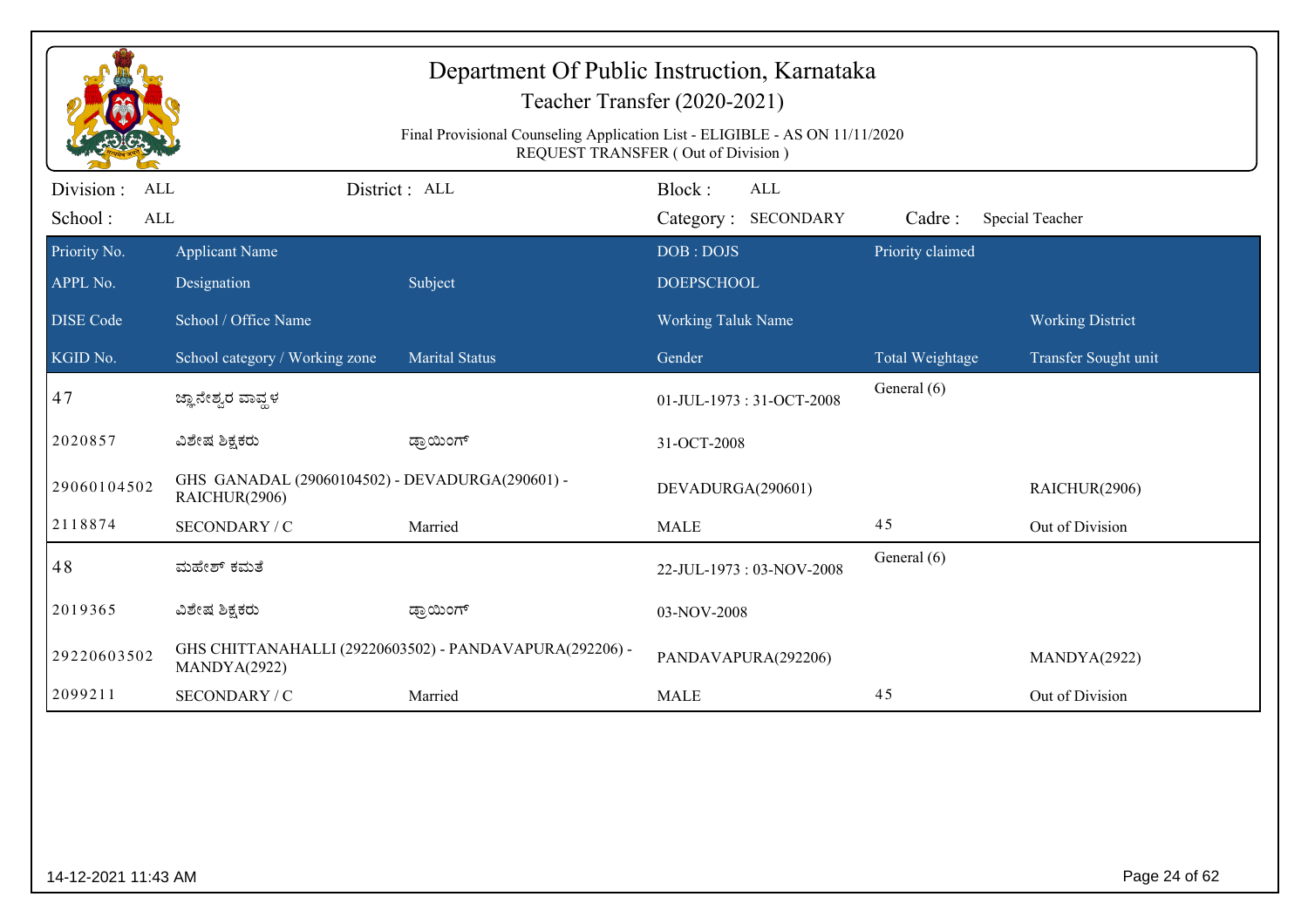| Department Of Public Instruction, Karnataka<br>Teacher Transfer (2020-2021)<br>Final Provisional Counseling Application List - ELIGIBLE - AS ON 11/11/2020 |                                                                 |                                                          |                                      |                        |                         |  |
|------------------------------------------------------------------------------------------------------------------------------------------------------------|-----------------------------------------------------------------|----------------------------------------------------------|--------------------------------------|------------------------|-------------------------|--|
|                                                                                                                                                            |                                                                 |                                                          | REQUEST TRANSFER (Out of Division)   |                        |                         |  |
| Division :<br>ALL<br>School:<br>ALL                                                                                                                        |                                                                 | District : ALL                                           | Block:<br>ALL<br>Category: SECONDARY | Cadre:                 | Special Teacher         |  |
| Priority No.<br>APPL No.                                                                                                                                   | <b>Applicant Name</b><br>Designation                            | Subject                                                  | DOB: DOJS<br><b>DOEPSCHOOL</b>       | Priority claimed       |                         |  |
| <b>DISE</b> Code                                                                                                                                           | School / Office Name                                            |                                                          | Working Taluk Name                   |                        | <b>Working District</b> |  |
| KGID No.                                                                                                                                                   | School category / Working zone                                  | <b>Marital Status</b>                                    | Gender                               | <b>Total Weightage</b> | Transfer Sought unit    |  |
| 49                                                                                                                                                         | ಶೆಟ್ಟಪ್ಪ ಗಸ್ತಿ                                                  |                                                          | 22-AUG-1973: 10-OCT-2008             | General (6)            |                         |  |
| 2030809                                                                                                                                                    | ವಿಶೇಷ ಶಿಕ್ಷಕರು                                                  | ಡ್ರಾಯಿಂಗ್                                                | 10-OCT-2008                          |                        |                         |  |
| 29170801503                                                                                                                                                | BIRURU(291708) - CHIKKAMANGALURU(2917)                          | GOVT HIGH SCHOOL ALAGHATTA-Panchehosalli (29170801503) - | BIRURU(291708)                       |                        | CHIKKAMANGALURU(2917)   |  |
| 2233763                                                                                                                                                    | SECONDARY / C                                                   | Married                                                  | <b>MALE</b>                          | 45                     | Out of Division         |  |
| 50                                                                                                                                                         | ಯಲಗುರದಪ್ಪ ರಾಯಪ್ಪ ಬಿರಾದಾರ                                        |                                                          | 22-JUN-1974: 06-OCT-2008             | General (6)            |                         |  |
| 2015685                                                                                                                                                    | ವಿಶೇಷ ಶಿಕ್ಷಕರು                                                  | ಡ್ರಾಯಿಂಗ್                                                | 06-OCT-2008                          |                        |                         |  |
| 29070402206                                                                                                                                                | GHS TALVAGERA (29070402206) - KUSTAGI(290704) -<br>KOPPAL(2907) |                                                          | KUSTAGI(290704)                      |                        | KOPPAL(2907)            |  |
| 2174504                                                                                                                                                    | SECONDARY / C                                                   | Married                                                  | <b>MALE</b>                          | 45                     | Out of Division         |  |
|                                                                                                                                                            |                                                                 |                                                          |                                      |                        |                         |  |
| 14-12-2021 11:43 AM                                                                                                                                        |                                                                 |                                                          |                                      |                        | Page 25 of 62           |  |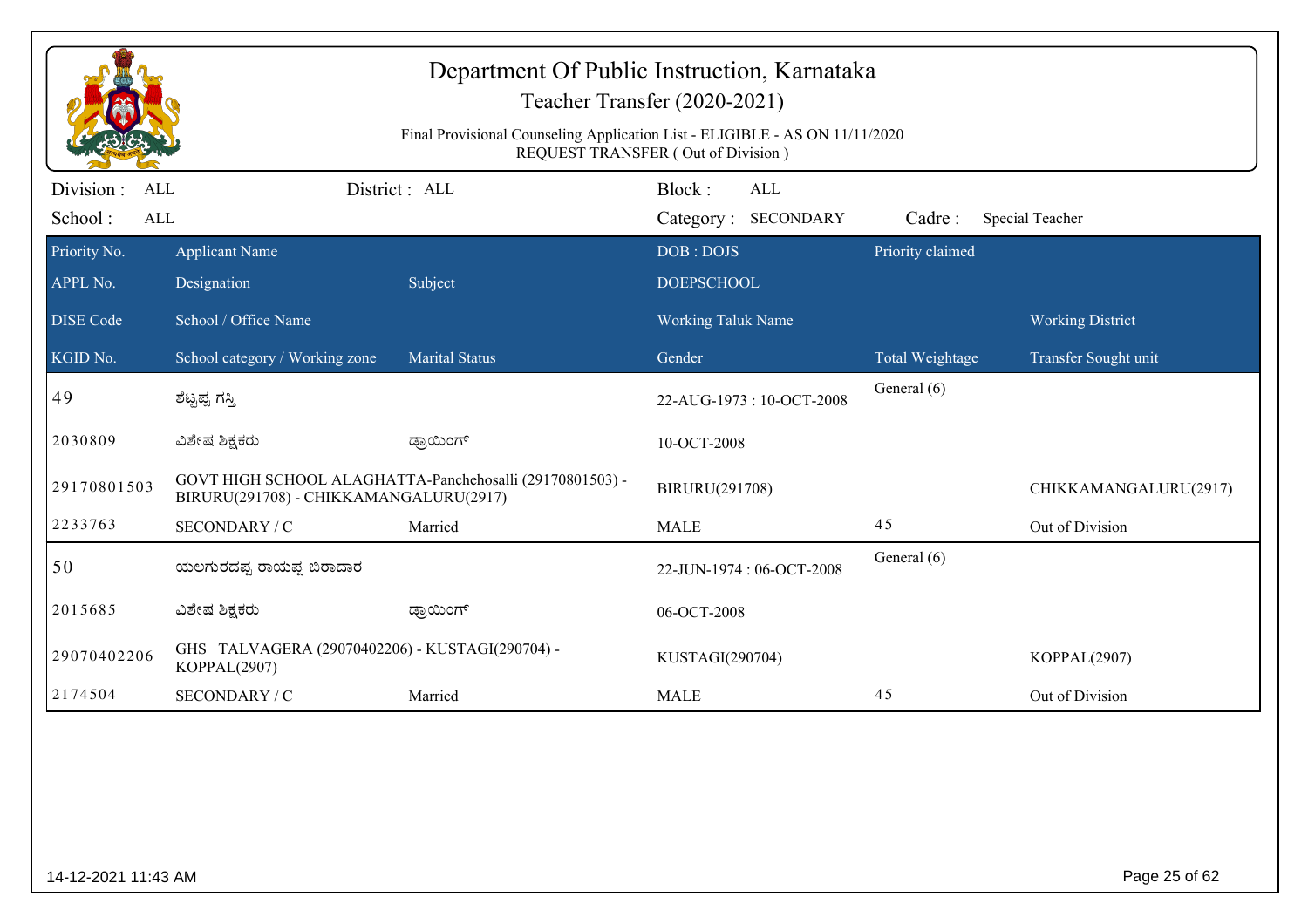| Department Of Public Instruction, Karnataka<br>Teacher Transfer (2020-2021)<br>Final Provisional Counseling Application List - ELIGIBLE - AS ON 11/11/2020<br>REQUEST TRANSFER (Out of Division) |                                                                |                                                        |                          |                  |                         |  |  |
|--------------------------------------------------------------------------------------------------------------------------------------------------------------------------------------------------|----------------------------------------------------------------|--------------------------------------------------------|--------------------------|------------------|-------------------------|--|--|
| Division :<br>ALL                                                                                                                                                                                |                                                                | District: ALL                                          | Block:<br><b>ALL</b>     |                  |                         |  |  |
| School:<br>ALL                                                                                                                                                                                   |                                                                |                                                        | Category: SECONDARY      | Cadre:           | Special Teacher         |  |  |
| Priority No.                                                                                                                                                                                     | <b>Applicant Name</b>                                          |                                                        | DOB: DOJS                | Priority claimed |                         |  |  |
| APPL No.                                                                                                                                                                                         | Designation                                                    | Subject                                                | <b>DOEPSCHOOL</b>        |                  |                         |  |  |
| <b>DISE Code</b>                                                                                                                                                                                 | School / Office Name                                           |                                                        | Working Taluk Name       |                  | <b>Working District</b> |  |  |
| KGID No.                                                                                                                                                                                         | School category / Working zone                                 | <b>Marital Status</b>                                  | Gender                   | Total Weightage  | Transfer Sought unit    |  |  |
| 51                                                                                                                                                                                               | ಮಧುಕರ ಶಿಂಗೆ                                                    |                                                        | 10-AUG-1974: 10-OCT-2008 | General (6)      |                         |  |  |
| 2020243                                                                                                                                                                                          | ವಿಶೇಷ ಶಿಕ್ಷಕರು                                                 | ಡ್ರಾಯಿಂಗ್                                              | 10-OCT-2008              |                  |                         |  |  |
| 29160307104                                                                                                                                                                                      | GHS VAKWADI (29160307104) - KUNDAPURA(291603) -<br>UDUPI(2916) |                                                        | KUNDAPURA(291603)        |                  | <b>UDUPI(2916)</b>      |  |  |
| 2134629                                                                                                                                                                                          | SECONDARY / C                                                  | Married                                                | <b>MALE</b>              | 45               | Out of Division         |  |  |
| 52                                                                                                                                                                                               | ಶಾರದಾಬಾಯಿ ಎಸ್ ಪರರ್ವತಿ                                          |                                                        | 16-DEC-1974: 08-SEP-2008 | General (6)      |                         |  |  |
| 2022731                                                                                                                                                                                          | ವಿಶೇಷ ಶಿಕ್ಷಕರು                                                 | ಡ್ರಾಯಿಂಗ್                                              | 08-SEP-2008              |                  |                         |  |  |
| 29120204008                                                                                                                                                                                      | BALLARI(2912)                                                  | GHS NAGATHIBASAPURA (29120204008) - HADAGALI(291202) - | HADAGALI(291202)         |                  | BALLARI(2912)           |  |  |
| 2304885                                                                                                                                                                                          | SECONDARY / C                                                  | Married                                                | <b>FEMALE</b>            | 45               | Out of Division         |  |  |
|                                                                                                                                                                                                  |                                                                |                                                        |                          |                  |                         |  |  |
| 14-12-2021 11:43 AM                                                                                                                                                                              |                                                                |                                                        |                          |                  | Page 26 of 62           |  |  |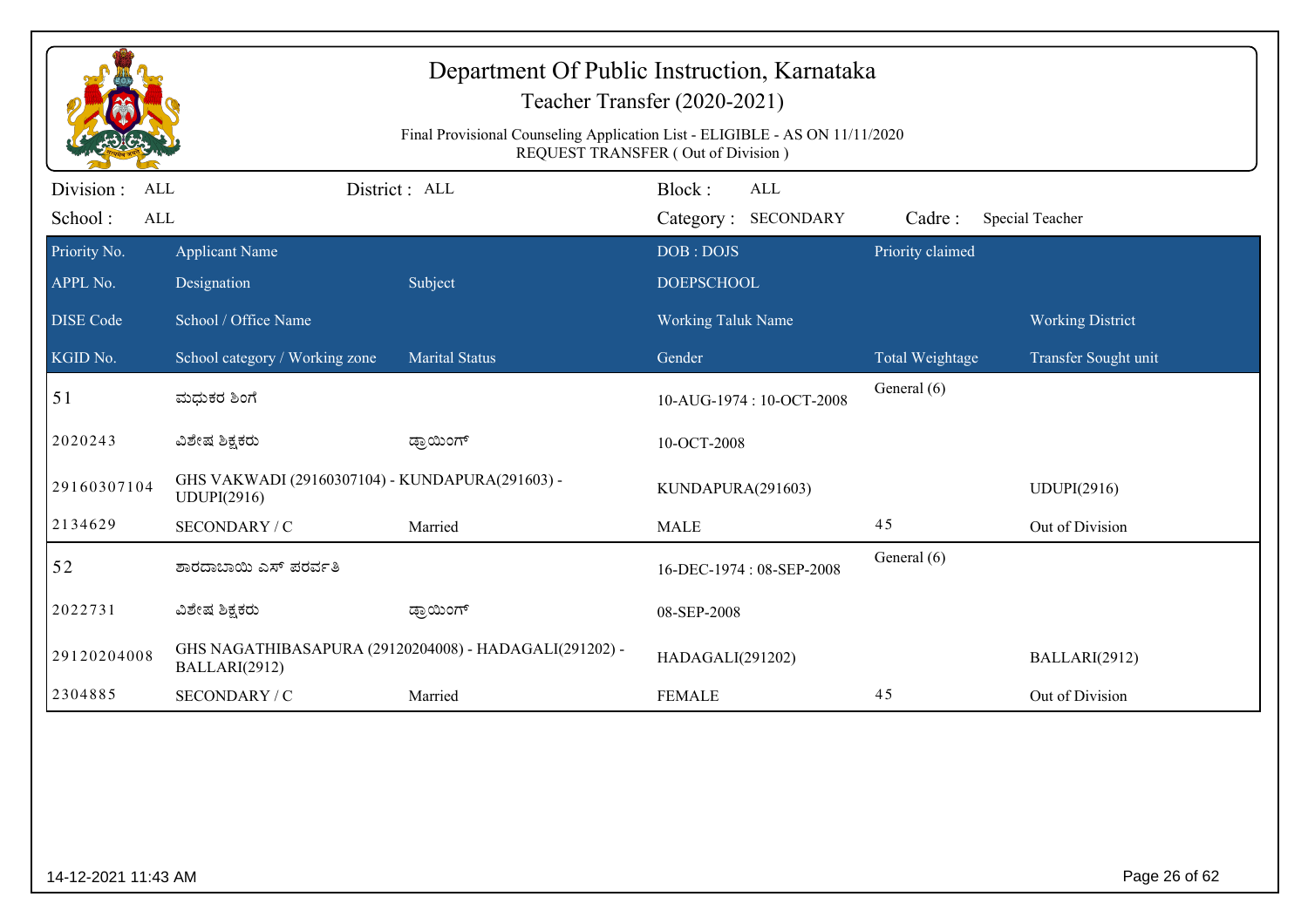| Department Of Public Instruction, Karnataka<br>Teacher Transfer (2020-2021)<br>Final Provisional Counseling Application List - ELIGIBLE - AS ON 11/11/2020<br><b>REQUEST TRANSFER (Out of Division)</b> |                                                                                                |                       |                                      |                  |                         |  |  |
|---------------------------------------------------------------------------------------------------------------------------------------------------------------------------------------------------------|------------------------------------------------------------------------------------------------|-----------------------|--------------------------------------|------------------|-------------------------|--|--|
| Division :<br>ALL<br>School:<br><b>ALL</b>                                                                                                                                                              |                                                                                                | District : ALL        | Block:<br>ALL<br>Category: SECONDARY | Cadre:           | Special Teacher         |  |  |
| Priority No.                                                                                                                                                                                            | <b>Applicant Name</b>                                                                          |                       | DOB: DOJS                            | Priority claimed |                         |  |  |
| APPL No.                                                                                                                                                                                                | Designation                                                                                    | Subject               | <b>DOEPSCHOOL</b>                    |                  |                         |  |  |
| <b>DISE Code</b>                                                                                                                                                                                        | School / Office Name                                                                           |                       | Working Taluk Name                   |                  | <b>Working District</b> |  |  |
| KGID No.                                                                                                                                                                                                | School category / Working zone                                                                 | <b>Marital Status</b> | Gender                               | Total Weightage  | Transfer Sought unit    |  |  |
| 53                                                                                                                                                                                                      | ಈರಯ್ಯಾ ಪೂಜಾರ                                                                                   |                       | 01-JUN-1975: 30-AUG-2008             | General (6)      |                         |  |  |
| 2032250                                                                                                                                                                                                 | ವಿಶೇಷ ಶಿಕ್ಷಕರು                                                                                 | ಡ್ರಾಯಿಂಗ್             | 30-AUG-2008                          |                  |                         |  |  |
| 29160204603                                                                                                                                                                                             | GHS YERMALU THENKA (29160204603) - UDUPI(291602) -<br>UDUPI(2916)                              |                       | UDUPI(291602)                        |                  | <b>UDUPI(2916)</b>      |  |  |
| 2134169                                                                                                                                                                                                 | SECONDARY / C                                                                                  | Married               | <b>MALE</b>                          | 45               | Out of Division         |  |  |
| 54                                                                                                                                                                                                      | ಲಕ್ಷ್ಮೀ ಬಸವರಾಜ ಮೋಟಗಿ                                                                           |                       | 20-JUN-1975: 30-AUG-2008             | General (6)      |                         |  |  |
| 2018795                                                                                                                                                                                                 | ವಿಶೇಷ ಶಿಕ್ಷಕರು                                                                                 | ಡ್ರಾಯಿಂಗ್             | 30-AUG-2008                          |                  |                         |  |  |
| 29040205807                                                                                                                                                                                             | KARNATAKA PUBLIC SCHOOLS GOVT HS KARAJAGI<br>(29040205807) - AFZALPUR(290402) - KALBURGI(2904) |                       | AFZALPUR(290402)                     |                  | KALBURGI(2904)          |  |  |
| 2286476                                                                                                                                                                                                 | SECONDARY / C                                                                                  | Unmarried             | <b>FEMALE</b>                        | 45               | Out of Division         |  |  |
|                                                                                                                                                                                                         |                                                                                                |                       |                                      |                  |                         |  |  |
| 14-12-2021 11:43 AM                                                                                                                                                                                     |                                                                                                |                       |                                      |                  | Page 27 of 62           |  |  |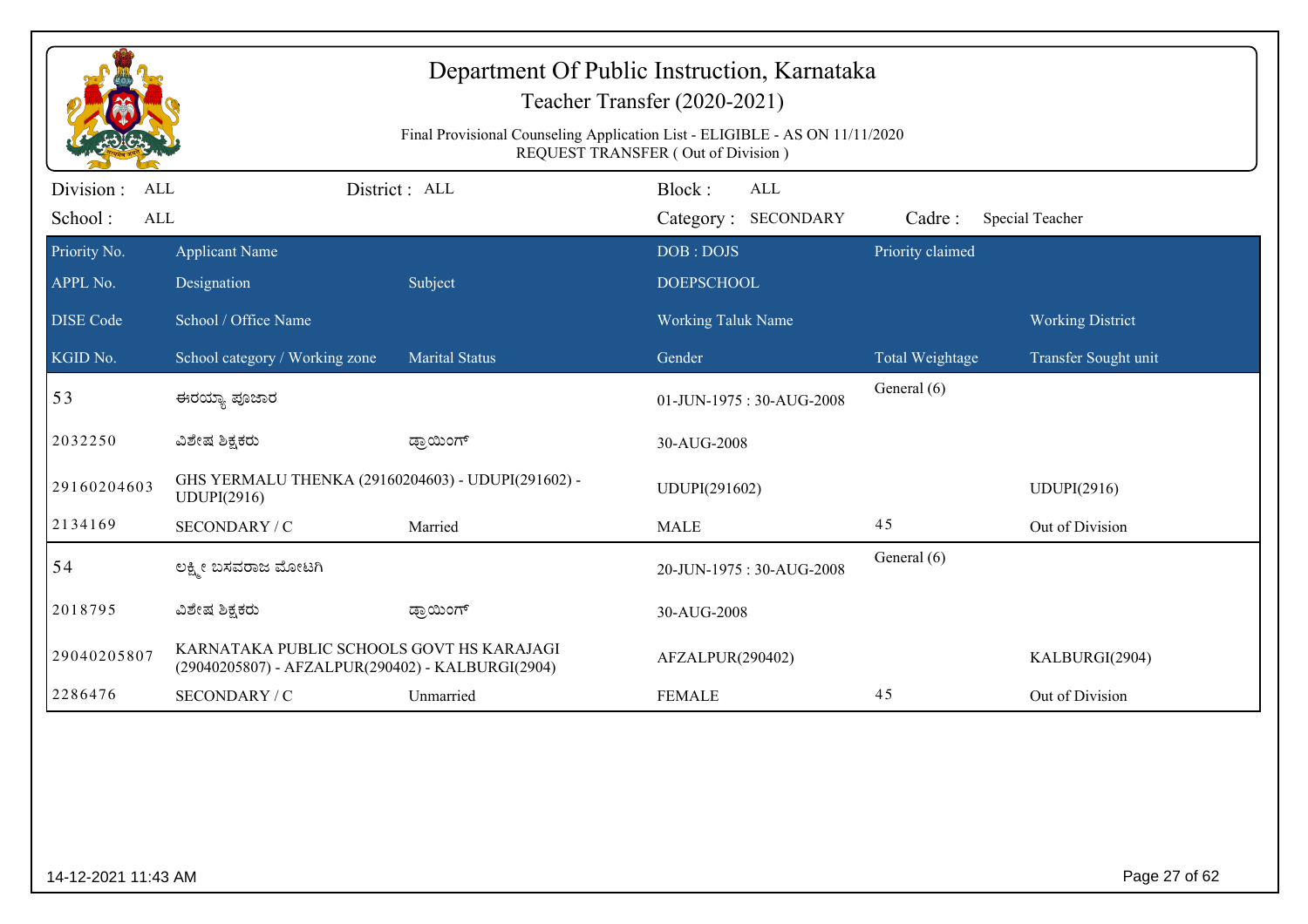| Department Of Public Instruction, Karnataka<br>Teacher Transfer (2020-2021)<br>Final Provisional Counseling Application List - ELIGIBLE - AS ON 11/11/2020<br>REQUEST TRANSFER (Out of Division) |                                                                     |                       |                                |                        |                         |  |  |
|--------------------------------------------------------------------------------------------------------------------------------------------------------------------------------------------------|---------------------------------------------------------------------|-----------------------|--------------------------------|------------------------|-------------------------|--|--|
| Division :<br><b>ALL</b>                                                                                                                                                                         |                                                                     | District: ALL         | Block:<br><b>ALL</b>           |                        |                         |  |  |
| School:<br><b>ALL</b>                                                                                                                                                                            |                                                                     |                       | Category: SECONDARY            | Cadre:                 | Special Teacher         |  |  |
| Priority No.<br>APPL No.                                                                                                                                                                         | <b>Applicant Name</b><br>Designation                                | Subject               | DOB: DOJS<br><b>DOEPSCHOOL</b> | Priority claimed       |                         |  |  |
| <b>DISE Code</b>                                                                                                                                                                                 | School / Office Name                                                |                       | Working Taluk Name             |                        | <b>Working District</b> |  |  |
| KGID No.                                                                                                                                                                                         | School category / Working zone                                      | <b>Marital Status</b> | Gender                         | <b>Total Weightage</b> | Transfer Sought unit    |  |  |
| 55                                                                                                                                                                                               | ಪ್ರಕಾಶ ಮಾದಗೌಡ                                                       |                       | 16-JUL-1975: 07-OCT-2008       | General (6)            |                         |  |  |
| 2008921                                                                                                                                                                                          | ವಿಶೇಷ ಶಿಕ್ಷಕರು                                                      | ಡ್ರಾಯಿಂಗ್             | 07-OCT-2008                    |                        |                         |  |  |
| 29120202507                                                                                                                                                                                      | GHS WEST KALVI (29120202507) - HADAGALI(291202) -<br>BALLARI(2912)  |                       | HADAGALI(291202)               |                        | BALLARI(2912)           |  |  |
| 2306191                                                                                                                                                                                          | SECONDARY / C                                                       | Married               | <b>MALE</b>                    | 45                     | Out of Division         |  |  |
| 56                                                                                                                                                                                               | ಶಿವಲಿಂಗಯ್ಯ ಚಂದ್ರಗಿರಿಮಠ                                              |                       | 21-JUL-1975: 02-SEP-2008       | General (6)            |                         |  |  |
| 2056363                                                                                                                                                                                          | ವಿಶೇಷ ಶಿಕ್ಷಕರು                                                      | ಡ್ರಾಯಿಂಗ್             | 02-SEP-2008                    |                        |                         |  |  |
| 29060516304                                                                                                                                                                                      | GHS THALEKHAN (29060516304) - LINGASUGUR(290605) -<br>RAICHUR(2906) |                       | LINGASUGUR(290605)             |                        | RAICHUR(2906)           |  |  |
| 2117239                                                                                                                                                                                          | SECONDARY / C                                                       | Married               | <b>MALE</b>                    | 45                     | Out of Division         |  |  |
|                                                                                                                                                                                                  |                                                                     |                       |                                |                        |                         |  |  |
| Page 28 of 62<br>14-12-2021 11:43 AM                                                                                                                                                             |                                                                     |                       |                                |                        |                         |  |  |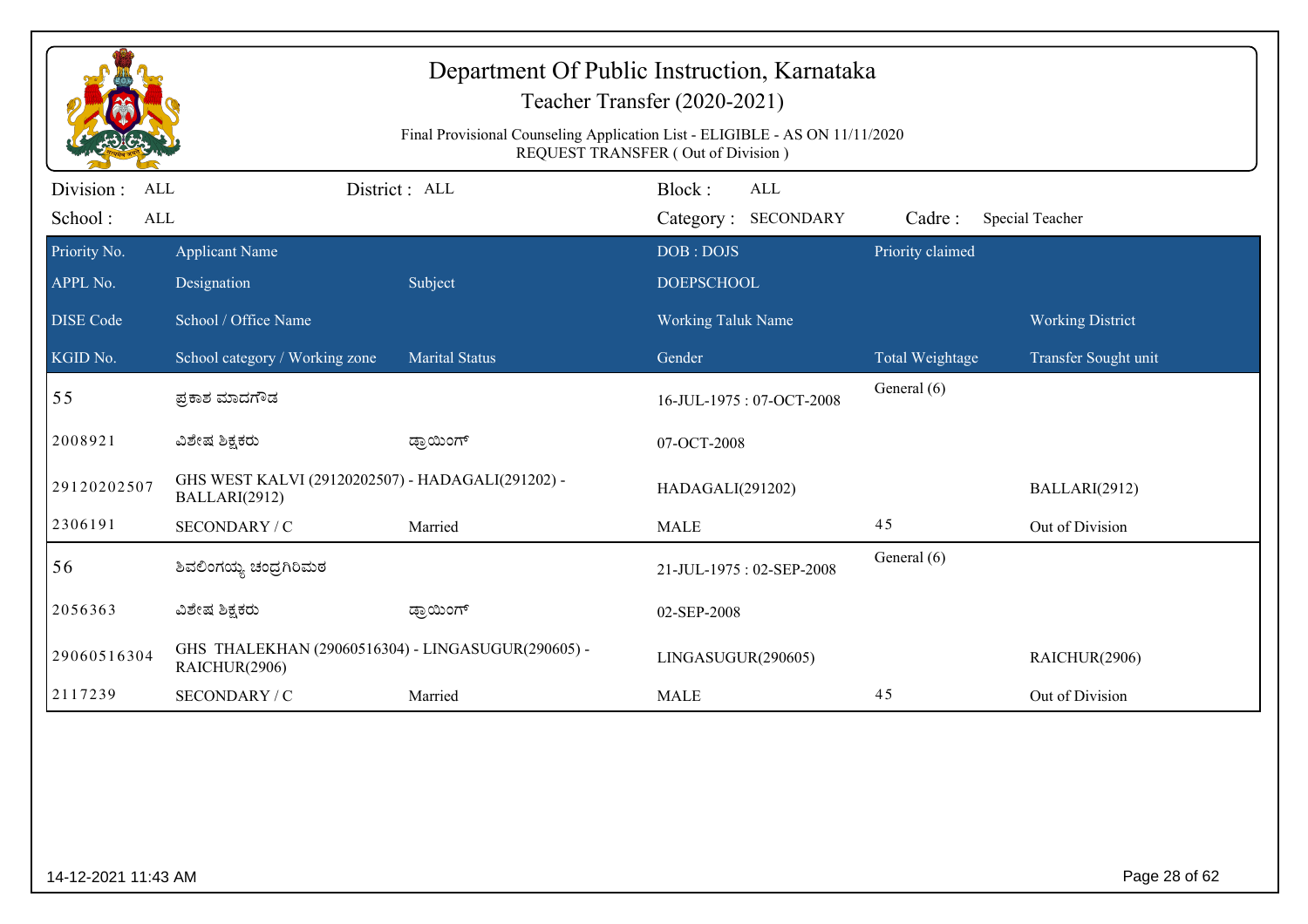| Department Of Public Instruction, Karnataka<br>Teacher Transfer (2020-2021)<br>Final Provisional Counseling Application List - ELIGIBLE - AS ON 11/11/2020<br>REQUEST TRANSFER (Out of Division) |                                                                 |                                                         |                                             |                  |                         |  |  |
|--------------------------------------------------------------------------------------------------------------------------------------------------------------------------------------------------|-----------------------------------------------------------------|---------------------------------------------------------|---------------------------------------------|------------------|-------------------------|--|--|
| Division:<br>ALL<br>School:<br>ALL                                                                                                                                                               |                                                                 | District: ALL                                           | Block:<br><b>ALL</b><br>Category: SECONDARY | Cadre:           | Special Teacher         |  |  |
| Priority No.                                                                                                                                                                                     | <b>Applicant Name</b>                                           |                                                         | DOB: DOJS                                   | Priority claimed |                         |  |  |
| APPL No.                                                                                                                                                                                         | Designation                                                     | Subject                                                 | <b>DOEPSCHOOL</b>                           |                  |                         |  |  |
| <b>DISE Code</b>                                                                                                                                                                                 | School / Office Name                                            |                                                         | Working Taluk Name                          |                  | <b>Working District</b> |  |  |
| KGID No.                                                                                                                                                                                         | School category / Working zone                                  | <b>Marital Status</b>                                   | Gender                                      | Total Weightage  | Transfer Sought unit    |  |  |
| 57                                                                                                                                                                                               | ಶರಣಪ್ಪ ವಾಲಿಕಾರ                                                  |                                                         | 01-AUG-1975: 21-JAN-2009                    | General (6)      |                         |  |  |
| 2060547                                                                                                                                                                                          | ವಿಶೇಷ ಶಿಕ್ಷಕರು                                                  | ಡ್ರಾಯಿಂಗ್                                               | 21-JAN-2009                                 |                  |                         |  |  |
| 29220519605                                                                                                                                                                                      | GHS HATNA (29220519605) - NAGAMANGALA(292205) -<br>MANDYA(2922) |                                                         | NAGAMANGALA(292205)                         |                  | MANDYA(2922)            |  |  |
| 2421912                                                                                                                                                                                          | SECONDARY / C                                                   | Married                                                 | <b>MALE</b>                                 | 45               | Out of Division         |  |  |
| 58                                                                                                                                                                                               | ಲಕ್ಷ್ಮಣ ರಾರೋಡ                                                   |                                                         | 29-SEP-1975: 04-NOV-2008                    | General (6)      |                         |  |  |
| 2027783                                                                                                                                                                                          | ವಿಶೇಷ ಶಿಕ್ಷಕರು                                                  | ಡ್ರಾಯಿಂಗ್                                               | 04-NOV-2008                                 |                  |                         |  |  |
| 29160500705                                                                                                                                                                                      | UDUPI(2916)                                                     | GHS JANUVARAKATTE (29160500705) - BRAHAMAVARA(291605) - | BRAHAMAVARA(291605)                         |                  | <b>UDUPI(2916)</b>      |  |  |
| 2134232                                                                                                                                                                                          | SECONDARY / C                                                   | Married                                                 | <b>MALE</b>                                 | 45               | Out of Division         |  |  |
|                                                                                                                                                                                                  |                                                                 |                                                         |                                             |                  |                         |  |  |
| Page 29 of 62<br>14-12-2021 11:43 AM                                                                                                                                                             |                                                                 |                                                         |                                             |                  |                         |  |  |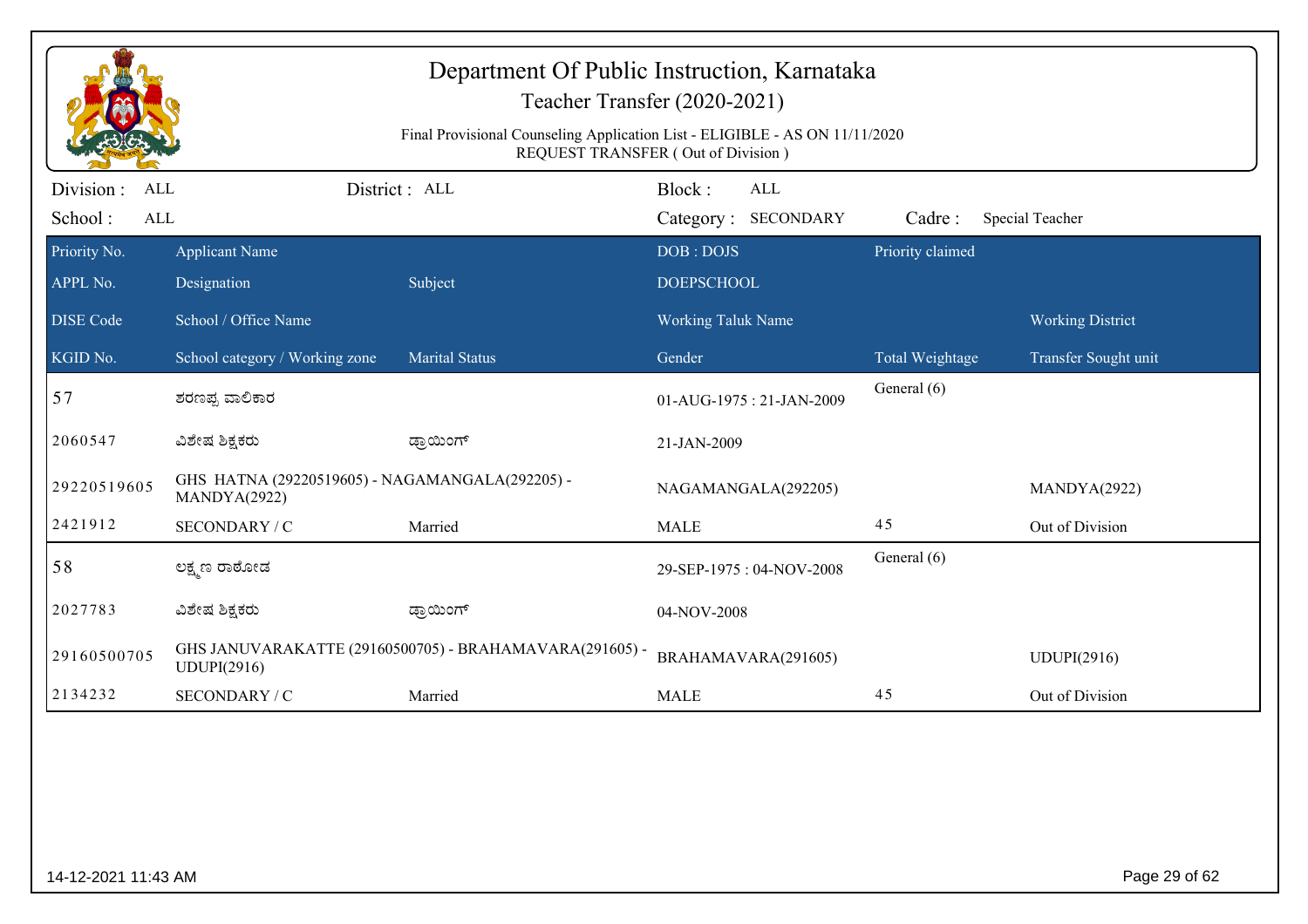| Department Of Public Instruction, Karnataka<br>Teacher Transfer (2020-2021)<br>Final Provisional Counseling Application List - ELIGIBLE - AS ON 11/11/2020<br><b>REQUEST TRANSFER (Out of Division)</b> |                                                                                           |                       |                                      |                  |                         |  |  |
|---------------------------------------------------------------------------------------------------------------------------------------------------------------------------------------------------------|-------------------------------------------------------------------------------------------|-----------------------|--------------------------------------|------------------|-------------------------|--|--|
| Division:<br><b>ALL</b><br>School:<br><b>ALL</b>                                                                                                                                                        |                                                                                           | District : ALL        | Block:<br>ALL<br>Category: SECONDARY | Cadre:           | Special Teacher         |  |  |
| Priority No.<br>APPL No.                                                                                                                                                                                | <b>Applicant Name</b><br>Designation                                                      | Subject               | DOB: DOJS<br><b>DOEPSCHOOL</b>       | Priority claimed |                         |  |  |
| <b>DISE Code</b>                                                                                                                                                                                        | School / Office Name                                                                      |                       | Working Taluk Name                   |                  | <b>Working District</b> |  |  |
| KGID No.                                                                                                                                                                                                | School category / Working zone                                                            | <b>Marital Status</b> | Gender                               | Total Weightage  | Transfer Sought unit    |  |  |
| 59                                                                                                                                                                                                      | ರಾಜಶೇಖರ ಎಮ್ ತಾಳಿಕೋಟೆ                                                                      |                       | 26-NOV-1975: 09-SEP-2008             | General (6)      |                         |  |  |
| 2004648                                                                                                                                                                                                 | ವಿಶೇಷ ಶಿಕ್ಷಕರು                                                                            | ಡ್ರಾಯಿಂಗ್             | 09-SEP-2008                          |                  |                         |  |  |
| 29160405507                                                                                                                                                                                             | GHS ALOOR (29160405507) - BYNDOOR(291604) - UDUPI(2916)                                   |                       | BYNDOOR(291604)                      |                  | UDUPI(2916)             |  |  |
| 2134880                                                                                                                                                                                                 | SECONDARY / C                                                                             | Married               | <b>MALE</b>                          | 45               | Out of Division         |  |  |
| 60                                                                                                                                                                                                      | ಲಾಡ್ಡೇ ಸಾಬ್ ಗೌಂಡಿ                                                                         |                       | 20-MAY-1976: 20-NOV-2008             | General (6)      |                         |  |  |
| 2004981                                                                                                                                                                                                 | ವಿಶೇಷ ಶಿಕ್ಷಕರು                                                                            | ಡ್ರಾಯಿಂಗ್             | 20-NOV-2008                          |                  |                         |  |  |
| 29240403307                                                                                                                                                                                             | KARNATAKA PUBLIC SCHOOL KEYYUR (29240403307) -<br>PUTTUR(292404) - DAKSHINA KANNADA(2924) |                       | PUTTUR(292404)                       |                  | DAKSHINA KANNADA(2924)  |  |  |
| 2294489                                                                                                                                                                                                 | SECONDARY / C                                                                             | Married               | <b>MALE</b>                          | 45               | Out of Division         |  |  |
|                                                                                                                                                                                                         |                                                                                           |                       |                                      |                  |                         |  |  |
| 14-12-2021 11:43 AM                                                                                                                                                                                     |                                                                                           |                       |                                      |                  | Page 30 of 62           |  |  |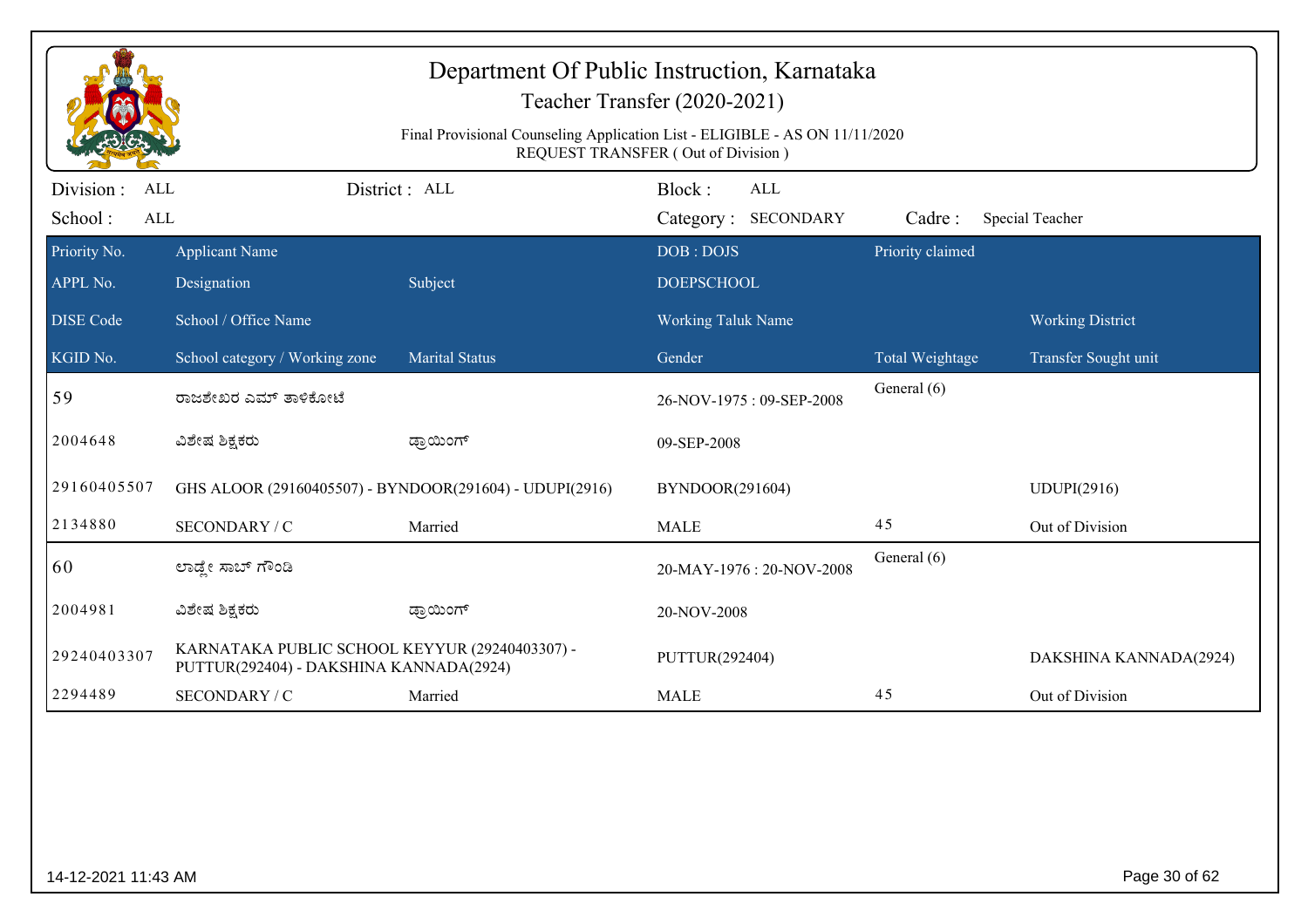| Department Of Public Instruction, Karnataka<br>Teacher Transfer (2020-2021)<br>Final Provisional Counseling Application List - ELIGIBLE - AS ON 11/11/2020<br>REQUEST TRANSFER (Out of Division) |                                                                                       |                       |                                             |                  |                         |  |  |
|--------------------------------------------------------------------------------------------------------------------------------------------------------------------------------------------------|---------------------------------------------------------------------------------------|-----------------------|---------------------------------------------|------------------|-------------------------|--|--|
| Division :<br>ALL<br>School:<br>ALL                                                                                                                                                              |                                                                                       | District: ALL         | Block:<br><b>ALL</b><br>Category: SECONDARY | Cadre:           | Special Teacher         |  |  |
| Priority No.                                                                                                                                                                                     | <b>Applicant Name</b>                                                                 |                       | DOB: DOJS                                   | Priority claimed |                         |  |  |
| APPL No.                                                                                                                                                                                         | Designation                                                                           | Subject               | <b>DOEPSCHOOL</b>                           |                  |                         |  |  |
| <b>DISE Code</b>                                                                                                                                                                                 | School / Office Name                                                                  |                       | <b>Working Taluk Name</b>                   |                  | <b>Working District</b> |  |  |
| KGID No.                                                                                                                                                                                         | School category / Working zone                                                        | <b>Marital Status</b> | Gender                                      | Total Weightage  | Transfer Sought unit    |  |  |
| 61                                                                                                                                                                                               | ಮಧುಕರ ಎಂ ಎಲ್                                                                          |                       | 20-JUN-1976: 01-DEC-2008                    | General (6)      |                         |  |  |
| 2028339                                                                                                                                                                                          | ವಿಶೇಷ ಶಿಕ್ಷಕರು                                                                        | II_ನಾಟಕ<br>ಗ್ರೇಡ್     | 01-DEC-2008                                 |                  |                         |  |  |
| 29271203103                                                                                                                                                                                      | GOVT HIGH SCHOOL GUMBALLI (29271203103) -<br>YELANDUR(292712) - CHAMARAJANAGARA(2927) |                       | YELANDUR(292712)                            |                  | CHAMARAJANAGARA(2927)   |  |  |
| 2243714                                                                                                                                                                                          | SECONDARY / C                                                                         | Married               | <b>MALE</b>                                 | 45               | Out of Division         |  |  |
| 62                                                                                                                                                                                               | ರಾಜೇಸಾ ನಬೀಸಾ ಚಟ್ನಳ್ಳಿ                                                                 |                       | 20-JUL-1976: 05-NOV-2008                    | General (6)      |                         |  |  |
| 2009216                                                                                                                                                                                          | ವಿಶೇಷ ಶಿಕ್ಷಕರು                                                                        | ಡ್ರಾಯಿಂಗ್             | 05-NOV-2008                                 |                  |                         |  |  |
| 29230806302                                                                                                                                                                                      | GHS BELAGODU (29230806302) - SAKALESHAPURA(292308) -<br>HASSAN(2923)                  |                       | SAKALESHAPURA(292308)                       |                  | HASSAN(2923)            |  |  |
| 2204981                                                                                                                                                                                          | SECONDARY / C                                                                         | Married               | <b>MALE</b>                                 | 45               | Out of Division         |  |  |
|                                                                                                                                                                                                  |                                                                                       |                       |                                             |                  |                         |  |  |
|                                                                                                                                                                                                  | Page 31 of 62<br>14-12-2021 11:43 AM                                                  |                       |                                             |                  |                         |  |  |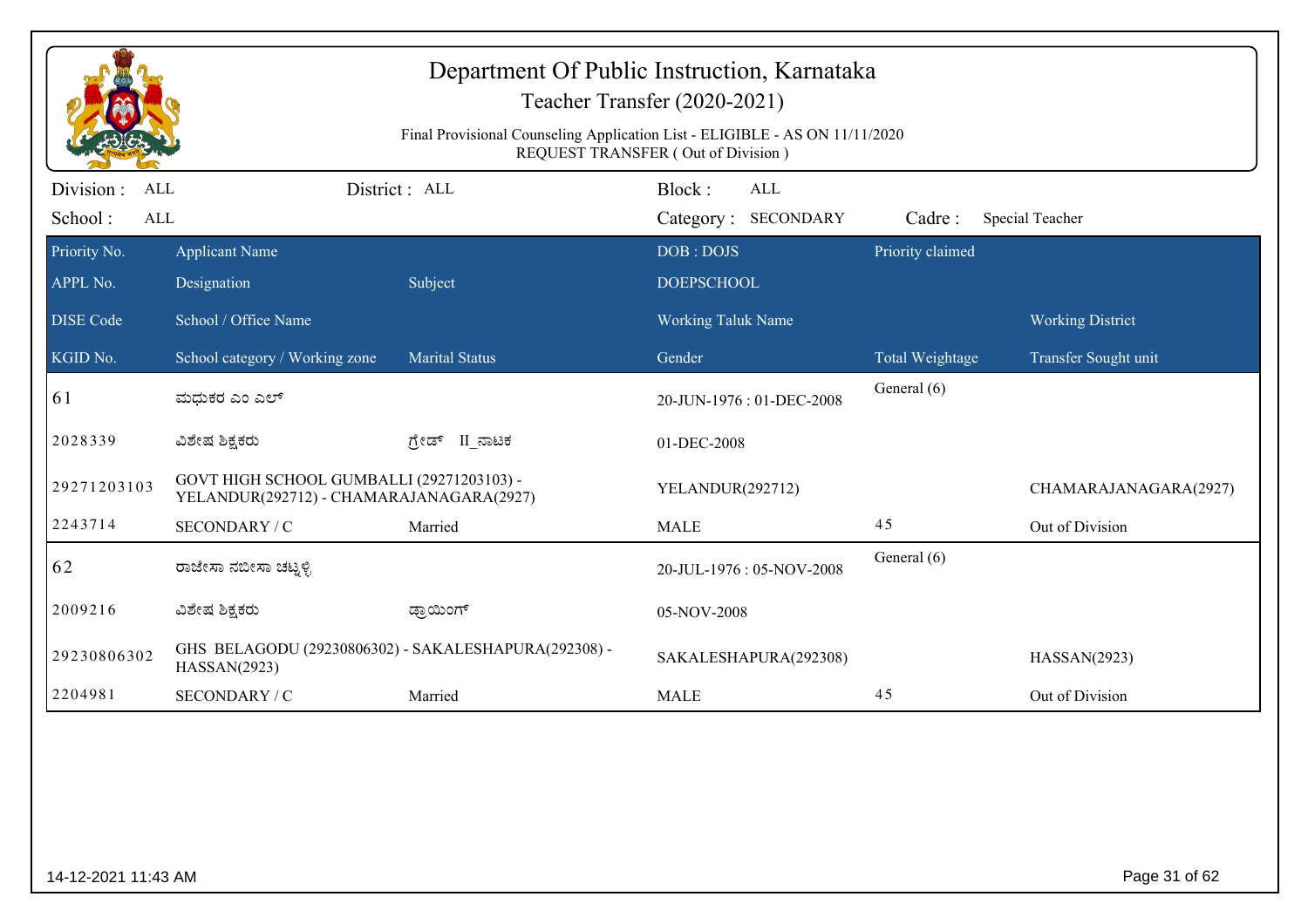| Department Of Public Instruction, Karnataka<br>Teacher Transfer (2020-2021)<br>Final Provisional Counseling Application List - ELIGIBLE - AS ON 11/11/2020<br>REQUEST TRANSFER (Out of Division) |                                                                         |                       |                                  |                            |                         |  |  |
|--------------------------------------------------------------------------------------------------------------------------------------------------------------------------------------------------|-------------------------------------------------------------------------|-----------------------|----------------------------------|----------------------------|-------------------------|--|--|
| Division :<br>ALL<br><b>ALL</b>                                                                                                                                                                  |                                                                         | District: ALL         | Block:<br><b>ALL</b>             |                            |                         |  |  |
| School:<br>Priority No.                                                                                                                                                                          | <b>Applicant Name</b>                                                   |                       | Category: SECONDARY<br>DOB: DOJS | Cadre:<br>Priority claimed | Special Teacher         |  |  |
| APPL No.                                                                                                                                                                                         | Designation                                                             | Subject               | <b>DOEPSCHOOL</b>                |                            |                         |  |  |
| <b>DISE Code</b>                                                                                                                                                                                 | School / Office Name                                                    |                       | Working Taluk Name               |                            | <b>Working District</b> |  |  |
| KGID No.                                                                                                                                                                                         | School category / Working zone                                          | <b>Marital Status</b> | Gender                           | Total Weightage            | Transfer Sought unit    |  |  |
| 63                                                                                                                                                                                               | ಗಂಗಾಧರ ಕೃಷ್ಣಪ್ಪ ಹುಣಶಿಕಟ್ಟಿ                                              |                       | 22-JUL-1976: 12-NOV-2008         | General (6)                |                         |  |  |
| 2006642                                                                                                                                                                                          | ವಿಶೇಷ ಶಿಕ್ಷಕರು                                                          | ಡ್ರಾಯಿಂಗ್             | 12-NOV-2008                      |                            |                         |  |  |
| 29120204009                                                                                                                                                                                      | GHS MIRAKORNAHALLI (29120204009) - HADAGALI(291202) -<br>BALLARI(2912)  |                       | HADAGALI(291202)                 |                            | BALLARI(2912)           |  |  |
| 2306192                                                                                                                                                                                          | SECONDARY / C                                                           | Married               | <b>MALE</b>                      | 45                         | Out of Division         |  |  |
| 64                                                                                                                                                                                               | ವೆಂಕಟೇಶ                                                                 |                       | 28-JUL-1976: 04-DEC-2008         | General (6)                |                         |  |  |
| 2051352                                                                                                                                                                                          | ವಿಶೇಷ ಶಿಕ್ಷಕರು                                                          | ಡ್ರಾಯಿಂಗ್             | 04-DEC-2008                      |                            |                         |  |  |
| 29150111203                                                                                                                                                                                      | GHS MAVINAKERE (29150111203) - BHADRAVATI(291501) -<br>SHIVAMOGGA(2915) |                       | BHADRAVATI(291501)               |                            | SHIVAMOGGA(2915)        |  |  |
| 2267370                                                                                                                                                                                          | SECONDARY / C                                                           | Married               | <b>MALE</b>                      | 45                         | Out of Division         |  |  |
|                                                                                                                                                                                                  |                                                                         |                       |                                  |                            |                         |  |  |
| 14-12-2021 11:43 AM                                                                                                                                                                              |                                                                         |                       |                                  |                            | Page 32 of 62           |  |  |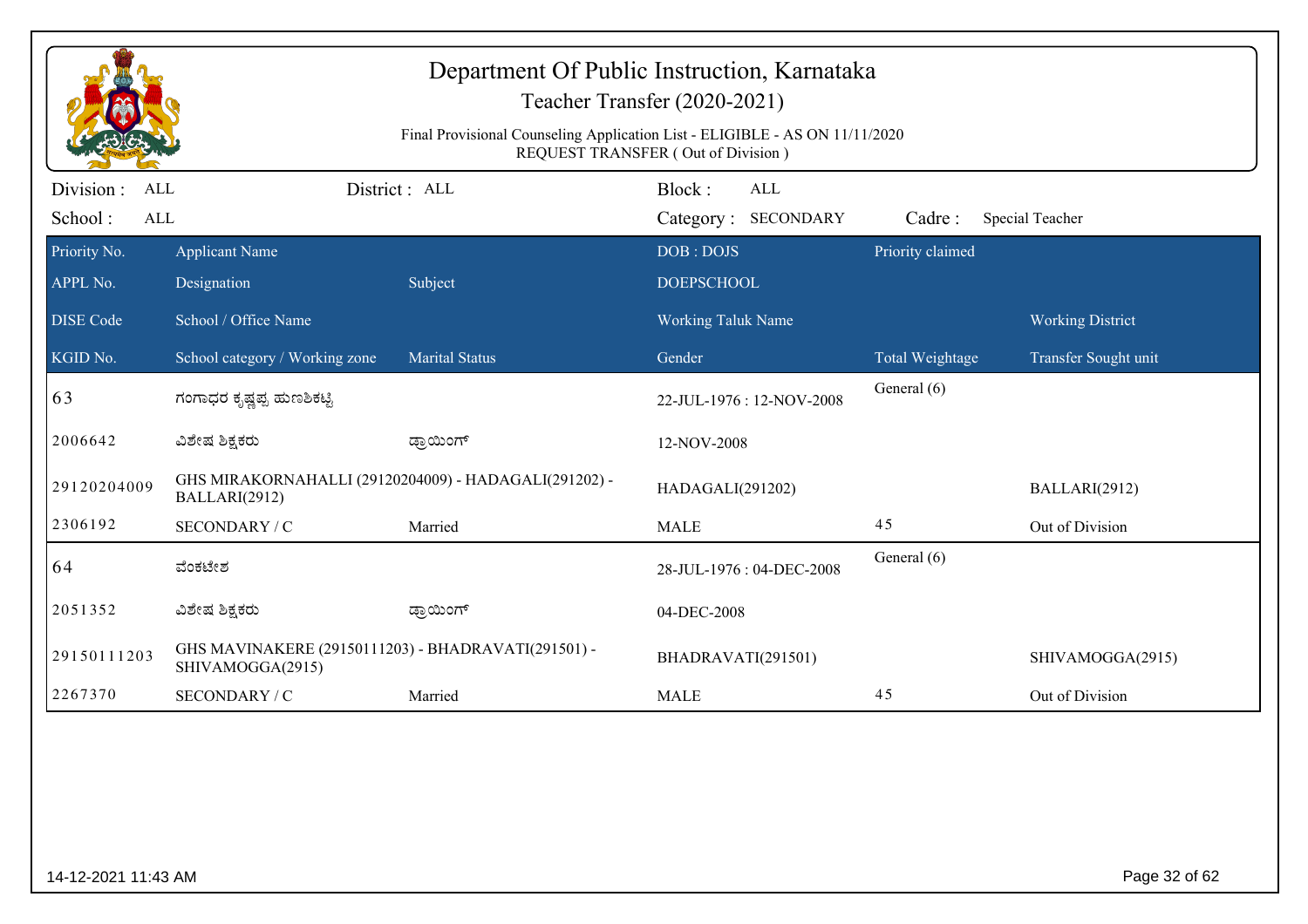| Department Of Public Instruction, Karnataka<br>Teacher Transfer (2020-2021)<br>Final Provisional Counseling Application List - ELIGIBLE - AS ON 11/11/2020<br>REQUEST TRANSFER (Out of Division) |                                                                                  |                       |                                      |                  |                         |  |  |
|--------------------------------------------------------------------------------------------------------------------------------------------------------------------------------------------------|----------------------------------------------------------------------------------|-----------------------|--------------------------------------|------------------|-------------------------|--|--|
| Division :<br>ALL<br>School:<br>ALL                                                                                                                                                              |                                                                                  | District : ALL        | Block:<br>ALL<br>Category: SECONDARY | Cadre:           | Special Teacher         |  |  |
| Priority No.<br>APPL No.                                                                                                                                                                         | <b>Applicant Name</b><br>Designation                                             | Subject               | DOB: DOJS<br><b>DOEPSCHOOL</b>       | Priority claimed |                         |  |  |
| <b>DISE</b> Code                                                                                                                                                                                 | School / Office Name                                                             |                       | Working Taluk Name                   |                  | <b>Working District</b> |  |  |
| KGID No.                                                                                                                                                                                         | School category / Working zone                                                   | <b>Marital Status</b> | Gender                               | Total Weightage  | Transfer Sought unit    |  |  |
| 65                                                                                                                                                                                               | ಎನ್.ಶೇಖರಪ್ಪ                                                                      |                       | 06-FEB-1977: 04-MAR-2009             | General (6)      |                         |  |  |
| 2014154                                                                                                                                                                                          | ವಿಶೇಷ ಶಿಕ್ಷಕರು                                                                   | II_ನಾಟಕ<br>ಗ್ರೇಡ್     | 04-MAR-2009                          |                  |                         |  |  |
| 29110101209                                                                                                                                                                                      | GOVT URDU HIGH SCHOOL KAGINELE (29110101209) -<br>BYADAGI(291101) - HAVERI(2911) |                       | BYADAGI(291101)                      |                  | <b>HAVERI(2911)</b>     |  |  |
| 2256553                                                                                                                                                                                          | SECONDARY / C                                                                    | Married               | <b>MALE</b>                          | 45               | Out of Division         |  |  |
| 66                                                                                                                                                                                               | ಲಕ್ಷ್ಮಣ ಬಡಿಗೇರ್                                                                  |                       | 01-MAR-1977: 01-DEC-2008             | General (6)      |                         |  |  |
| 2055203                                                                                                                                                                                          | ವಿಶೇಷ ಶಿಕ್ಷಕರು                                                                   | ಡ್ರಾಯಿಂಗ್             | 01-DEC-2008                          |                  |                         |  |  |
| 29120702302                                                                                                                                                                                      | GHS TALUR (SANDUR) (29120702302) - SANDUR(291207) -<br>BALLARI(2912)             |                       | SANDUR(291207)                       |                  | BALLARI(2912)           |  |  |
| 2306122                                                                                                                                                                                          | SECONDARY / C                                                                    | Married               | <b>MALE</b>                          | 45               | Out of Division         |  |  |
|                                                                                                                                                                                                  |                                                                                  |                       |                                      |                  |                         |  |  |
| 14-12-2021 11:43 AM                                                                                                                                                                              |                                                                                  |                       |                                      |                  | Page 33 of 62           |  |  |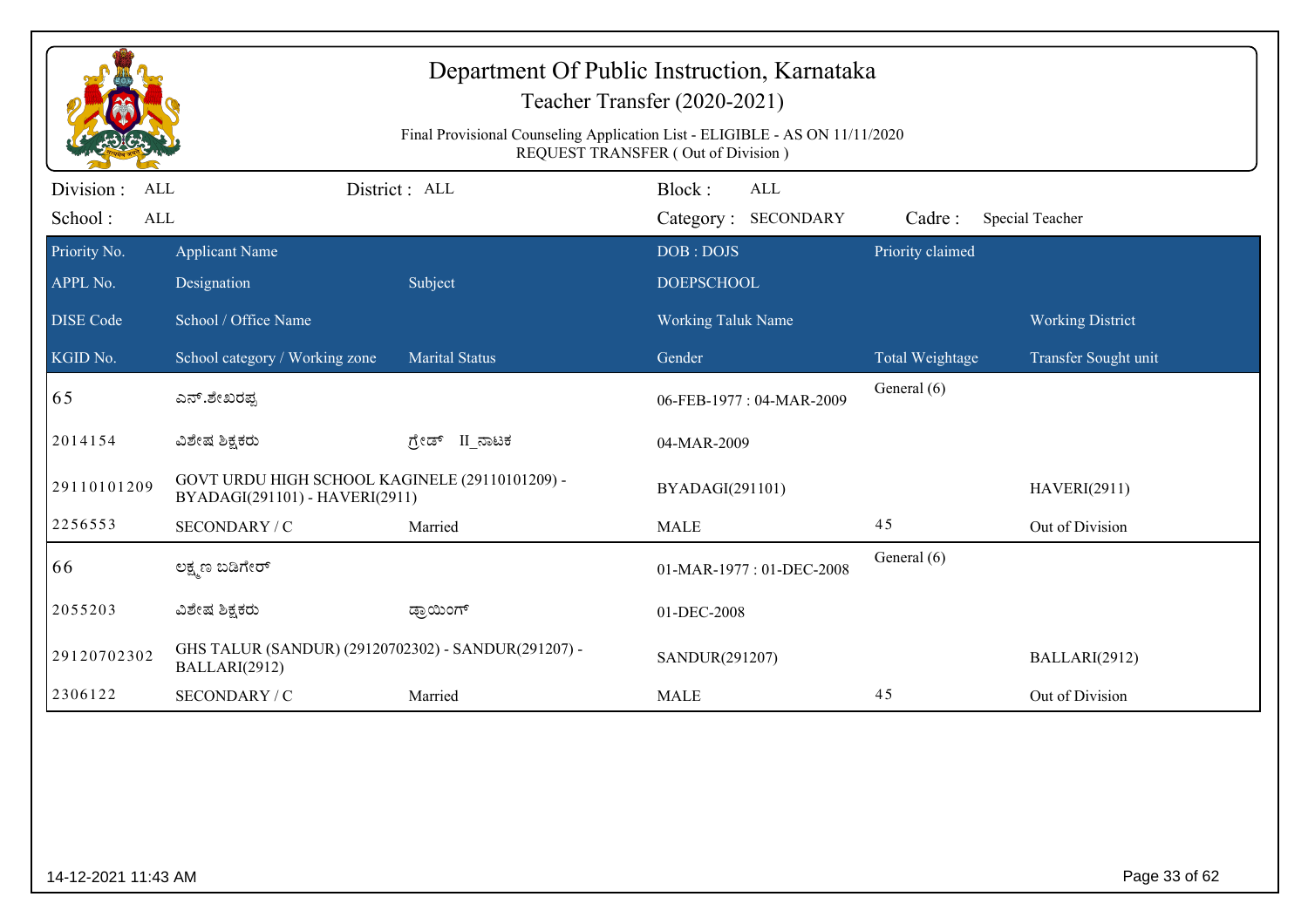| Department Of Public Instruction, Karnataka<br>Teacher Transfer (2020-2021)<br>Final Provisional Counseling Application List - ELIGIBLE - AS ON 11/11/2020<br>REQUEST TRANSFER (Out of Division) |                                                                                   |                                                                             |                                                |                  |                         |  |
|--------------------------------------------------------------------------------------------------------------------------------------------------------------------------------------------------|-----------------------------------------------------------------------------------|-----------------------------------------------------------------------------|------------------------------------------------|------------------|-------------------------|--|
| Division:<br>ALL<br>School:<br><b>ALL</b>                                                                                                                                                        |                                                                                   | District: ALL                                                               | Block:<br>ALL<br><b>SECONDARY</b><br>Category: | Cadre:           | Special Teacher         |  |
| Priority No.<br>APPL No.                                                                                                                                                                         | <b>Applicant Name</b><br>Designation                                              | Subject                                                                     | DOB: DOJS<br><b>DOEPSCHOOL</b>                 | Priority claimed |                         |  |
| <b>DISE Code</b>                                                                                                                                                                                 | School / Office Name                                                              |                                                                             | Working Taluk Name                             |                  | <b>Working District</b> |  |
| KGID No.                                                                                                                                                                                         | School category / Working zone                                                    | <b>Marital Status</b>                                                       | Gender                                         | Total Weightage  | Transfer Sought unit    |  |
| 67                                                                                                                                                                                               | ಕವಿತಾ ಕೆ.ಜಿ                                                                       |                                                                             | 12-APR-1977: 12-NOV-2008                       | General (6)      |                         |  |
| 2023267                                                                                                                                                                                          | ವಿಶೇಷ ಶಿಕ್ಷಕರು                                                                    | ನೃತ್ಯ                                                                       | 12-NOV-2008                                    |                  |                         |  |
| 29070914506                                                                                                                                                                                      | GOVT GIRLS HIGH SCHOOL TALAKAL (29070914506) -<br>YELBURGA(290709) - KOPPAL(2907) |                                                                             | YELBURGA(290709)                               |                  | KOPPAL(2907)            |  |
| 2174768                                                                                                                                                                                          | SECONDARY / C                                                                     | Married                                                                     | <b>FEMALE</b>                                  | 45               | Out of Division         |  |
| 68                                                                                                                                                                                               | ಶ್ರೀಶ್ಮೆಲ.ಲಾಳಿ                                                                    |                                                                             | 01-JUN-1977: 22-SEP-2008                       | General (6)      |                         |  |
| 2012689                                                                                                                                                                                          | ವಿಶೇಷ ಶಿಕ್ಷಕರು                                                                    | ಡ್ರಾಯಿಂಗ್                                                                   | 22-SEP-2008                                    |                  |                         |  |
| 29160104508                                                                                                                                                                                      |                                                                                   | GPUC BAJAGOLI (29160104508) - KARKALA(291601) - UDUPI(2916) KARKALA(291601) |                                                |                  | UDUPI(2916)             |  |
| 2134167                                                                                                                                                                                          | <b>SECONDARY / C</b>                                                              | Married                                                                     | <b>MALE</b>                                    | 45               | Out of Division         |  |
|                                                                                                                                                                                                  |                                                                                   |                                                                             |                                                |                  |                         |  |
| 14-12-2021 11:43 AM                                                                                                                                                                              |                                                                                   |                                                                             |                                                |                  | Page 34 of 62           |  |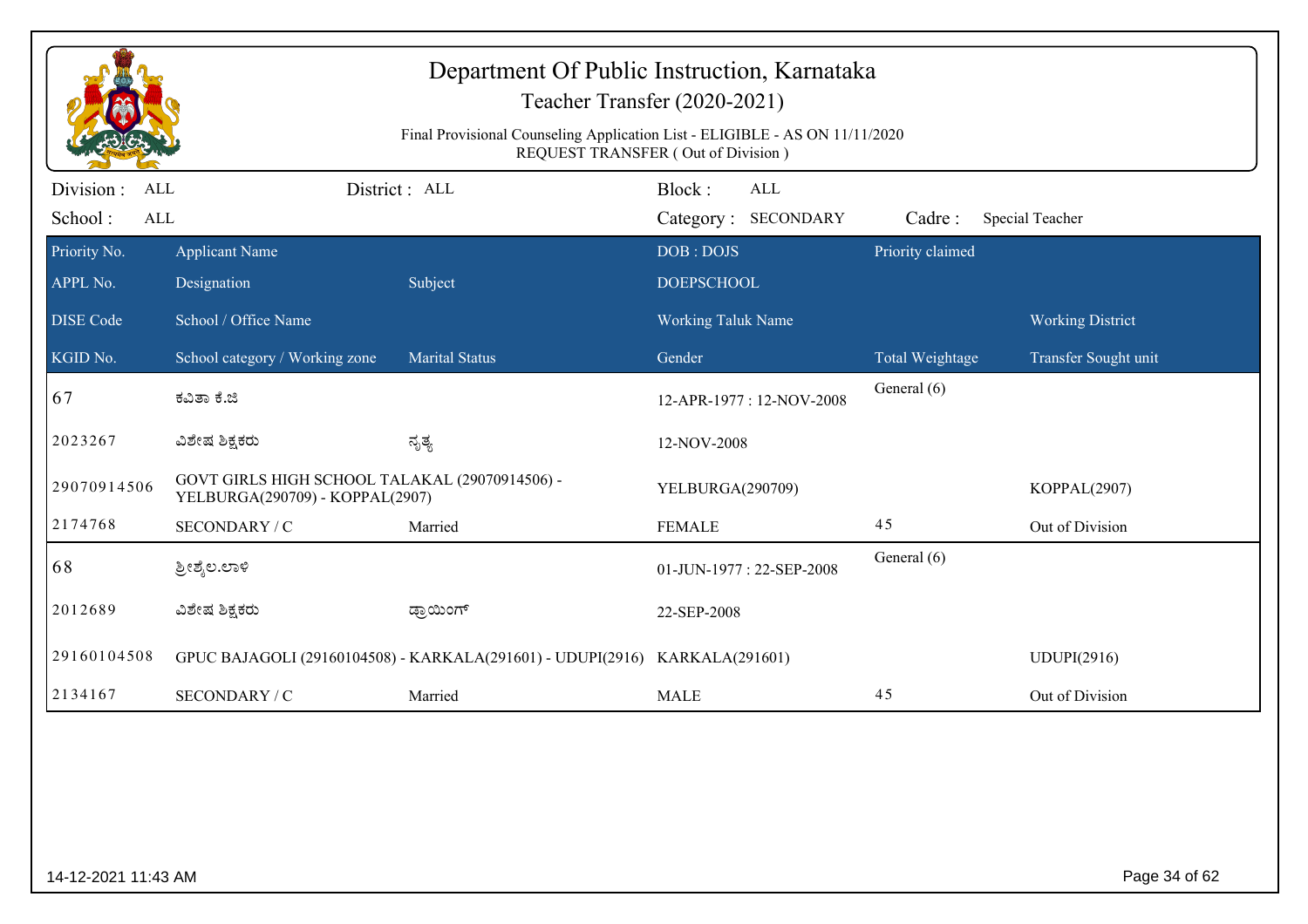| Department Of Public Instruction, Karnataka<br>Teacher Transfer (2020-2021)<br>Final Provisional Counseling Application List - ELIGIBLE - AS ON 11/11/2020 |                                                                                |                       |                                                                                   |                  |                         |  |  |
|------------------------------------------------------------------------------------------------------------------------------------------------------------|--------------------------------------------------------------------------------|-----------------------|-----------------------------------------------------------------------------------|------------------|-------------------------|--|--|
| Division :<br>ALL<br>School:<br>ALL                                                                                                                        |                                                                                | District : ALL        | <b>REQUEST TRANSFER (Out of Division)</b><br>Block:<br>ALL<br>Category: SECONDARY | Cadre:           | Special Teacher         |  |  |
| Priority No.<br>APPL No.                                                                                                                                   | <b>Applicant Name</b><br>Designation                                           | Subject               | DOB: DOJS<br><b>DOEPSCHOOL</b>                                                    | Priority claimed |                         |  |  |
| <b>DISE</b> Code                                                                                                                                           | School / Office Name                                                           |                       | Working Taluk Name                                                                |                  | <b>Working District</b> |  |  |
| KGID No.                                                                                                                                                   | School category / Working zone                                                 | <b>Marital Status</b> | Gender                                                                            | Total Weightage  | Transfer Sought unit    |  |  |
| 69                                                                                                                                                         | ಕಾಶಿಲಿಂಗಬ್ಯಾಂಚಿ                                                                |                       | 01-AUG-1977: 31-OCT-2008                                                          | General (6)      |                         |  |  |
| 2006749                                                                                                                                                    | ವಿಶೇಷ ಶಿಕ್ಷಕರು                                                                 | ಡ್ರಾಯಿಂಗ್             | 31-OCT-2008                                                                       |                  |                         |  |  |
| 29271301608                                                                                                                                                | GOVT HS KURATTI HOSUR (29271301608) - HANUR(292713) -<br>CHAMARAJANAGARA(2927) |                       | HANUR(292713)                                                                     |                  | CHAMARAJANAGARA(2927)   |  |  |
| 2243395                                                                                                                                                    | SECONDARY / C                                                                  | Married               | <b>MALE</b>                                                                       | 45               | Out of Division         |  |  |
| 70                                                                                                                                                         | ಸವಿತ ವಿ ಅರಳಿಕಟ್ಟಿ                                                              |                       | 25-APR-1978: 08-SEP-2008                                                          | General (6)      |                         |  |  |
| 2037013                                                                                                                                                    | ವಿಶೇಷ ಶಿಕ್ಷಕರು                                                                 | ಡ್ರಾಯಿಂಗ್             | 08-SEP-2008                                                                       |                  |                         |  |  |
| 29160204004                                                                                                                                                | GPUC YERMALU BADA (29160204004) - UDUPI(291602) -<br>UDUPI(2916)               |                       | UDUPI(291602)                                                                     |                  | <b>UDUPI(2916)</b>      |  |  |
| 2134402                                                                                                                                                    | SECONDARY / C                                                                  | Married               | <b>FEMALE</b>                                                                     | 45               | Out of Division         |  |  |
|                                                                                                                                                            |                                                                                |                       |                                                                                   |                  |                         |  |  |
| 14-12-2021 11:43 AM                                                                                                                                        |                                                                                |                       |                                                                                   |                  | Page 35 of 62           |  |  |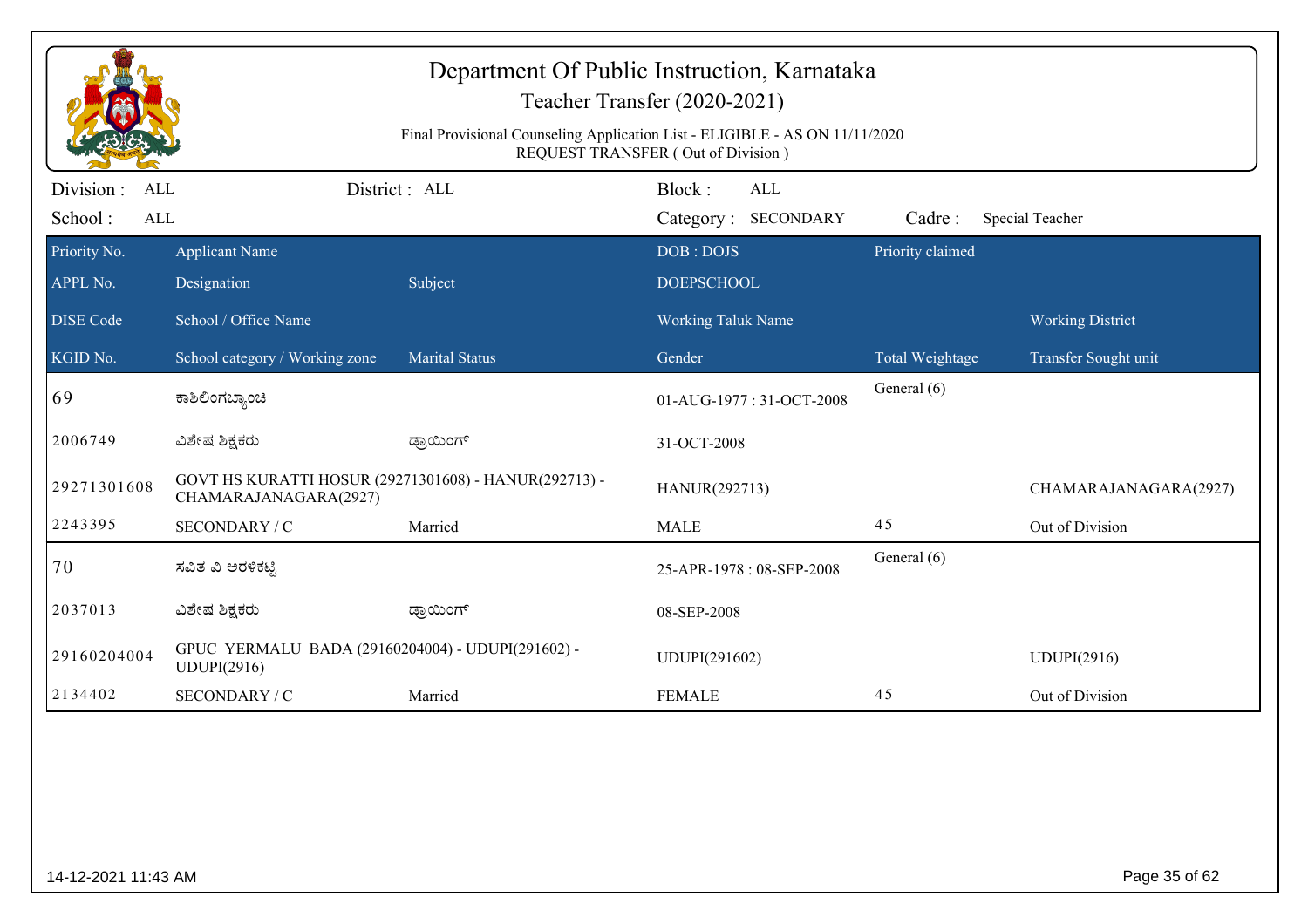| Department Of Public Instruction, Karnataka<br>Teacher Transfer (2020-2021)<br>Final Provisional Counseling Application List - ELIGIBLE - AS ON 11/11/2020<br>REQUEST TRANSFER (Out of Division) |                                                                         |                                                        |                                      |                  |                         |  |  |
|--------------------------------------------------------------------------------------------------------------------------------------------------------------------------------------------------|-------------------------------------------------------------------------|--------------------------------------------------------|--------------------------------------|------------------|-------------------------|--|--|
| Division :<br><b>ALL</b><br>School:<br>ALL                                                                                                                                                       |                                                                         | District : ALL                                         | Block:<br>ALL<br>Category: SECONDARY | Cadre:           | Special Teacher         |  |  |
| Priority No.                                                                                                                                                                                     | <b>Applicant Name</b>                                                   |                                                        | DOB: DOJS                            | Priority claimed |                         |  |  |
| APPL No.                                                                                                                                                                                         | Designation                                                             | Subject                                                | <b>DOEPSCHOOL</b>                    |                  |                         |  |  |
| <b>DISE Code</b>                                                                                                                                                                                 | School / Office Name                                                    |                                                        | <b>Working Taluk Name</b>            |                  | <b>Working District</b> |  |  |
| KGID No.                                                                                                                                                                                         | School category / Working zone                                          | <b>Marital Status</b>                                  | Gender                               | Total Weightage  | Transfer Sought unit    |  |  |
| 71                                                                                                                                                                                               | ಕಮಲಾಕ್ಷಿ ಸಂಗನಾಳ.ಬಿ                                                      |                                                        | 05-JUL-1978: 04-SEP-2008             | General (6)      |                         |  |  |
| 2027545                                                                                                                                                                                          | ವಿಶೇಷ ಶಿಕ್ಷಕರು                                                          | ಡ್ರಾಯಿಂಗ್                                              | 04-SEP-2008                          |                  |                         |  |  |
| 29170800104                                                                                                                                                                                      | GHS BALLAVARA (29170800104) - BIRURU(291708) -<br>CHIKKAMANGALURU(2917) |                                                        | BIRURU(291708)                       |                  | CHIKKAMANGALURU(2917)   |  |  |
| 2057925                                                                                                                                                                                          | SECONDARY / C                                                           | Married                                                | <b>FEMALE</b>                        | 45               | Out of Division         |  |  |
| 72                                                                                                                                                                                               | ಸದಾನಂದ ಬಿರಾದಾರ                                                          |                                                        | 10-JUL-1978: 14-OCT-2008             | General (6)      |                         |  |  |
| 2002727                                                                                                                                                                                          | ವಿಶೇಷ ಶಿಕ್ಷಕರು                                                          | ಡ್ರಾಯಿಂಗ್                                              | 14-OCT-2008                          |                  |                         |  |  |
| 29240202304                                                                                                                                                                                      | DKZP GOVT. PRE UNIVERSITY COLLEGE PADMUNJA                              | (29240202304) - BELTHANGADY(292402) - DAKSHINA KANNADA | BELTHANGADY(292402)                  |                  | DAKSHINA KANNADA(2924)  |  |  |
| 2294576                                                                                                                                                                                          | SECONDARY / C                                                           | Married                                                | <b>MALE</b>                          | 45               | Out of Division         |  |  |
|                                                                                                                                                                                                  |                                                                         |                                                        |                                      |                  |                         |  |  |
| 14-12-2021 11:43 AM                                                                                                                                                                              |                                                                         |                                                        |                                      |                  | Page 36 of 62           |  |  |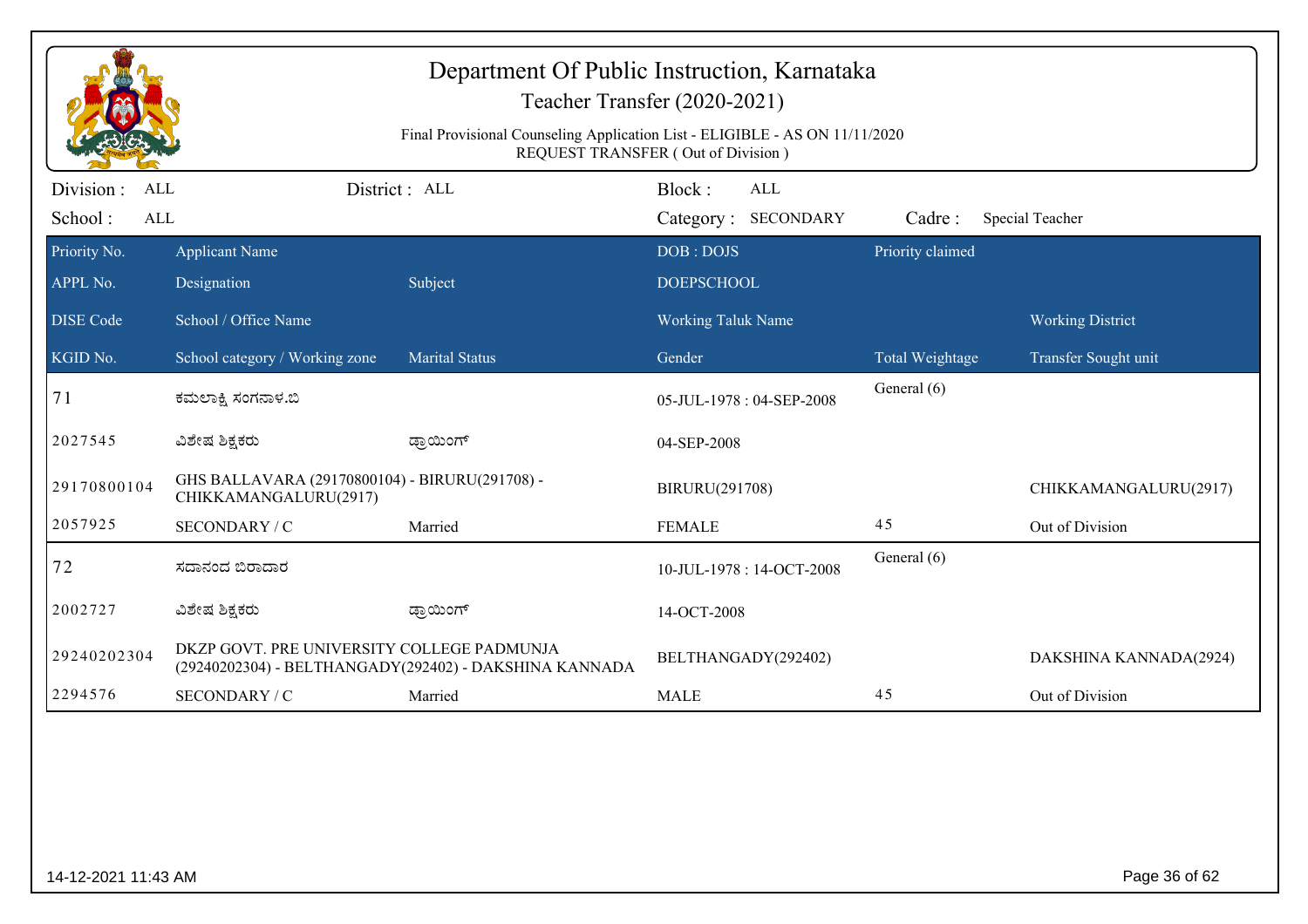|                                                  | Department Of Public Instruction, Karnataka<br>Teacher Transfer (2020-2021)<br>Final Provisional Counseling Application List - ELIGIBLE - AS ON 11/11/2020<br><b>REQUEST TRANSFER (Out of Division)</b> |                                                          |                                      |                  |                         |  |  |  |
|--------------------------------------------------|---------------------------------------------------------------------------------------------------------------------------------------------------------------------------------------------------------|----------------------------------------------------------|--------------------------------------|------------------|-------------------------|--|--|--|
| Division:<br><b>ALL</b><br>School:<br><b>ALL</b> |                                                                                                                                                                                                         | District: ALL                                            | Block:<br>ALL<br>Category: SECONDARY | Cadre:           | Special Teacher         |  |  |  |
| Priority No.<br>APPL No.                         | <b>Applicant Name</b><br>Designation                                                                                                                                                                    | Subject                                                  | DOB: DOJS<br><b>DOEPSCHOOL</b>       | Priority claimed |                         |  |  |  |
| <b>DISE Code</b>                                 | School / Office Name                                                                                                                                                                                    |                                                          | Working Taluk Name                   |                  | <b>Working District</b> |  |  |  |
| KGID No.                                         | School category / Working zone                                                                                                                                                                          | <b>Marital Status</b>                                    | Gender                               | Total Weightage  | Transfer Sought unit    |  |  |  |
| 73                                               | ಯಲ್ಲಪ್ಪ                                                                                                                                                                                                 |                                                          | 10-JUL-1978: 25-OCT-2008             | General (6)      |                         |  |  |  |
| 2027265                                          | ವಿಶೇಷ ಶಿಕ್ಷಕರು                                                                                                                                                                                          | ಡ್ರಾಯಿಂಗ್                                                | 25-OCT-2008                          |                  |                         |  |  |  |
| 29240202206                                      | DKZP GOVT. HIGH SCHOOL KALMANJA (29240202206) -<br>BELTHANGADY(292402) - DAKSHINA KANNADA(2924)                                                                                                         |                                                          | BELTHANGADY(292402)                  |                  | DAKSHINA KANNADA(2924)  |  |  |  |
| 2293884                                          | SECONDARY / C                                                                                                                                                                                           | Married                                                  | <b>MALE</b>                          | 45               | Out of Division         |  |  |  |
| 74                                               | ಬೇಬಿ ಅಮೀನಾ ಶೇಖ್                                                                                                                                                                                         |                                                          | 22-MAY-1979: 25-OCT-2008             | General (6)      |                         |  |  |  |
| 2047942                                          | ವಿಶೇಷ ಶಿಕ್ಷಕರು                                                                                                                                                                                          | ಡ್ರಾಯಿಂಗ್                                                | 25-OCT-2008                          |                  |                         |  |  |  |
| 29240107106                                      | DKZP GOVT. PRE UNIVERSITY COLLEGE SIDDAKATTE                                                                                                                                                            | (29240107106) - BANTWAL(292401) - DAKSHINA KANNADA(2924) | <b>BANTWAL(292401)</b>               |                  | DAKSHINA KANNADA(2924)  |  |  |  |
| 2293873                                          | SECONDARY / C                                                                                                                                                                                           | Married                                                  | <b>FEMALE</b>                        | 45               | Out of Division         |  |  |  |
|                                                  |                                                                                                                                                                                                         |                                                          |                                      |                  |                         |  |  |  |
| 14-12-2021 11:43 AM                              |                                                                                                                                                                                                         |                                                          |                                      |                  | Page 37 of 62           |  |  |  |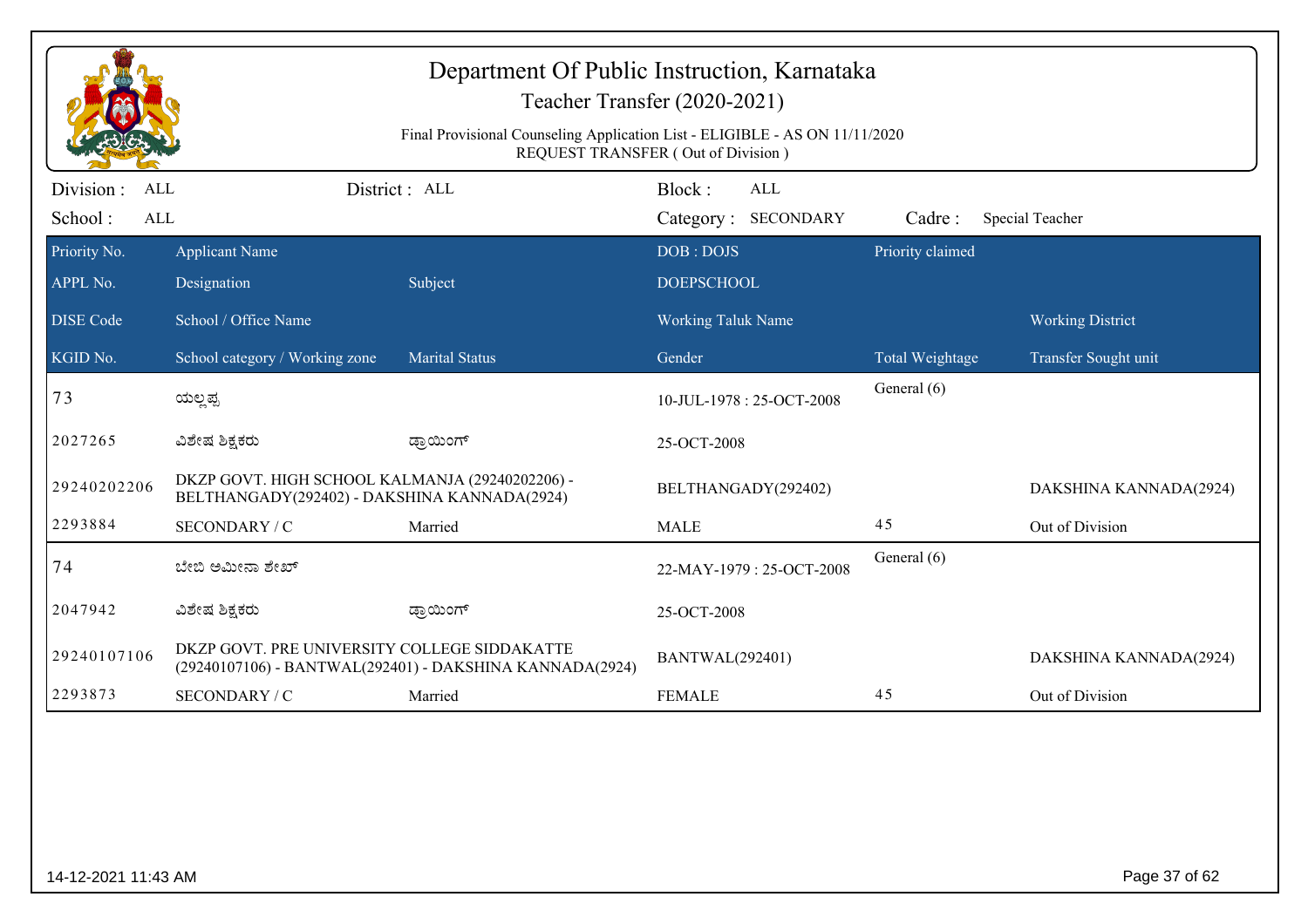| Department Of Public Instruction, Karnataka<br>Teacher Transfer (2020-2021)<br>Final Provisional Counseling Application List - ELIGIBLE - AS ON 11/11/2020<br>REQUEST TRANSFER (Out of Division) |                                                                                       |                                                      |                                      |                  |                         |  |  |
|--------------------------------------------------------------------------------------------------------------------------------------------------------------------------------------------------|---------------------------------------------------------------------------------------|------------------------------------------------------|--------------------------------------|------------------|-------------------------|--|--|
| Division :<br><b>ALL</b><br>School:<br>ALL                                                                                                                                                       |                                                                                       | District : ALL                                       | Block:<br>ALL<br>Category: SECONDARY | Cadre:           | Special Teacher         |  |  |
| Priority No.<br>APPL No.                                                                                                                                                                         | <b>Applicant Name</b><br>Designation                                                  | Subject                                              | DOB: DOJS<br><b>DOEPSCHOOL</b>       | Priority claimed |                         |  |  |
| <b>DISE</b> Code                                                                                                                                                                                 | School / Office Name                                                                  |                                                      | <b>Working Taluk Name</b>            |                  | <b>Working District</b> |  |  |
| KGID No.                                                                                                                                                                                         | School category / Working zone                                                        | <b>Marital Status</b>                                | Gender                               | Total Weightage  | Transfer Sought unit    |  |  |
| 75                                                                                                                                                                                               | ಶ್ರೀಕಾಂತ ರಾಮ ಪಟಗಾರ                                                                    |                                                      | 01-JUN-1979: 13-JAN-2009             | General (6)      |                         |  |  |
| 2069268                                                                                                                                                                                          | ವಿಶೇಷ ಶಿಕ್ಷಕರು                                                                        | II_ನಾಟಕ<br>ಗ್ರೇಡ್                                    | 13-JAN-2009                          |                  |                         |  |  |
| 29150702611                                                                                                                                                                                      | - THIRTHAHALLI(291507) - SHIVAMOGGA(2915)                                             | KARNATAKA PUBLIC SCHOOLS GHS KONANDURU (29150702611) | THIRTHAHALLI(291507)                 |                  | SHIVAMOGGA(2915)        |  |  |
| 2267557                                                                                                                                                                                          | SECONDARY / C                                                                         | Married                                              | <b>MALE</b>                          | 45               | Out of Division         |  |  |
| 76                                                                                                                                                                                               | ಮಲ್ಲಿ ಕಾರ್ಜುನ ಸೊಡ್ಡಿ                                                                  |                                                      | 20-MAY-1980: 03-OCT-2008             | General (6)      |                         |  |  |
| 2020103                                                                                                                                                                                          | ವಿಶೇಷ ಶಿಕ್ಷಕರು                                                                        | ಡ್ರಾಯಿಂಗ್                                            | 03-OCT-2008                          |                  |                         |  |  |
| 29060800104                                                                                                                                                                                      | GOVT HS AND PU COLLEGE ALABANOOR (29060800104) -<br>SINDHANUR(290608) - RAICHUR(2906) |                                                      | SINDHANUR(290608)                    |                  | RAICHUR(2906)           |  |  |
| 2116906                                                                                                                                                                                          | SECONDARY / C                                                                         | Married                                              | <b>MALE</b>                          | 45               | Out of Division         |  |  |
|                                                                                                                                                                                                  |                                                                                       |                                                      |                                      |                  |                         |  |  |
| 14-12-2021 11:43 AM                                                                                                                                                                              |                                                                                       |                                                      |                                      |                  | Page 38 of 62           |  |  |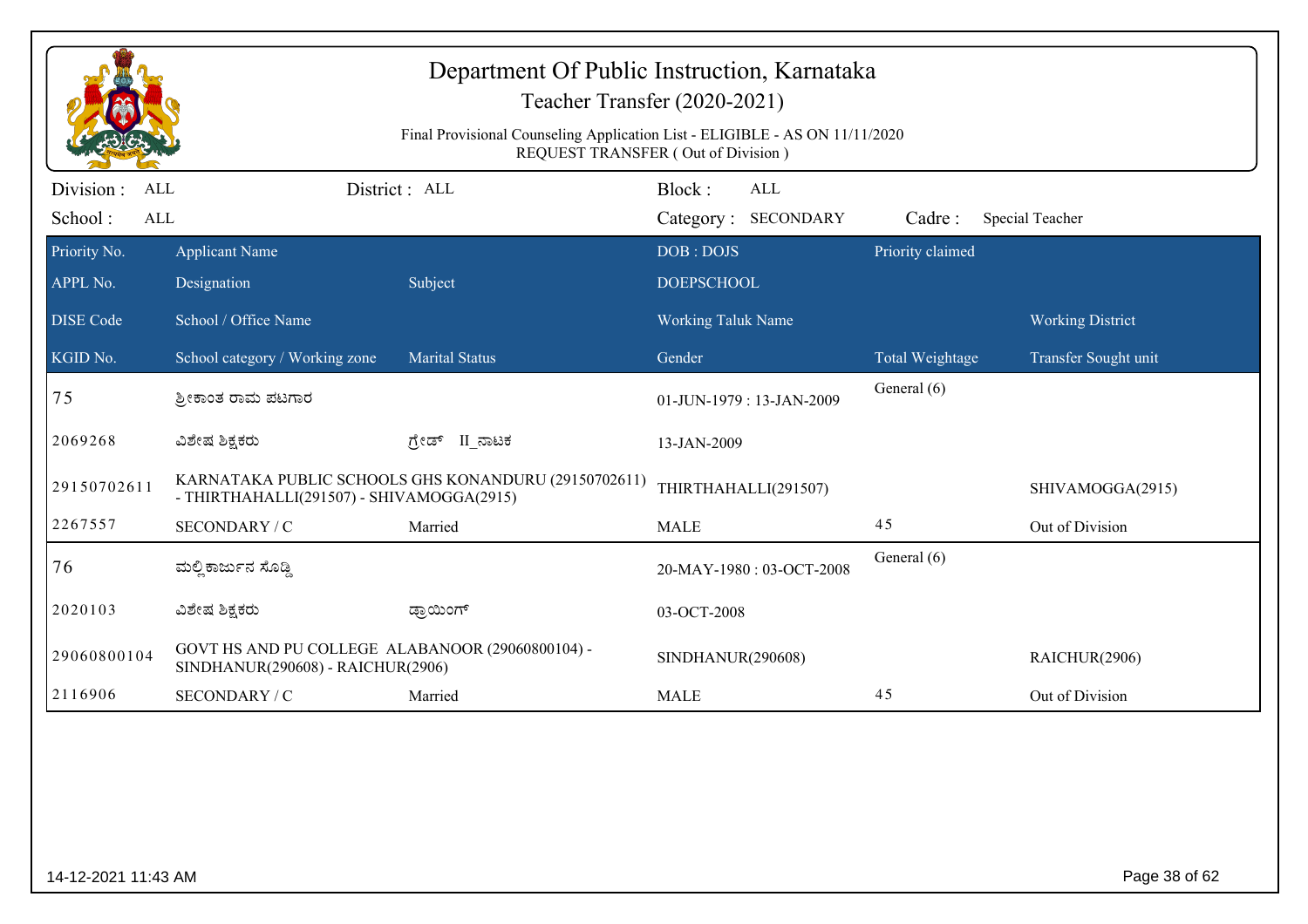|                                                  | Department Of Public Instruction, Karnataka<br>Teacher Transfer (2020-2021)<br>Final Provisional Counseling Application List - ELIGIBLE - AS ON 11/11/2020<br><b>REQUEST TRANSFER (Out of Division)</b> |                                                         |                                      |                  |                          |  |  |  |
|--------------------------------------------------|---------------------------------------------------------------------------------------------------------------------------------------------------------------------------------------------------------|---------------------------------------------------------|--------------------------------------|------------------|--------------------------|--|--|--|
| Division:<br><b>ALL</b><br>School:<br><b>ALL</b> |                                                                                                                                                                                                         | District: ALL                                           | Block:<br>ALL<br>Category: SECONDARY | Cadre:           | Special Teacher          |  |  |  |
| Priority No.<br>APPL No.                         | <b>Applicant Name</b><br>Designation                                                                                                                                                                    | Subject                                                 | DOB: DOJS<br><b>DOEPSCHOOL</b>       | Priority claimed |                          |  |  |  |
| <b>DISE Code</b>                                 | School / Office Name                                                                                                                                                                                    |                                                         | Working Taluk Name                   |                  | <b>Working District</b>  |  |  |  |
| KGID No.                                         | School category / Working zone                                                                                                                                                                          | Marital Status                                          | Gender                               | Total Weightage  | Transfer Sought unit     |  |  |  |
| 77                                               | ನರೇಂಧ್ರಕುಮಾರ ಮುತ್ತಪ್ಪ ರಬಿನಾಳ                                                                                                                                                                            |                                                         | 01-JUN-1980: 05-NOV-2008             | General (6)      |                          |  |  |  |
| 2006548                                          | ವಿಶೇಷ ಶಿಕ್ಷಕರು                                                                                                                                                                                          | ಡ್ರಾಯಿಂಗ್                                               | 05-NOV-2008                          |                  |                          |  |  |  |
| 29040600804                                      | GOVT HS ANKALAGA (29040600804) - JEWARGI(290406) -<br>KALBURGI(2904)                                                                                                                                    |                                                         | JEWARGI(290406)                      |                  | KALBURGI(2904)           |  |  |  |
| 2286298                                          | SECONDARY / C                                                                                                                                                                                           | Married                                                 | <b>MALE</b>                          | 45               | Out of Division          |  |  |  |
| 78                                               | ನಾರಾಯಣ ಶಿವಾಜಿ ಭೋವಿ                                                                                                                                                                                      |                                                         | 25-JUN-1980: 19-DEC-2008             | General (6)      |                          |  |  |  |
| 2008592                                          | ವಿಶೇಷ ಶಿಕ್ಷಕರು                                                                                                                                                                                          | ಡ್ರಾಯಿಂಗ್                                               | 19-DEC-2008                          |                  |                          |  |  |  |
| 29310617603                                      | MADHUGIRI(2931)                                                                                                                                                                                         | GHS SAKSHIHALLI (29310617603) - SIRA(293106) - TUMAKURU | SIRA(293106)                         |                  | TUMAKURU MADHUGIRI(2931) |  |  |  |
| 2381061                                          | SECONDARY / C                                                                                                                                                                                           | Married                                                 | <b>MALE</b>                          | 45               | Out of Division          |  |  |  |
|                                                  |                                                                                                                                                                                                         |                                                         |                                      |                  |                          |  |  |  |
| 14-12-2021 11:43 AM                              |                                                                                                                                                                                                         |                                                         |                                      |                  | Page 39 of 62            |  |  |  |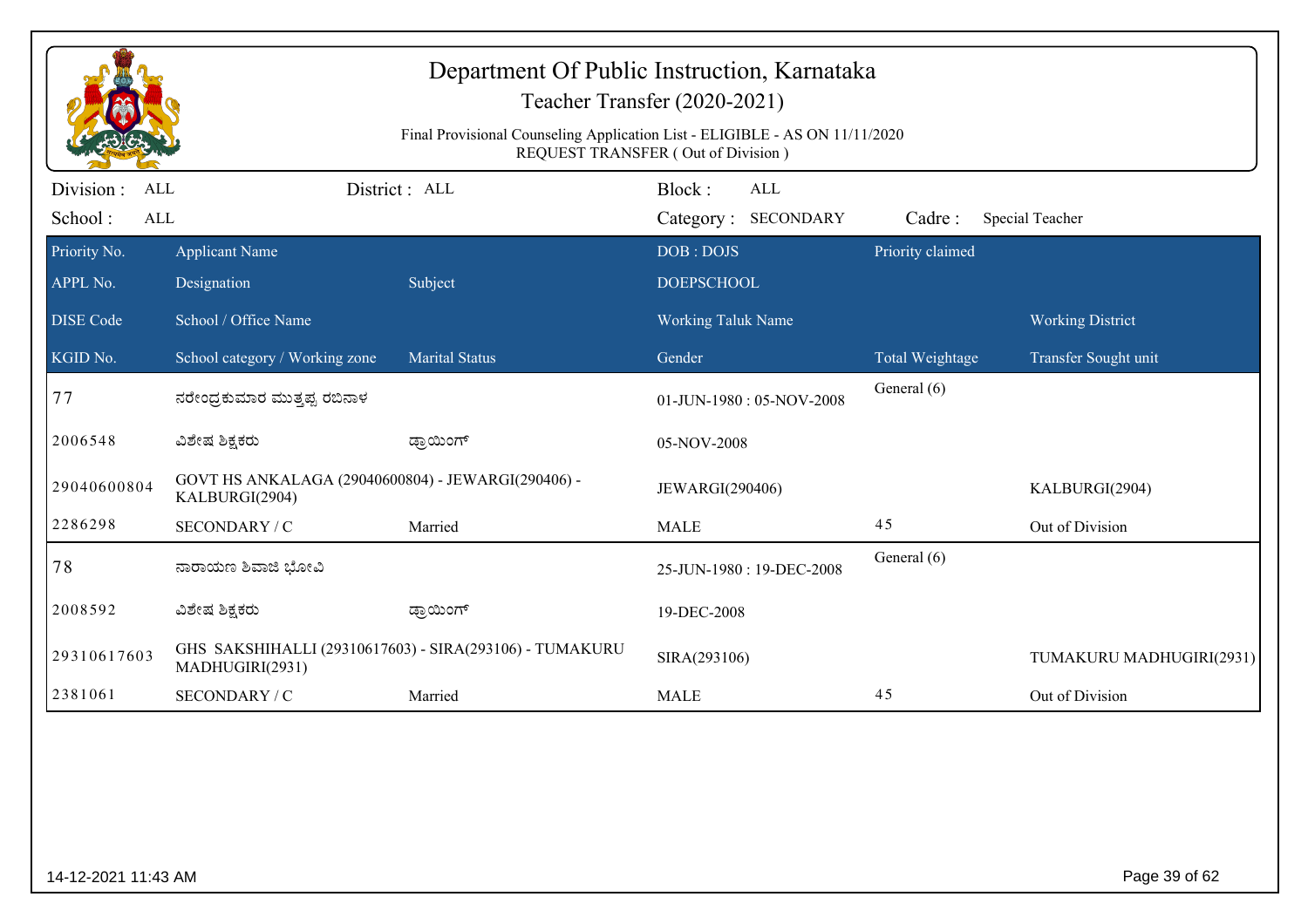| Department Of Public Instruction, Karnataka<br>Teacher Transfer (2020-2021)<br>Final Provisional Counseling Application List - ELIGIBLE - AS ON 11/11/2020<br>REQUEST TRANSFER (Out of Division) |                                                                         |                       |                           |                  |                         |  |  |  |
|--------------------------------------------------------------------------------------------------------------------------------------------------------------------------------------------------|-------------------------------------------------------------------------|-----------------------|---------------------------|------------------|-------------------------|--|--|--|
| Division :<br>ALL                                                                                                                                                                                |                                                                         | District: ALL         | Block:<br><b>ALL</b>      |                  |                         |  |  |  |
| School:<br><b>ALL</b>                                                                                                                                                                            |                                                                         |                       | Category: SECONDARY       | Cadre:           | Special Teacher         |  |  |  |
| Priority No.                                                                                                                                                                                     | <b>Applicant Name</b>                                                   |                       | DOB: DOJS                 | Priority claimed |                         |  |  |  |
| APPL No.                                                                                                                                                                                         | Designation                                                             | Subject               | <b>DOEPSCHOOL</b>         |                  |                         |  |  |  |
| <b>DISE</b> Code                                                                                                                                                                                 | School / Office Name                                                    |                       | <b>Working Taluk Name</b> |                  | <b>Working District</b> |  |  |  |
| KGID No.                                                                                                                                                                                         | School category / Working zone                                          | <b>Marital Status</b> | Gender                    | Total Weightage  | Transfer Sought unit    |  |  |  |
| 79                                                                                                                                                                                               | ಕೃಷ್ಣಮೂರ್ತಿ ಎನ್                                                         |                       | 21-JUL-1980: 22-JAN-2009  | General (6)      |                         |  |  |  |
| 2002943                                                                                                                                                                                          | ವಿಶೇಷ ಶಿಕ್ಷಕರು                                                          | ಗ್ರೇಡ್ II_ನಾಟಕ        | 22-JAN-2009               |                  |                         |  |  |  |
| 29111704703                                                                                                                                                                                      | GHS KYALKONDA (29111704703) - SHIGGOAN(291117) -<br><b>HAVERI(2911)</b> |                       | SHIGGOAN(291117)          |                  | <b>HAVERI(2911)</b>     |  |  |  |
| 2254656                                                                                                                                                                                          | SECONDARY / C                                                           | Married               | <b>MALE</b>               | 45               | Out of Division         |  |  |  |
| 80                                                                                                                                                                                               | ದಾವಲಸಾಹೇಬ ಸಿಕಂದರ ಸುತಾರಶೇಖ                                               |                       | 13-JUL-1981: 24-OCT-2008  | General (6)      |                         |  |  |  |
| 2022856                                                                                                                                                                                          | ವಿಶೇಷ ಶಿಕ್ಷಕರು                                                          | ಡ್ರಾಯಿಂಗ್             | 24-OCT-2008               |                  |                         |  |  |  |
| 29271316102                                                                                                                                                                                      | GHS BYRANATHA (29271316102) - HANUR(292713) -<br>CHAMARAJANAGARA(2927)  |                       | HANUR(292713)             |                  | CHAMARAJANAGARA(2927)   |  |  |  |
| 2243746                                                                                                                                                                                          | SECONDARY / C                                                           | Married               | <b>MALE</b>               | 45               | Out of Division         |  |  |  |
|                                                                                                                                                                                                  |                                                                         |                       |                           |                  |                         |  |  |  |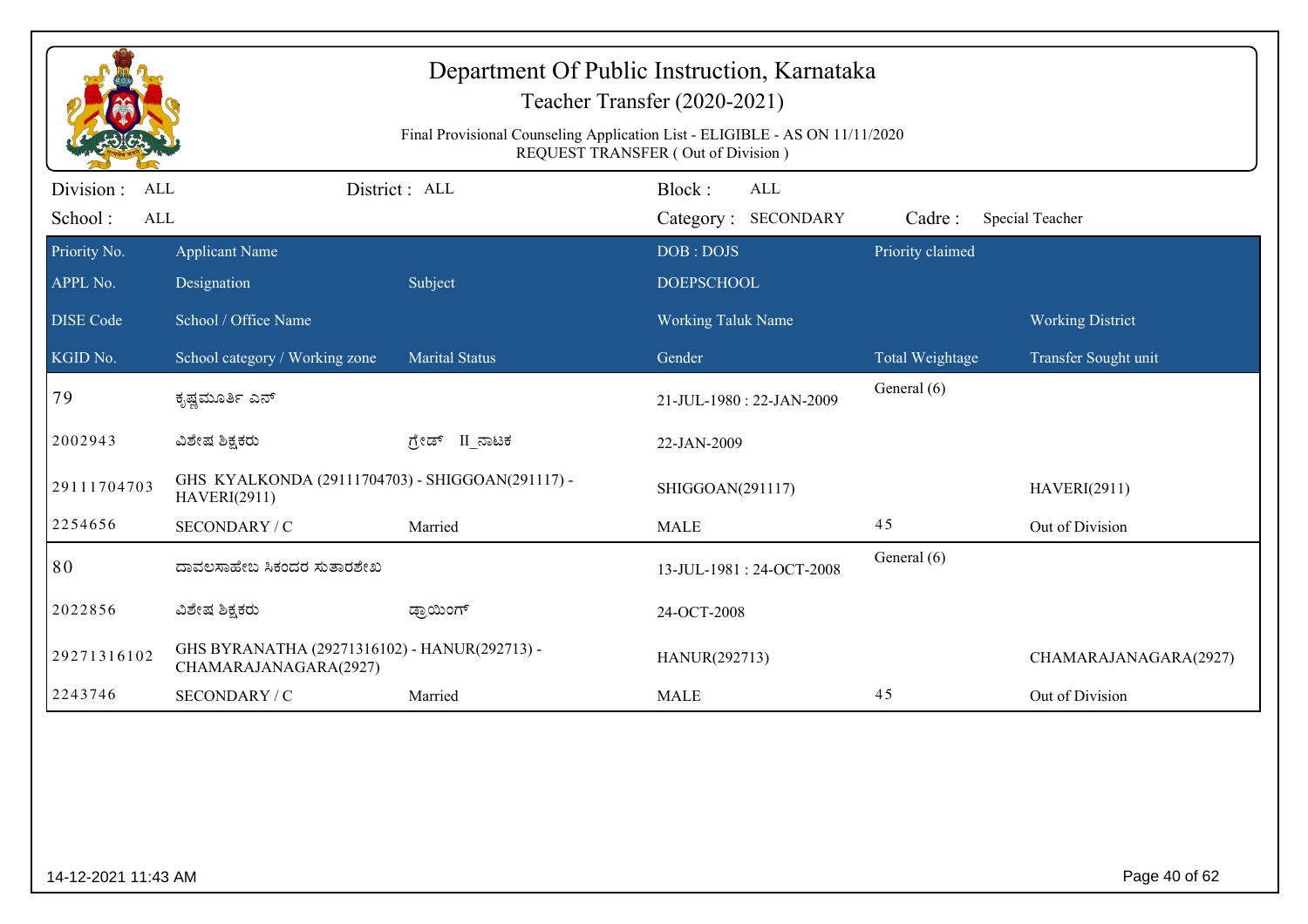|                          | Department Of Public Instruction, Karnataka<br>Teacher Transfer (2020-2021)<br>Final Provisional Counseling Application List - ELIGIBLE - AS ON 11/11/2020<br>REQUEST TRANSFER (Out of Division) |                       |                                |                  |                         |  |  |  |
|--------------------------|--------------------------------------------------------------------------------------------------------------------------------------------------------------------------------------------------|-----------------------|--------------------------------|------------------|-------------------------|--|--|--|
| Division:<br><b>ALL</b>  |                                                                                                                                                                                                  | District : ALL        | Block:<br>ALL                  |                  |                         |  |  |  |
| School:<br><b>ALL</b>    |                                                                                                                                                                                                  |                       | Category: SECONDARY            | Cadre:           | Special Teacher         |  |  |  |
| Priority No.<br>APPL No. | <b>Applicant Name</b><br>Designation                                                                                                                                                             | Subject               | DOB: DOJS<br><b>DOEPSCHOOL</b> | Priority claimed |                         |  |  |  |
|                          |                                                                                                                                                                                                  |                       |                                |                  |                         |  |  |  |
| <b>DISE Code</b>         | School / Office Name                                                                                                                                                                             |                       | <b>Working Taluk Name</b>      |                  | <b>Working District</b> |  |  |  |
| KGID No.                 | School category / Working zone                                                                                                                                                                   | <b>Marital Status</b> | Gender                         | Total Weightage  | Transfer Sought unit    |  |  |  |
| 81                       | ತೇಜಸ್ಸಿನಿ ಪೇಟಕರ್                                                                                                                                                                                 |                       | 04-FEB-1982: 08-NOV-2008       | General (6)      |                         |  |  |  |
| 2020654                  | ವಿಶೇಷ ಶಿಕ್ಷಕರು                                                                                                                                                                                   | ಡ್ರಾಯಿಂಗ್             | 08-NOV-2008                    |                  |                         |  |  |  |
| 29060616303              | GHS ADAVI AMARESHWAR (29060616303) - MANVI(290606) -<br>RAICHUR(2906)                                                                                                                            |                       | MANVI(290606)                  |                  | RAICHUR(2906)           |  |  |  |
| 2119730                  | SECONDARY / C                                                                                                                                                                                    | Married               | <b>FEMALE</b>                  | 45               | Out of Division         |  |  |  |
| 82                       | ಬಸವರಾಜ ಬಡಿಗೇರ                                                                                                                                                                                    |                       | 10-JUL-1982: 11-NOV-2008       | General (6)      |                         |  |  |  |
| 2000295                  | ವಿಶೇಷ ಶಿಕ್ಷಕರು                                                                                                                                                                                   | ಡ್ರಾಯಿಂಗ್             | 11-NOV-2008                    |                  |                         |  |  |  |
| 29250211703              | GOVT. HIGH SCHOOL SEVENTH HOSKOTE (29250211703) -<br>SOMAVARPET(292502) - KODAGU(2925)                                                                                                           |                       | SOMAVARPET(292502)             |                  | KODAGU(2925)            |  |  |  |
| 2330196                  | SECONDARY / C                                                                                                                                                                                    | Married               | <b>MALE</b>                    | 45               | Out of Division         |  |  |  |
|                          |                                                                                                                                                                                                  |                       |                                |                  |                         |  |  |  |
| 14-12-2021 11:43 AM      |                                                                                                                                                                                                  |                       |                                |                  | Page 41 of 62           |  |  |  |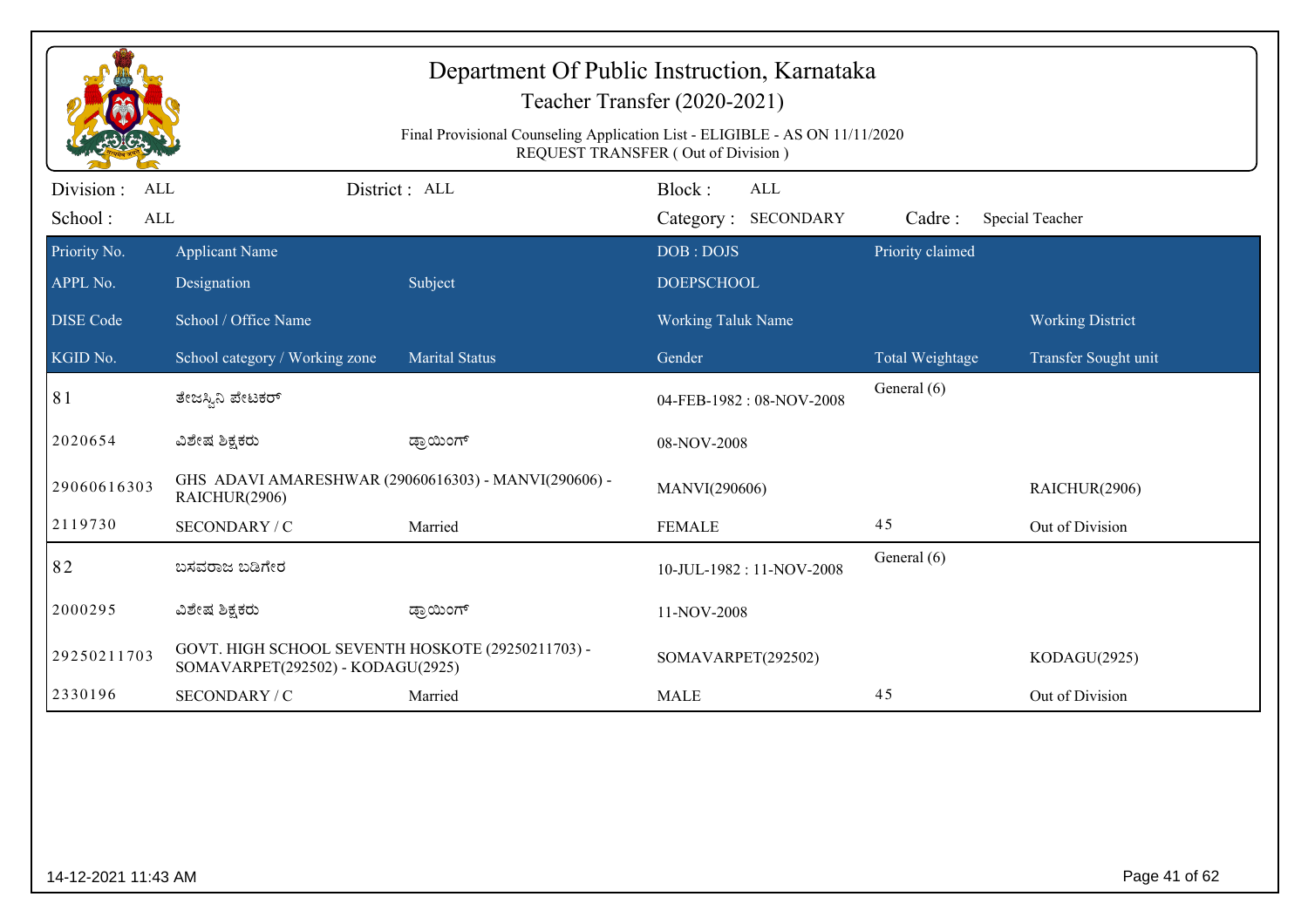| Department Of Public Instruction, Karnataka<br>Teacher Transfer (2020-2021) |                                                                                                                   |                                                           |                                             |                  |                         |  |  |  |
|-----------------------------------------------------------------------------|-------------------------------------------------------------------------------------------------------------------|-----------------------------------------------------------|---------------------------------------------|------------------|-------------------------|--|--|--|
|                                                                             | Final Provisional Counseling Application List - ELIGIBLE - AS ON 11/11/2020<br>REQUEST TRANSFER (Out of Division) |                                                           |                                             |                  |                         |  |  |  |
| Division:<br>ALL<br>School:<br><b>ALL</b>                                   |                                                                                                                   | District: ALL                                             | Block:<br><b>ALL</b><br>Category: SECONDARY | Cadre:           | Special Teacher         |  |  |  |
| Priority No.<br>APPL No.                                                    | <b>Applicant Name</b><br>Designation                                                                              | Subject                                                   | DOB: DOJS<br><b>DOEPSCHOOL</b>              | Priority claimed |                         |  |  |  |
| <b>DISE</b> Code                                                            | School / Office Name                                                                                              |                                                           | <b>Working Taluk Name</b>                   |                  | <b>Working District</b> |  |  |  |
| $\overline{\text{KGID No.}}$                                                | School category / Working zone                                                                                    | <b>Marital Status</b>                                     | Gender                                      | Total Weightage  | Transfer Sought unit    |  |  |  |
| 83                                                                          | ವಿರೇಶ ಎಸ್. ಪಾತಾಳಿ                                                                                                 |                                                           | 09-FEB-1983: 20-NOV-2008                    | General (6)      |                         |  |  |  |
| 2004432                                                                     | ವಿಶೇಷ ಶಿಕ್ಷಕರು                                                                                                    | ಡ್ರಾಯಿಂಗ್                                                 | 20-NOV-2008                                 |                  |                         |  |  |  |
| 29160104807                                                                 |                                                                                                                   | GHS NALLURU (29160104807) - KARKALA(291601) - UDUPI(2916) | KARKALA(291601)                             |                  | <b>UDUPI(2916)</b>      |  |  |  |
| 2134223                                                                     | SECONDARY / C                                                                                                     | Married                                                   | <b>MALE</b>                                 | 45               | Out of Division         |  |  |  |
| 84                                                                          | ಯಲ್ಲಪ್ಪ ಕೊರಮರ                                                                                                     |                                                           | 12-FEB-1981: 20-JUL-2005                    | General (6)      |                         |  |  |  |
| 2019857                                                                     | ವಿಶೇಷ ಶಿಕ್ಷಕರು                                                                                                    | ಗೇಡ್ II ಸಂಗೀತ                                             | 10-JUL-2012                                 |                  |                         |  |  |  |
| 29200414207                                                                 | GOVT HS INDLAWADI (29200414207) - ANEKAL(292004) -<br>BENGALURU U SOUTH(2920)                                     |                                                           | ANEKAL(292004)                              |                  | BENGALURU U SOUTH(2920) |  |  |  |
| 1750373                                                                     | SECONDARY / C                                                                                                     | Married                                                   | <b>MALE</b>                                 | 43               | Out of Division         |  |  |  |
|                                                                             |                                                                                                                   |                                                           |                                             |                  |                         |  |  |  |
| 14-12-2021 11:43 AM                                                         |                                                                                                                   |                                                           |                                             |                  | Page 42 of 62           |  |  |  |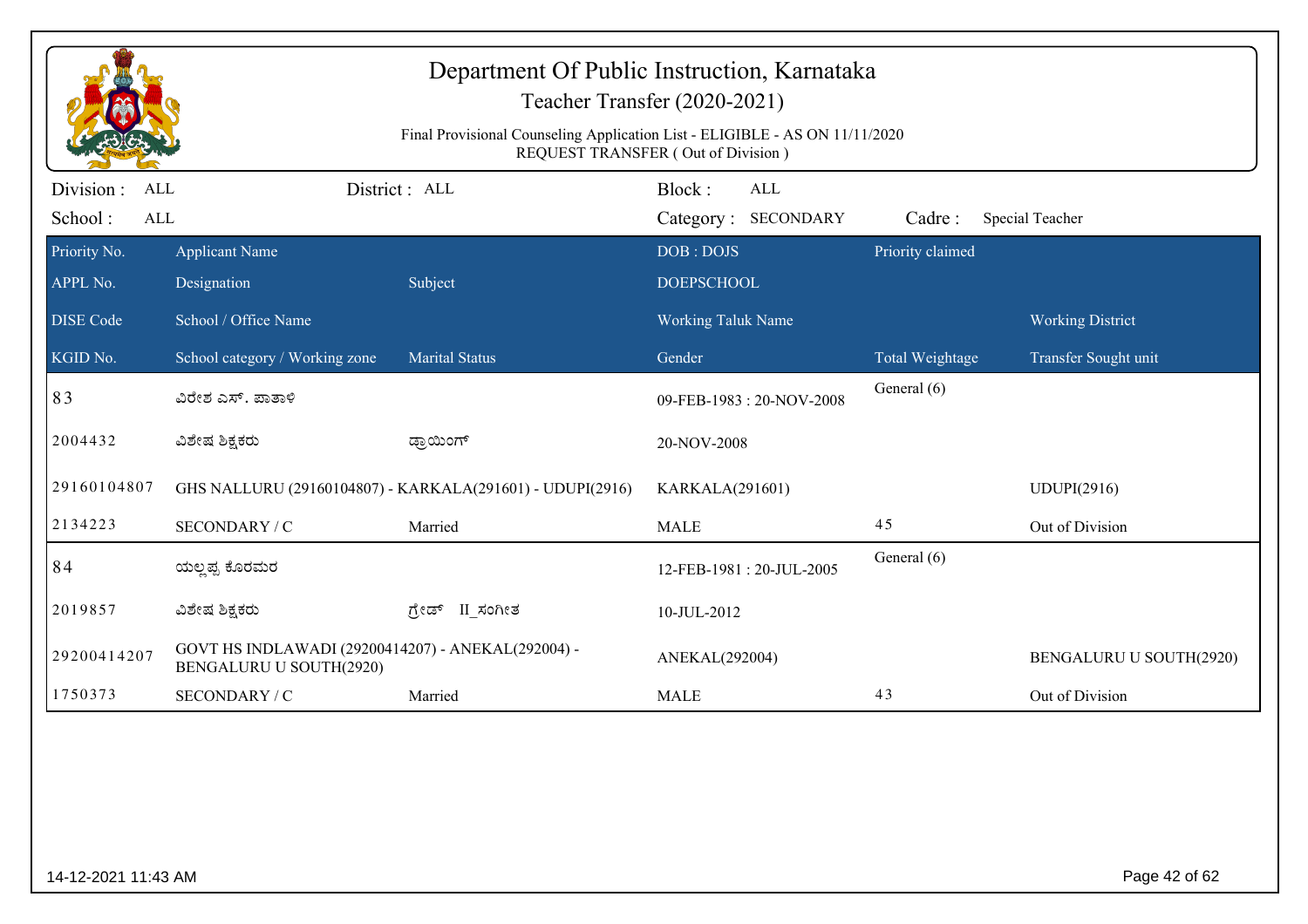| Department Of Public Instruction, Karnataka<br>Teacher Transfer (2020-2021)<br>Final Provisional Counseling Application List - ELIGIBLE - AS ON 11/11/2020<br>REQUEST TRANSFER (Out of Division) |                                                                                       |                                                            |                                |                                   |                  |                         |  |
|--------------------------------------------------------------------------------------------------------------------------------------------------------------------------------------------------|---------------------------------------------------------------------------------------|------------------------------------------------------------|--------------------------------|-----------------------------------|------------------|-------------------------|--|
| Division :<br>ALL<br>School:<br>ALL                                                                                                                                                              |                                                                                       | District: ALL                                              | Block:                         | <b>ALL</b><br>Category: SECONDARY | Cadre:           | Special Teacher         |  |
| Priority No.<br>APPL No.                                                                                                                                                                         | Applicant Name<br>Designation                                                         | Subject                                                    | DOB: DOJS<br><b>DOEPSCHOOL</b> |                                   | Priority claimed |                         |  |
| <b>DISE Code</b>                                                                                                                                                                                 | School / Office Name                                                                  |                                                            | Working Taluk Name             |                                   |                  | <b>Working District</b> |  |
| KGID No.                                                                                                                                                                                         | School category / Working zone                                                        | <b>Marital Status</b>                                      | Gender                         |                                   | Total Weightage  | Transfer Sought unit    |  |
| 85                                                                                                                                                                                               | ಕಾಳಪ್ಪ ಬಸಪ್ಪ ಬಡೀಗೇರ್                                                                  |                                                            |                                | 20-JUN-1969: 23-DEC-2008          | General (6)      |                         |  |
| 2017305                                                                                                                                                                                          | ವಿಶೇಷ ಶಿಕ್ಷಕರು                                                                        | ಡ್ರಾಯಿಂಗ್                                                  | 16-AUG-2012                    |                                   |                  |                         |  |
| 29160404807                                                                                                                                                                                      |                                                                                       | GPUC UPPUNDA (29160404807) - BYNDOOR(291604) - UDUPI(2916) | BYNDOOR(291604)                |                                   |                  | UDUPI(2916)             |  |
| 2134221                                                                                                                                                                                          | SECONDARY / C                                                                         | Married                                                    | <b>MALE</b>                    |                                   | 41               | Out of Division         |  |
| 86                                                                                                                                                                                               | ಶಿದ್ರಾಮಪ್ಪ ಭೀಮಪ್ಪ ಹೊರ್ತಿ                                                              |                                                            |                                | 01-JUN-1974: 30-OCT-2008          | General (6)      |                         |  |
| 2026662                                                                                                                                                                                          | ವಿಶೇಷ ಶಿಕ್ಷಕರು                                                                        | ಡ್ರಾಯಿಂಗ್                                                  | 29-JUN-2012                    |                                   |                  |                         |  |
| 29060515305                                                                                                                                                                                      | GOVT P U COLLEGE RODALBANDA UKP (29060515305) -<br>LINGASUGUR(290605) - RAICHUR(2906) |                                                            | LINGASUGUR(290605)             |                                   |                  | RAICHUR(2906)           |  |
| 2119069                                                                                                                                                                                          | SECONDARY / C                                                                         | Married                                                    | <b>MALE</b>                    |                                   | 41               | Out of Division         |  |
|                                                                                                                                                                                                  |                                                                                       |                                                            |                                |                                   |                  |                         |  |
| 14-12-2021 11:43 AM                                                                                                                                                                              |                                                                                       |                                                            |                                |                                   |                  | Page 43 of 62           |  |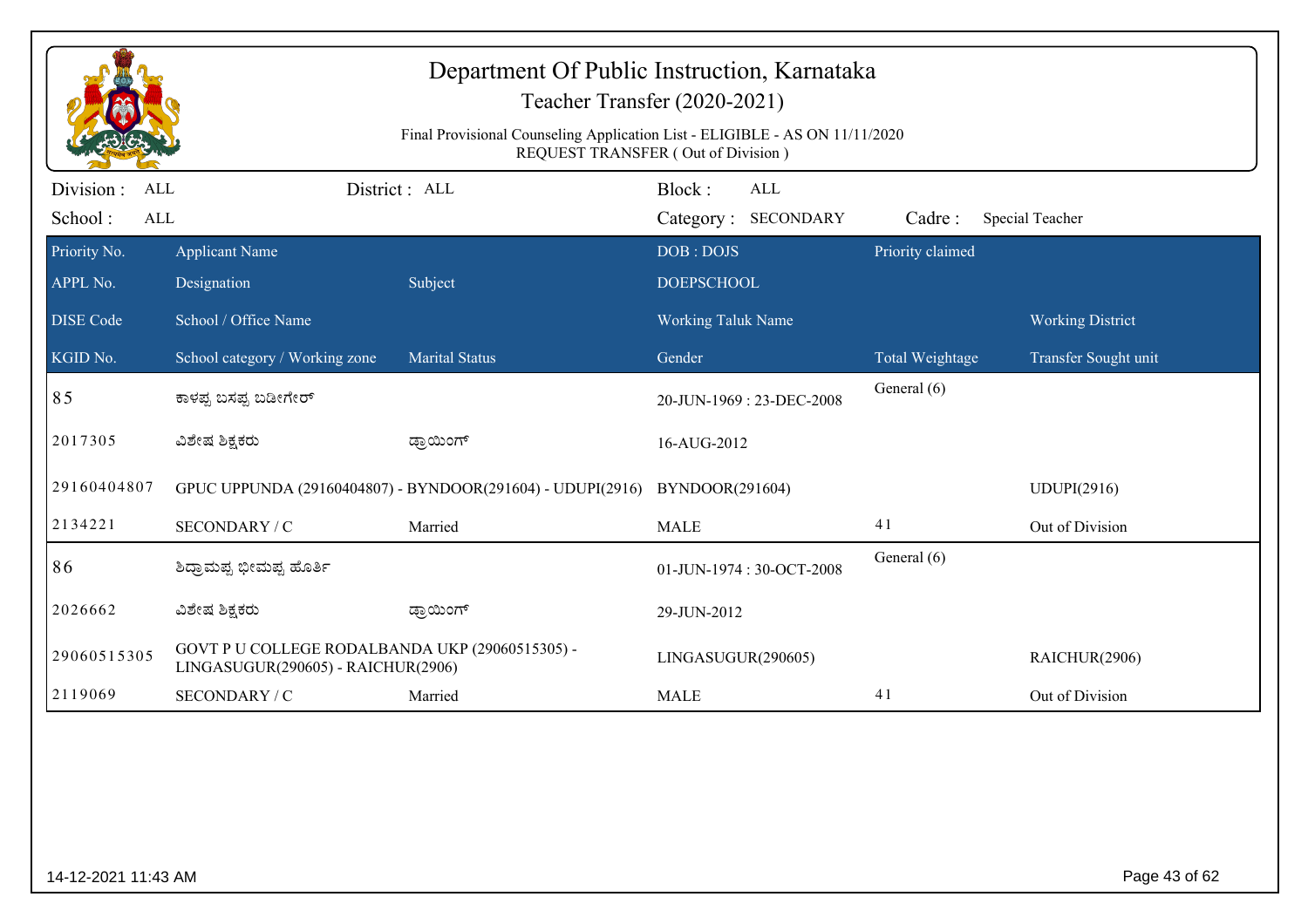| Department Of Public Instruction, Karnataka<br>Teacher Transfer (2020-2021)<br>Final Provisional Counseling Application List - ELIGIBLE - AS ON 11/11/2020<br>REQUEST TRANSFER (Out of Division) |                                                                          |                       |                                             |                  |                         |  |  |
|--------------------------------------------------------------------------------------------------------------------------------------------------------------------------------------------------|--------------------------------------------------------------------------|-----------------------|---------------------------------------------|------------------|-------------------------|--|--|
| Division:<br><b>ALL</b><br>School:<br><b>ALL</b>                                                                                                                                                 |                                                                          | District: ALL         | Block:<br><b>ALL</b><br>Category: SECONDARY | Cadre:           | Special Teacher         |  |  |
| Priority No.                                                                                                                                                                                     | <b>Applicant Name</b>                                                    |                       | DOB: DOJS                                   | Priority claimed |                         |  |  |
| APPL No.                                                                                                                                                                                         | Designation                                                              | Subject               | <b>DOEPSCHOOL</b>                           |                  |                         |  |  |
| <b>DISE Code</b>                                                                                                                                                                                 | School / Office Name                                                     |                       | <b>Working Taluk Name</b>                   |                  | <b>Working District</b> |  |  |
| KGID No.                                                                                                                                                                                         | School category / Working zone                                           | <b>Marital Status</b> | Gender                                      | Total Weightage  | Transfer Sought unit    |  |  |
| 87                                                                                                                                                                                               | ಶಿವಾನಂದ ಅಸಂತಪೂರ                                                          |                       | 01-OCT-1974: 04-SEP-2008                    | General (6)      |                         |  |  |
| 2038605                                                                                                                                                                                          | ವಿಶೇಷ ಶಿಕ್ಷಕರು                                                           | ಡ್ರಾಯಿಂಗ್             | 29-JUN-2012                                 |                  |                         |  |  |
| 29330704020                                                                                                                                                                                      | GOVT. HS GIRLS GOGI (29330704020) - SHAHAPUR(293307) -<br>YADAGIRI(2933) |                       | SHAHAPUR(293307)                            |                  | YADAGIRI(2933)          |  |  |
| 2287648                                                                                                                                                                                          | SECONDARY / C                                                            | Married               | <b>MALE</b>                                 | 41               | Out of Division         |  |  |
| 88                                                                                                                                                                                               | ಈರಪ್ಪ ಹುಣಸಗಿ                                                             |                       | 22-MAY-1975: 03-OCT-2008                    | General (6)      |                         |  |  |
| 2024136                                                                                                                                                                                          | ವಿಶೇಷ ಶಿಕ್ಷಕರು                                                           | ಡ್ರಾಯಿಂಗ್             | 29-JUN-2012                                 |                  |                         |  |  |
| 29330708803                                                                                                                                                                                      | GOVT. HS TADIBIDI (29330708803) - SHAHAPUR(293307) -<br>YADAGIRI(2933)   |                       | SHAHAPUR(293307)                            |                  | YADAGIRI(2933)          |  |  |
| 2287079                                                                                                                                                                                          | SECONDARY / C                                                            | Married               | <b>MALE</b>                                 | 41               | Out of Division         |  |  |
|                                                                                                                                                                                                  |                                                                          |                       |                                             |                  |                         |  |  |
| 14-12-2021 11:43 AM                                                                                                                                                                              |                                                                          |                       |                                             |                  | Page 44 of 62           |  |  |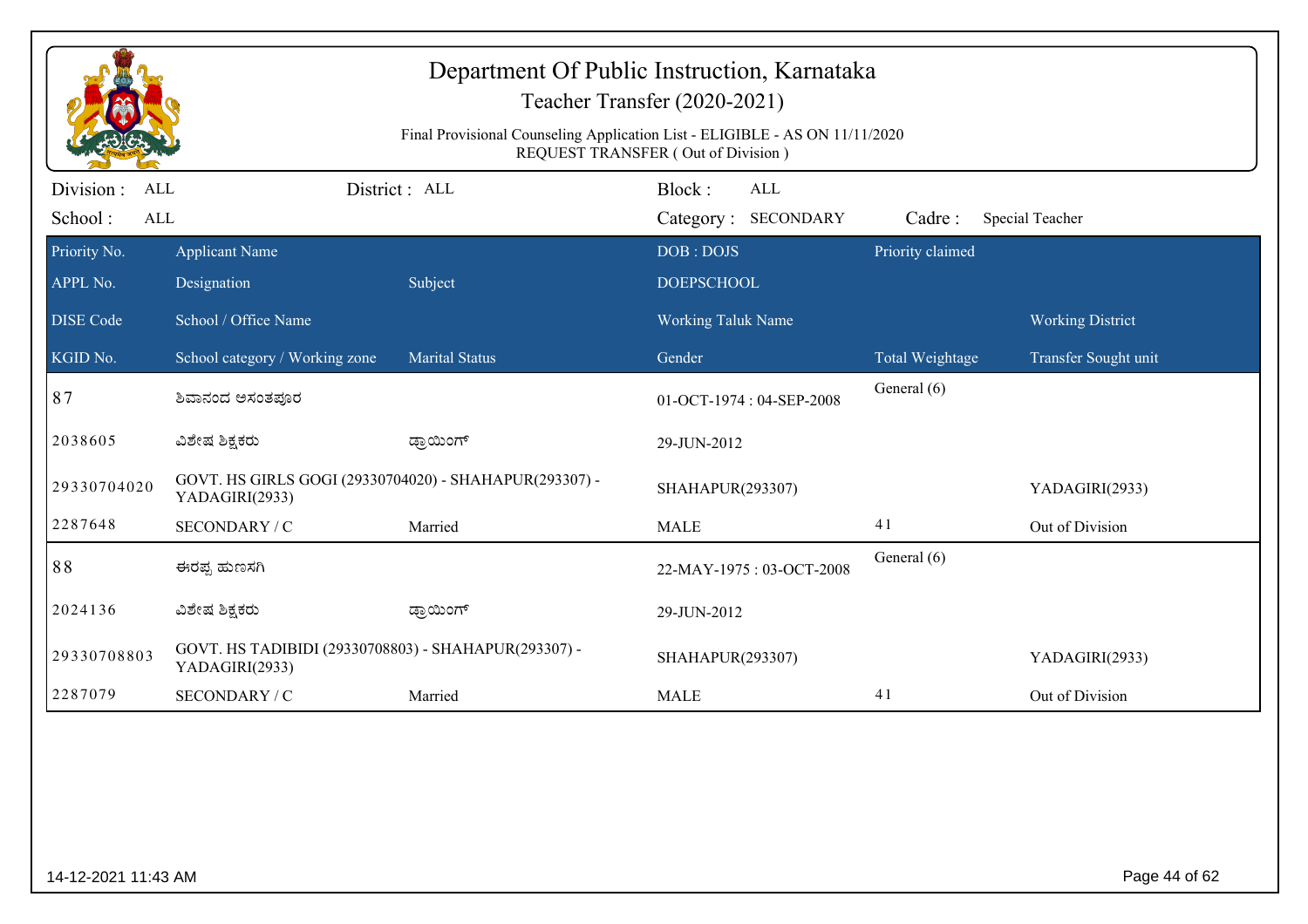| Department Of Public Instruction, Karnataka<br>Teacher Transfer (2020-2021)<br>Final Provisional Counseling Application List - ELIGIBLE - AS ON 11/11/2020<br><b>REQUEST TRANSFER (Out of Division)</b> |                                                                     |                       |                                |                  |                         |  |  |
|---------------------------------------------------------------------------------------------------------------------------------------------------------------------------------------------------------|---------------------------------------------------------------------|-----------------------|--------------------------------|------------------|-------------------------|--|--|
| Division:<br><b>ALL</b>                                                                                                                                                                                 |                                                                     | District: ALL         | Block:<br><b>ALL</b>           |                  |                         |  |  |
| School:<br><b>ALL</b>                                                                                                                                                                                   |                                                                     |                       | Category: SECONDARY            | Cadre:           | Special Teacher         |  |  |
| Priority No.<br>APPL No.                                                                                                                                                                                | <b>Applicant Name</b><br>Designation                                | Subject               | DOB: DOJS<br><b>DOEPSCHOOL</b> | Priority claimed |                         |  |  |
| <b>DISE Code</b>                                                                                                                                                                                        | School / Office Name                                                |                       | Working Taluk Name             |                  | <b>Working District</b> |  |  |
| KGID No.                                                                                                                                                                                                | School category / Working zone                                      | <b>Marital Status</b> | Gender                         | Total Weightage  | Transfer Sought unit    |  |  |
| 89                                                                                                                                                                                                      | ರಾಜೇಂದ್ರ ಬಡಿಗೇರ                                                     |                       | 20-JUN-1976: 31-OCT-2008       | General (6)      |                         |  |  |
| 2008680                                                                                                                                                                                                 | ವಿಶೇಷ ಶಿಕ್ಷಕರು                                                      | ಡ್ರಾಯಿಂಗ್             | 30-NOV-2012                    |                  |                         |  |  |
| 29070303902                                                                                                                                                                                             | GHS CHILAKAMUKI (29070303902) - KOPPAL(290703) -<br>KOPPAL(2907)    |                       | KOPPAL(290703)                 |                  | KOPPAL(2907)            |  |  |
| 2173695                                                                                                                                                                                                 | SECONDARY / C                                                       | Married               | <b>MALE</b>                    | 41               | Out of Division         |  |  |
| 90                                                                                                                                                                                                      | ದ್ಯಾವಪ್ಪ ತುಡಗಿಯವರ್                                                  |                       | 01-DEC-1976: 31-OCT-2008       | General (6)      |                         |  |  |
| 2019081                                                                                                                                                                                                 | ವಿಶೇಷ ಶಿಕ್ಷಕರು                                                      | ಡ್ರಾಯಿಂಗ್             | 09-JAN-2013                    |                  |                         |  |  |
| 29060518902                                                                                                                                                                                             | GHS YALAGATTA (29060518902) - LINGASUGUR(290605) -<br>RAICHUR(2906) |                       | LINGASUGUR(290605)             |                  | RAICHUR(2906)           |  |  |
| 2118692                                                                                                                                                                                                 | SECONDARY / C                                                       | Married               | <b>MALE</b>                    | 41               | Out of Division         |  |  |
|                                                                                                                                                                                                         |                                                                     |                       |                                |                  |                         |  |  |
| 14-12-2021 11:43 AM                                                                                                                                                                                     |                                                                     |                       |                                |                  | Page 45 of 62           |  |  |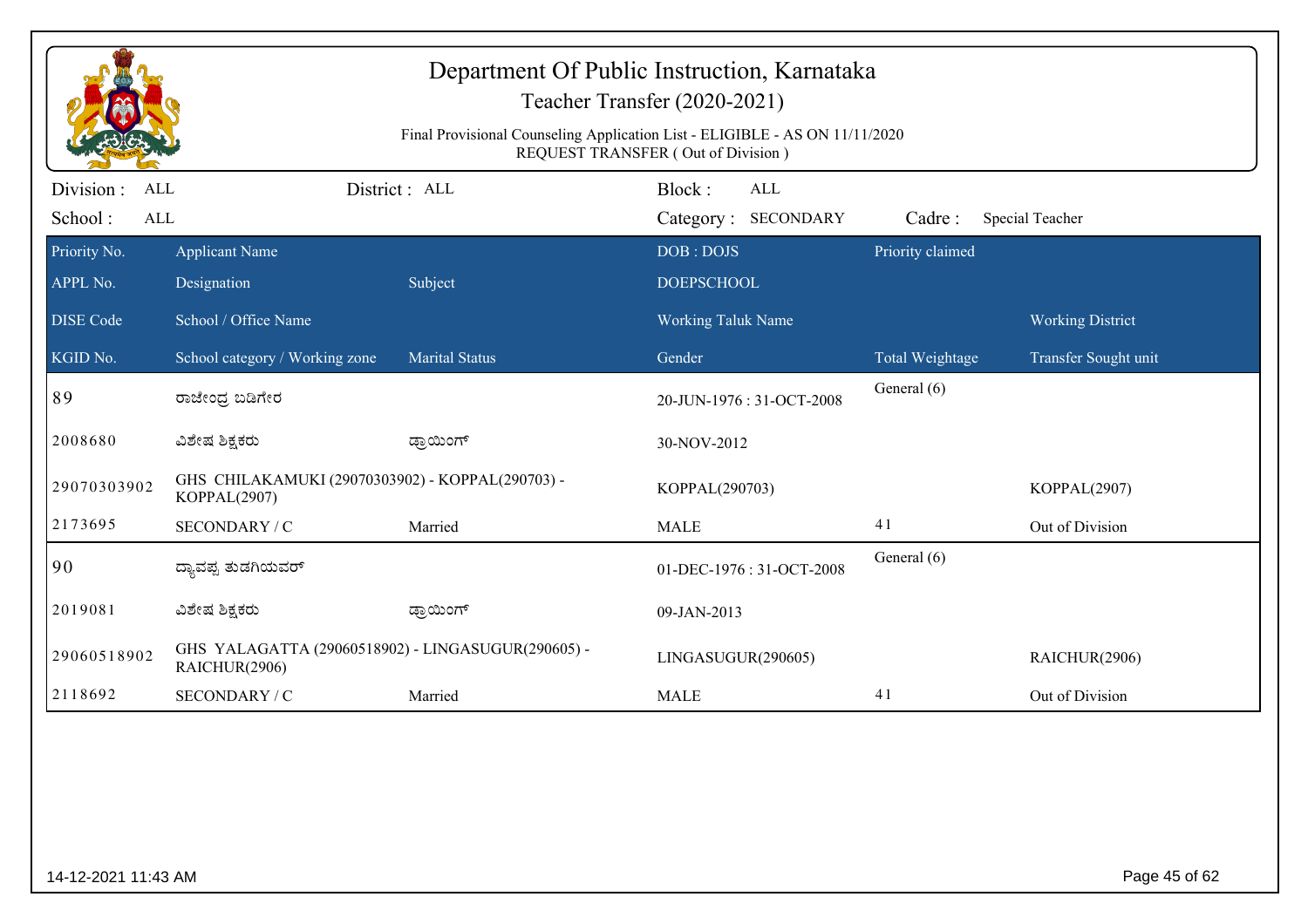| Final Provisional Counseling Application List - ELIGIBLE - AS ON 11/11/2020<br>REQUEST TRANSFER (Out of Division) |                                                                         |                                                    |                                      |                  |                         |  |  |
|-------------------------------------------------------------------------------------------------------------------|-------------------------------------------------------------------------|----------------------------------------------------|--------------------------------------|------------------|-------------------------|--|--|
| Division :<br>ALL<br>School:<br>$\mbox{ALL}$                                                                      |                                                                         | District : ALL                                     | Block:<br>ALL<br>Category: SECONDARY | Cadre:           | Special Teacher         |  |  |
| Priority No.                                                                                                      | <b>Applicant Name</b>                                                   |                                                    | DOB: DOJS                            | Priority claimed |                         |  |  |
| APPL No.                                                                                                          | Designation                                                             | Subject                                            | <b>DOEPSCHOOL</b>                    |                  |                         |  |  |
| <b>DISE</b> Code                                                                                                  | School / Office Name                                                    |                                                    | <b>Working Taluk Name</b>            |                  | <b>Working District</b> |  |  |
| KGID No.                                                                                                          | School category / Working zone                                          | <b>Marital Status</b>                              | Gender                               | Total Weightage  | Transfer Sought unit    |  |  |
| 91                                                                                                                | ವಾಣಿ ಬಿ ಪಿ                                                              |                                                    | 03-MAY-1977: 03-JUN-2002             | General (6)      |                         |  |  |
| 2050874                                                                                                           | ವಿಶೇಷ ಶಿಕ್ಷಕರು                                                          | ಹೊಲಿಗೆ                                             | 14-JUL-2010                          |                  |                         |  |  |
| 29170607002                                                                                                       | CHIKMAGALUR (29170607002) - CHIKMAGALUR(291706) -                       | LAL BAHADDUR SHASTHRI GJC AND HIGH SCHOOL SECTION. | CHIKMAGALUR(291706)                  |                  | CHIKKAMANGALURU(2917)   |  |  |
| 1871876                                                                                                           | <b>SECONDARY / A</b>                                                    | Widow                                              | <b>FEMALE</b>                        | 41               | Out of Division         |  |  |
| 92                                                                                                                | ರುಕ್ಕಣಿ.ಬಿ.ಕೆ.                                                          |                                                    | 20-AUG-1977: 01-JUN-2002             | General (6)      |                         |  |  |
| 2032722                                                                                                           | ವಿಶೇಷ ಶಿಕ್ಷಕರು                                                          | ಹೊಲಿಗೆ                                             | 25-JUN-2009                          |                  |                         |  |  |
| 29180200209                                                                                                       | GJC BOYS GUBBI Ward-2 (29180200209) - GUBBI(291802) -<br>TUMAKURU(2918) |                                                    | GUBBI(291802)                        |                  | TUMAKURU(2918)          |  |  |
| 1714758                                                                                                           | <b>SECONDARY / A</b>                                                    | Married                                            | <b>FEMALE</b>                        | 40               | Out of Division         |  |  |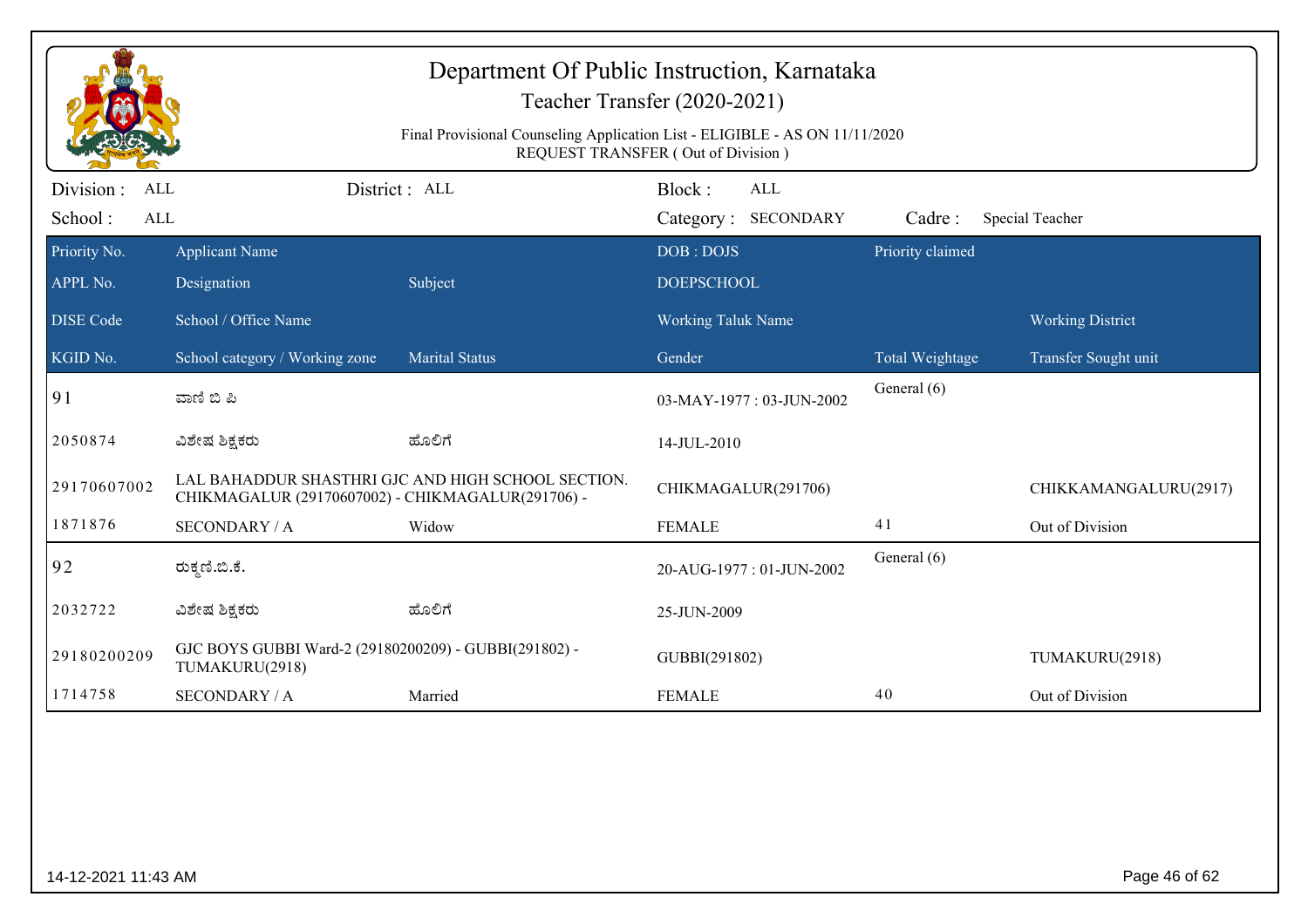|                                                  | Department Of Public Instruction, Karnataka<br>Teacher Transfer (2020-2021)<br>Final Provisional Counseling Application List - ELIGIBLE - AS ON 11/11/2020<br>REQUEST TRANSFER (Out of Division) |                                                        |                                      |                  |                         |  |  |  |
|--------------------------------------------------|--------------------------------------------------------------------------------------------------------------------------------------------------------------------------------------------------|--------------------------------------------------------|--------------------------------------|------------------|-------------------------|--|--|--|
| Division:<br><b>ALL</b><br>School:<br><b>ALL</b> |                                                                                                                                                                                                  | District: ALL                                          | Block:<br>ALL<br>Category: SECONDARY | Cadre:           | Special Teacher         |  |  |  |
| Priority No.<br>APPL No.                         | <b>Applicant Name</b><br>Designation                                                                                                                                                             | Subject                                                | DOB: DOJS<br><b>DOEPSCHOOL</b>       | Priority claimed |                         |  |  |  |
| <b>DISE Code</b>                                 | School / Office Name                                                                                                                                                                             |                                                        | Working Taluk Name                   |                  | <b>Working District</b> |  |  |  |
| KGID No.                                         | School category / Working zone                                                                                                                                                                   | <b>Marital Status</b>                                  | Gender                               | Total Weightage  | Transfer Sought unit    |  |  |  |
| 93                                               | ತಾರಕೇಶ್                                                                                                                                                                                          |                                                        | 21-JUN-1983: 04-SEP-2008             | General (6)      |                         |  |  |  |
| 2021739                                          | ವಿಶೇಷ ಶಿಕ್ಷಕರು                                                                                                                                                                                   | ಡ್ರಾಯಿಂಗ್                                              | 16-JUN-2011                          |                  |                         |  |  |  |
| 29270202702                                      | CHAMARAJANAGARA(2927)                                                                                                                                                                            | GHS BANNITHAL PURA (29270202702) - GUNDULPET(292702) - | GUNDULPET(292702)                    |                  | CHAMARAJANAGARA(2927)   |  |  |  |
| 2134985                                          | SECONDARY / C                                                                                                                                                                                    | Married                                                | <b>MALE</b>                          | 39               | Out of Division         |  |  |  |
| 94                                               | ಮಹಾರುದ್ರಪ್ಪ ಕಾದ್ರೊಳ್ಳಿ                                                                                                                                                                           |                                                        | 01-APR-1973: 23-SEP-2008             | General (6)      |                         |  |  |  |
| 2008511                                          | ವಿಶೇಷ ಶಿಕ್ಷಕರು                                                                                                                                                                                   | ಡ್ರಾಯಿಂಗ್                                              | 14-SEP-2015                          |                  |                         |  |  |  |
| 29160306903                                      | SEETHA LAKSHMI AND B M RAMAKRISHNA HATHWAR<br>GOVERNMENT HIGH SCHOOL BEEJADI (29160306903) -                                                                                                     |                                                        | KUNDAPURA(291603)                    |                  | <b>UDUPI(2916)</b>      |  |  |  |
| 2134220                                          | SECONDARY / C                                                                                                                                                                                    | Married                                                | <b>MALE</b>                          | 38               | Out of Division         |  |  |  |
|                                                  |                                                                                                                                                                                                  |                                                        |                                      |                  |                         |  |  |  |
| 14-12-2021 11:43 AM                              |                                                                                                                                                                                                  |                                                        |                                      |                  | Page 47 of 62           |  |  |  |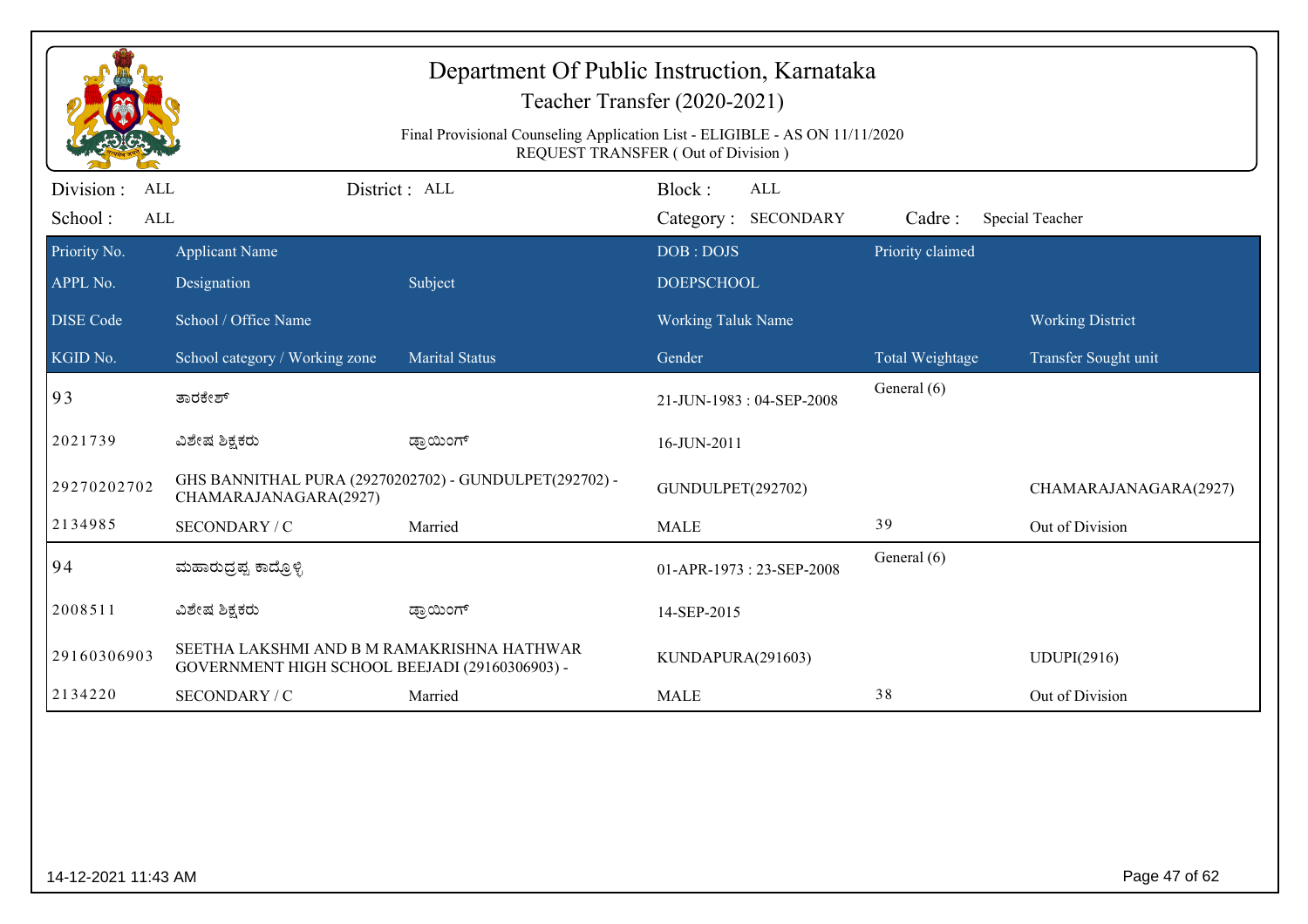| Department Of Public Instruction, Karnataka<br>Teacher Transfer (2020-2021)<br>Final Provisional Counseling Application List - ELIGIBLE - AS ON 11/11/2020<br>REQUEST TRANSFER (Out of Division) |                                                          |                                                        |                                             |                                |                         |  |  |
|--------------------------------------------------------------------------------------------------------------------------------------------------------------------------------------------------|----------------------------------------------------------|--------------------------------------------------------|---------------------------------------------|--------------------------------|-------------------------|--|--|
| Division :<br><b>ALL</b><br>School:<br>ALL                                                                                                                                                       |                                                          | District: ALL                                          | Block:<br><b>ALL</b><br>Category: SECONDARY | Cadre:                         | Special Teacher         |  |  |
| Priority No.<br>APPL No.                                                                                                                                                                         | <b>Applicant Name</b><br>Designation                     | Subject                                                | DOB: DOJS<br><b>DOEPSCHOOL</b>              | Priority claimed               |                         |  |  |
| <b>DISE Code</b>                                                                                                                                                                                 | School / Office Name                                     |                                                        | Working Taluk Name                          |                                | <b>Working District</b> |  |  |
| KGID No.<br>95                                                                                                                                                                                   | School category / Working zone<br>ಕುಬೇರಪ್ಪ ಎಚ್ ನಡುವಿನಮನಿ | <b>Marital Status</b>                                  | Gender<br>22-JAN-1968: 14-JUL-2010          | Total Weightage<br>General (6) | Transfer Sought unit    |  |  |
| 2006099                                                                                                                                                                                          | ವಿಶೇಷ ಶಿಕ್ಷಕರು                                           | ಗ್ರೇಡ್ II_ಸಂಗೀತ                                        | 14-JUL-2010                                 |                                |                         |  |  |
| 29190203410                                                                                                                                                                                      | KOLAR(2919)                                              | GHS BETHAMANGALA (29190203410) - BANGARAPETE(291902) - | BANGARAPETE(291902)                         |                                | KOLAR(2919)             |  |  |
| 2326807                                                                                                                                                                                          | SECONDARY / C                                            | Married                                                | <b>MALE</b>                                 | 37                             | Out of Division         |  |  |
| 96                                                                                                                                                                                               | ಚಿಂತಾಮಣಿ ಹಡಪದ                                            |                                                        | 01-JUN-1970: 08-JUL-2010                    | General (6)                    |                         |  |  |
| 2024711                                                                                                                                                                                          | ವಿಶೇಷ ಶಿಕ್ಷಕರು                                           | ಗ್ರೇಡ್ II ಸಂಗೀತ                                        | 08-JUL-2010                                 |                                |                         |  |  |
| 29220518905                                                                                                                                                                                      | MANDYA(2922)                                             | GJC KADABA HALLY (29220518905) - NAGAMANGALA(292205) - | NAGAMANGALA(292205)                         |                                | MANDYA(2922)            |  |  |
| 2421332                                                                                                                                                                                          | SECONDARY / C                                            | Married                                                | <b>MALE</b>                                 | 37                             | Out of Division         |  |  |
|                                                                                                                                                                                                  |                                                          |                                                        |                                             |                                |                         |  |  |
| 14-12-2021 11:43 AM                                                                                                                                                                              |                                                          |                                                        |                                             |                                | Page 48 of 62           |  |  |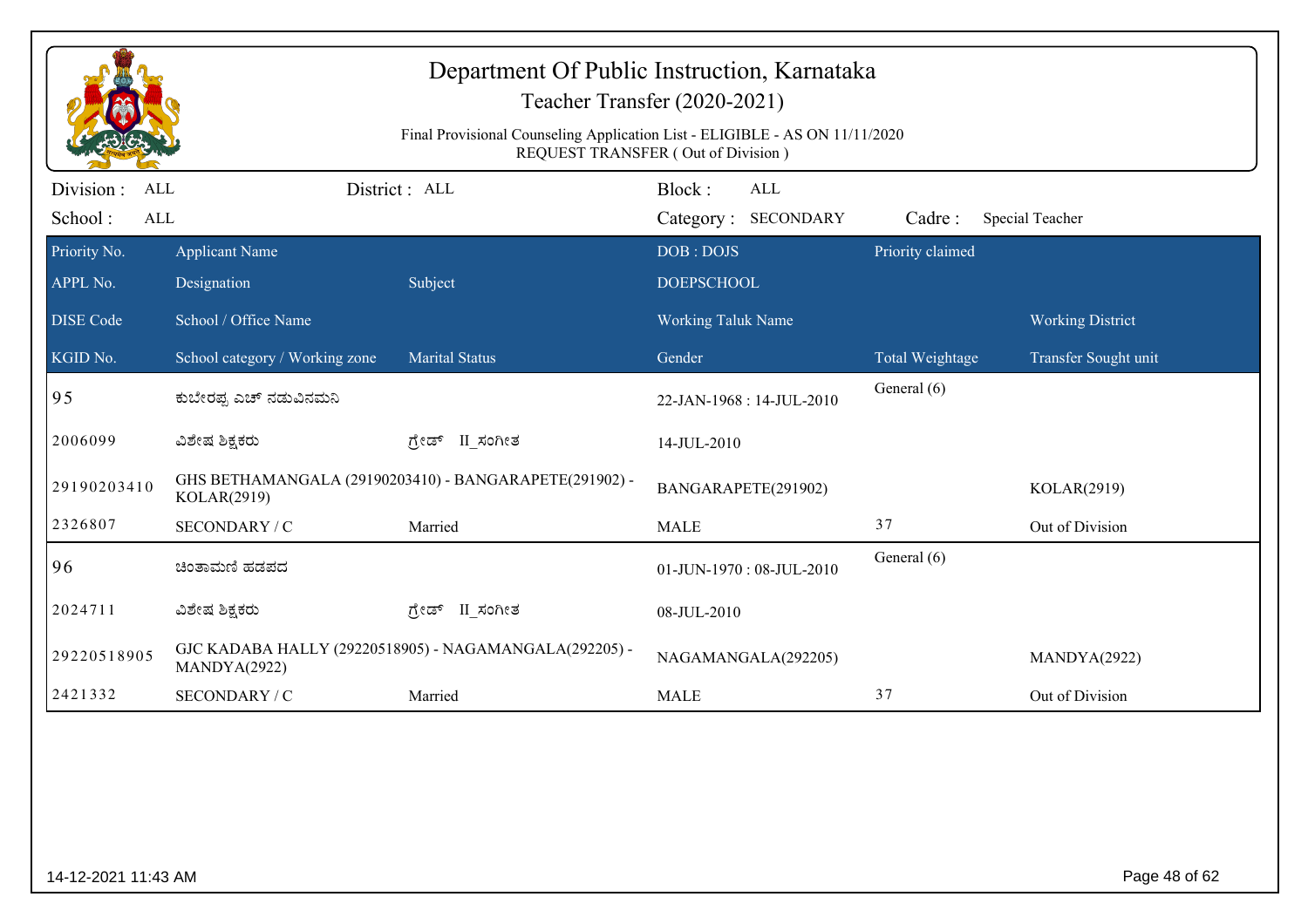|                                            | Department Of Public Instruction, Karnataka<br>Teacher Transfer (2020-2021)<br>Final Provisional Counseling Application List - ELIGIBLE - AS ON 11/11/2020<br>REQUEST TRANSFER (Out of Division) |                                                          |                                      |                  |                         |  |  |  |
|--------------------------------------------|--------------------------------------------------------------------------------------------------------------------------------------------------------------------------------------------------|----------------------------------------------------------|--------------------------------------|------------------|-------------------------|--|--|--|
| Division :<br><b>ALL</b><br>School:<br>ALL |                                                                                                                                                                                                  | District : ALL                                           | Block:<br>ALL<br>Category: SECONDARY | Cadre:           | Special Teacher         |  |  |  |
| Priority No.<br>APPL No.                   | <b>Applicant Name</b><br>Designation                                                                                                                                                             | Subject                                                  | DOB: DOJS<br><b>DOEPSCHOOL</b>       | Priority claimed |                         |  |  |  |
| <b>DISE Code</b>                           | School / Office Name                                                                                                                                                                             |                                                          | <b>Working Taluk Name</b>            |                  | <b>Working District</b> |  |  |  |
| KGID No.                                   | School category / Working zone                                                                                                                                                                   | <b>Marital Status</b>                                    | Gender                               | Total Weightage  | Transfer Sought unit    |  |  |  |
| 97                                         | ಅನಿಲ್                                                                                                                                                                                            |                                                          | 05-JAN-1974: 07-JUL-2010             | General (6)      |                         |  |  |  |
| 2028017                                    | ವಿಶೇಷ ಶಿಕ್ಷಕರು                                                                                                                                                                                   | ಗ್ರೇಡ್<br>II_ಸಂಗೀತ                                       | 07-JUL-2010                          |                  |                         |  |  |  |
| 29240402706                                | PUTTUR(292404) - DAKSHINA KANNADA(2924)                                                                                                                                                          | DKZP GOVT. PRE UNIVERSITY COLLEGE KADABA (29240402706) - | PUTTUR(292404)                       |                  | DAKSHINA KANNADA(2924)  |  |  |  |
| 2295558                                    | <b>SECONDARY / A</b>                                                                                                                                                                             | Married                                                  | <b>MALE</b>                          | 37               | Out of Division         |  |  |  |
| 98                                         | ರವಿರಾಜೇಶ                                                                                                                                                                                         |                                                          | 24-OCT-1974: 06-OCT-2010             | General (6)      |                         |  |  |  |
| 2000734                                    | ವಿಶೇಷ ಶಿಕ್ಷಕರು                                                                                                                                                                                   | II ಸಂಗೀತ<br>ಗ್ರೇಡ್                                       | 06-OCT-2010                          |                  |                         |  |  |  |
| 29301403002                                | GOVT. HIGH SCHOOL JOKKANATTI (29301403002) -<br>MUDALGI(293014) - BELAGAVI CHIKKODI(2930)                                                                                                        |                                                          | MUDALGI(293014)                      |                  | BELAGAVI CHIKKODI(2930) |  |  |  |
| 2491147                                    | SECONDARY / C                                                                                                                                                                                    | Married                                                  | <b>MALE</b>                          | 37               | Out of Division         |  |  |  |
|                                            |                                                                                                                                                                                                  |                                                          |                                      |                  |                         |  |  |  |
| 14-12-2021 11:43 AM                        |                                                                                                                                                                                                  |                                                          |                                      |                  | Page 49 of 62           |  |  |  |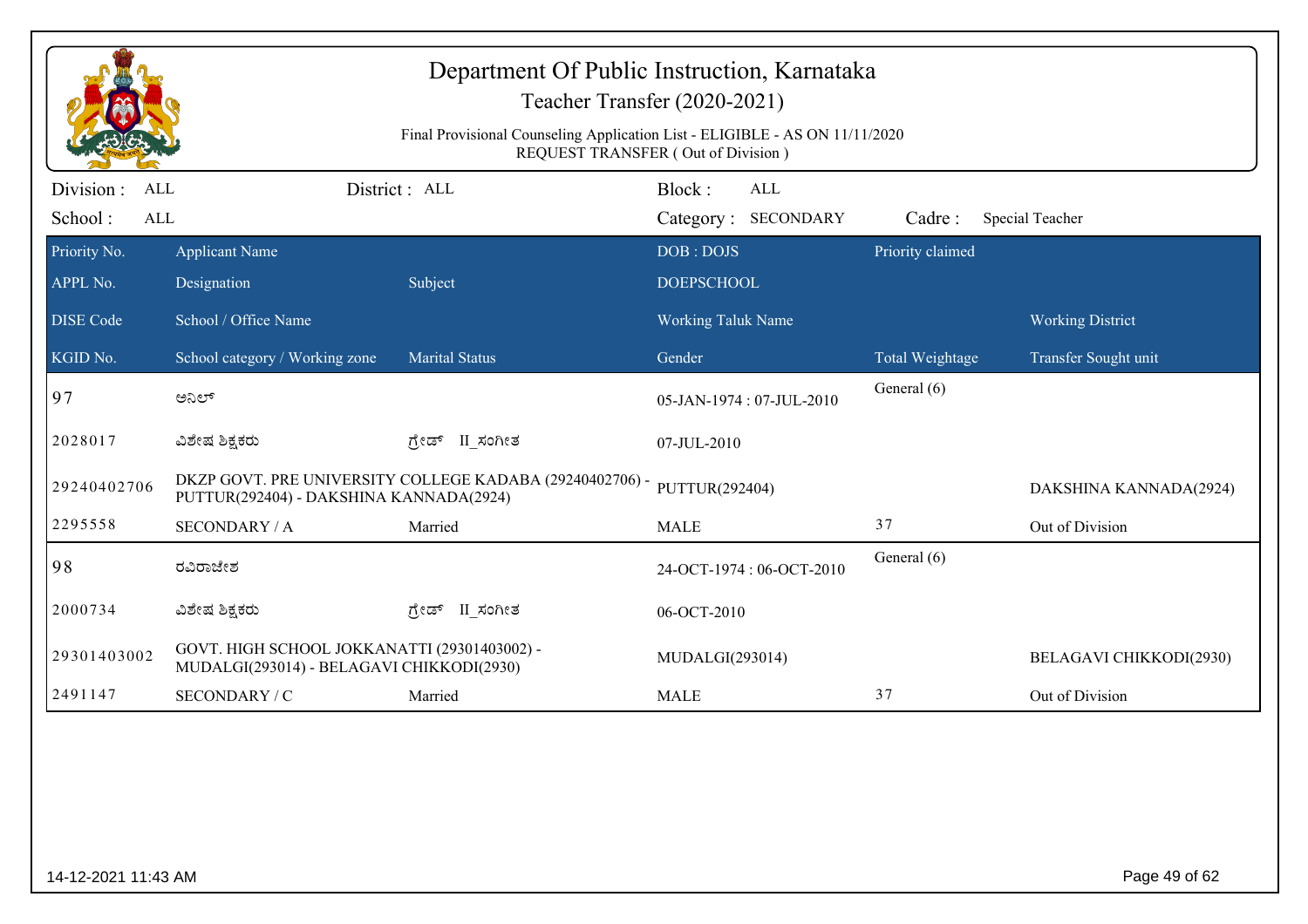| Department Of Public Instruction, Karnataka<br>Teacher Transfer (2020-2021)<br>Final Provisional Counseling Application List - ELIGIBLE - AS ON 11/11/2020<br><b>REQUEST TRANSFER (Out of Division)</b> |                                                                                                  |                                                       |                                             |                  |                         |  |  |
|---------------------------------------------------------------------------------------------------------------------------------------------------------------------------------------------------------|--------------------------------------------------------------------------------------------------|-------------------------------------------------------|---------------------------------------------|------------------|-------------------------|--|--|
| Division :<br><b>ALL</b><br>School:<br>ALL                                                                                                                                                              |                                                                                                  | District : ALL                                        | Block:<br><b>ALL</b><br>Category: SECONDARY | Cadre:           | Special Teacher         |  |  |
| Priority No.                                                                                                                                                                                            | <b>Applicant Name</b>                                                                            |                                                       | DOB: DOJS                                   | Priority claimed |                         |  |  |
| APPL No.                                                                                                                                                                                                | Designation                                                                                      | Subject                                               | <b>DOEPSCHOOL</b>                           |                  |                         |  |  |
| <b>DISE Code</b>                                                                                                                                                                                        | School / Office Name                                                                             |                                                       | <b>Working Taluk Name</b>                   |                  | <b>Working District</b> |  |  |
| KGID No.                                                                                                                                                                                                | School category / Working zone                                                                   | <b>Marital Status</b>                                 | Gender                                      | Total Weightage  | Transfer Sought unit    |  |  |
| 99                                                                                                                                                                                                      | ಅನಿಲ್ ಕುಮಾರ ಗೊಲಭಾಂವಿ                                                                             |                                                       | 21-JUL-1975: 06-NOV-2008                    | General (6)      |                         |  |  |
| 2059160                                                                                                                                                                                                 | ವಿಶೇಷ ಶಿಕ್ಷಕರು                                                                                   | ಡ್ರಾಯಿಂಗ್                                             | 19-JAN-2017                                 |                  |                         |  |  |
| 29260914205                                                                                                                                                                                             | NANJANAGUD(292609) - MYSURU(2926)                                                                | GOVERNMENT HIGH SCHOOL KALALE, KALALE (29260914205) - | NANJANAGUD(292609)                          |                  | MYSURU(2926)            |  |  |
| 2390568                                                                                                                                                                                                 | SECONDARY / C                                                                                    | Married                                               | <b>MALE</b>                                 | 37               | Out of Division         |  |  |
| 100                                                                                                                                                                                                     | ಬಂಡೆಪ್ಪ ಎಸ್ ಕೊಟಾಲೆ                                                                               |                                                       | 04-APR-1976: 07-JUL-2010                    | General (6)      |                         |  |  |
| 2022682                                                                                                                                                                                                 | ವಿಶೇಷ ಶಿಕ್ಷಕರು                                                                                   | ಗ್ರೇಡ್ II ಸಂಗೀತ                                       | 07-JUL-2010                                 |                  |                         |  |  |
| 29250102306                                                                                                                                                                                             | KARNATAKA PUBLIC SCHOOLS HIGH SCHOOL, NAPOKLU<br>(29250102306) - MADIKERI(292501) - KODAGU(2925) |                                                       | <b>MADIKERI(292501)</b>                     |                  | KODAGU(2925)            |  |  |
| 2330875                                                                                                                                                                                                 | SECONDARY / C                                                                                    | Married                                               | <b>MALE</b>                                 | 37               | Out of Division         |  |  |
|                                                                                                                                                                                                         |                                                                                                  |                                                       |                                             |                  |                         |  |  |
| 14-12-2021 11:43 AM                                                                                                                                                                                     |                                                                                                  |                                                       |                                             |                  | Page 50 of 62           |  |  |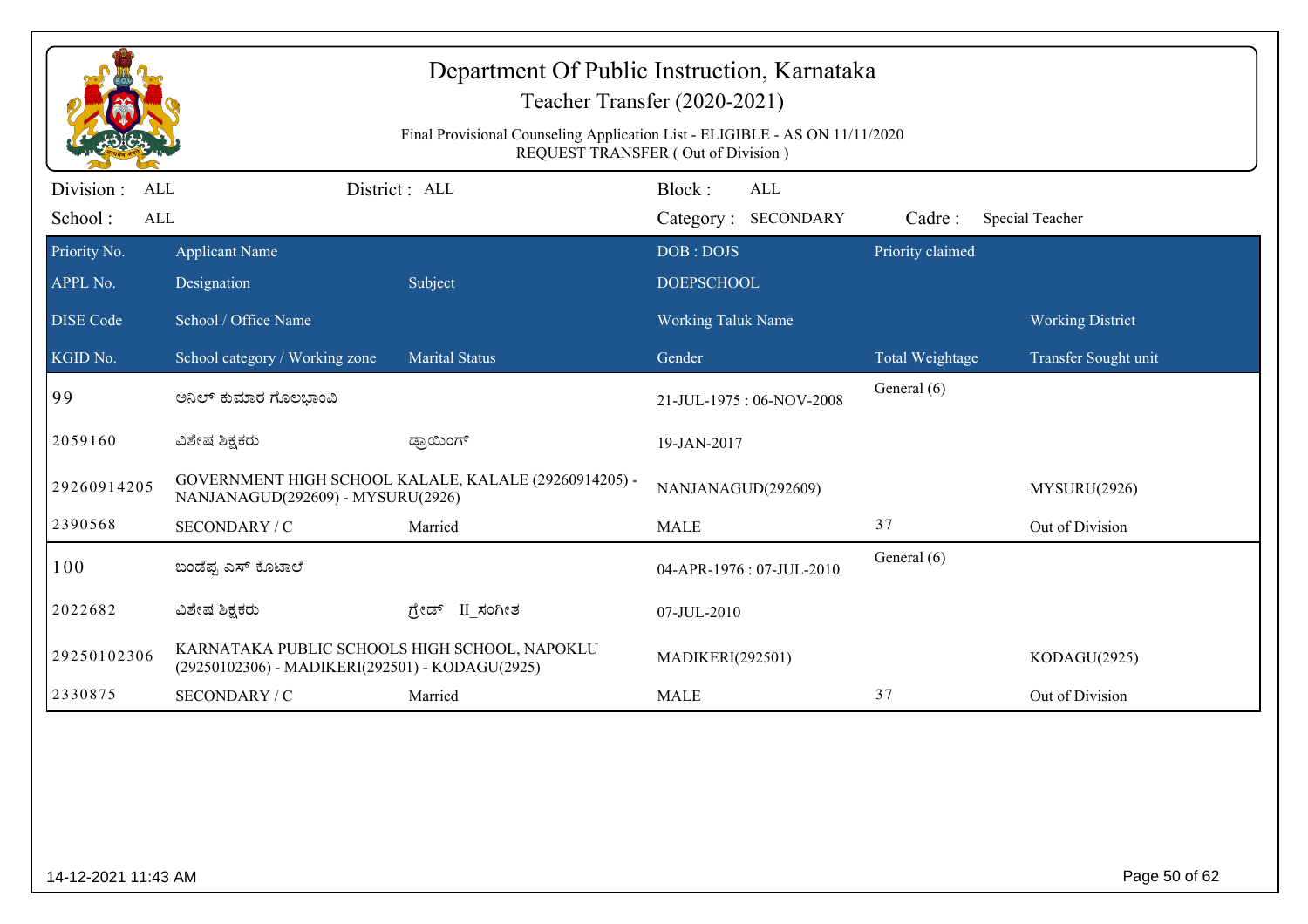| Department Of Public Instruction, Karnataka<br>Teacher Transfer (2020-2021)<br>Final Provisional Counseling Application List - ELIGIBLE - AS ON 11/11/2020<br>REQUEST TRANSFER (Out of Division) |                                                                              |                       |                                             |                  |                         |  |  |
|--------------------------------------------------------------------------------------------------------------------------------------------------------------------------------------------------|------------------------------------------------------------------------------|-----------------------|---------------------------------------------|------------------|-------------------------|--|--|
| Division :<br><b>ALL</b><br>School:<br>ALL                                                                                                                                                       |                                                                              | District: ALL         | Block:<br><b>ALL</b><br>Category: SECONDARY | Cadre:           | Special Teacher         |  |  |
| Priority No.                                                                                                                                                                                     | <b>Applicant Name</b>                                                        |                       | DOB: DOJS                                   | Priority claimed |                         |  |  |
| APPL No.                                                                                                                                                                                         | Designation                                                                  | Subject               | <b>DOEPSCHOOL</b>                           |                  |                         |  |  |
| <b>DISE Code</b>                                                                                                                                                                                 | School / Office Name                                                         |                       | Working Taluk Name                          |                  | <b>Working District</b> |  |  |
| KGID No.                                                                                                                                                                                         | School category / Working zone                                               | <b>Marital Status</b> | Gender                                      | Total Weightage  | Transfer Sought unit    |  |  |
| 101                                                                                                                                                                                              | ಅರ್ಜುನ ಕಾಂಬಳೆ                                                                |                       | 01-DEC-1980: 08-JUL-2010                    | General (6)      |                         |  |  |
| 2047635                                                                                                                                                                                          | ವಿಶೇಷ ಶಿಕ್ಷಕರು                                                               | ಗ್ರೇಡ್ II_ಸಂಗೀತ       | 08-JUL-2010                                 |                  |                         |  |  |
| 29160306208                                                                                                                                                                                      | GPUC HOSANGADI (29160306208) - KUNDAPURA(291603) -<br>UDUPI(2916)            |                       | KUNDAPURA(291603)                           |                  | <b>UDUPI(2916)</b>      |  |  |
| 2450536                                                                                                                                                                                          | SECONDARY / C                                                                | Married               | <b>MALE</b>                                 | 37               | Out of Division         |  |  |
| 102                                                                                                                                                                                              | ಮಹಾಂತಯ್ಯ                                                                     |                       | 01-JUN-1981:15-JUL-2010                     | General (6)      |                         |  |  |
| 2005535                                                                                                                                                                                          | ವಿಶೇಷ ಶಿಕ್ಷಕರು                                                               | ಗ್ರೇಡ್ II ಸಂಗೀತ       | 15-JUL-2010                                 |                  |                         |  |  |
| 29270504904                                                                                                                                                                                      | GHS DODDINDUVADI (29270504904) - KOLLEGAL(292705) -<br>CHAMARAJANAGARA(2927) |                       | KOLLEGAL(292705)                            |                  | CHAMARAJANAGARA(2927)   |  |  |
| 2244694                                                                                                                                                                                          | SECONDARY / C                                                                | Married               | <b>MALE</b>                                 | 37               | Out of Division         |  |  |
|                                                                                                                                                                                                  |                                                                              |                       |                                             |                  |                         |  |  |
| 14-12-2021 11:43 AM                                                                                                                                                                              |                                                                              |                       |                                             |                  | Page 51 of 62           |  |  |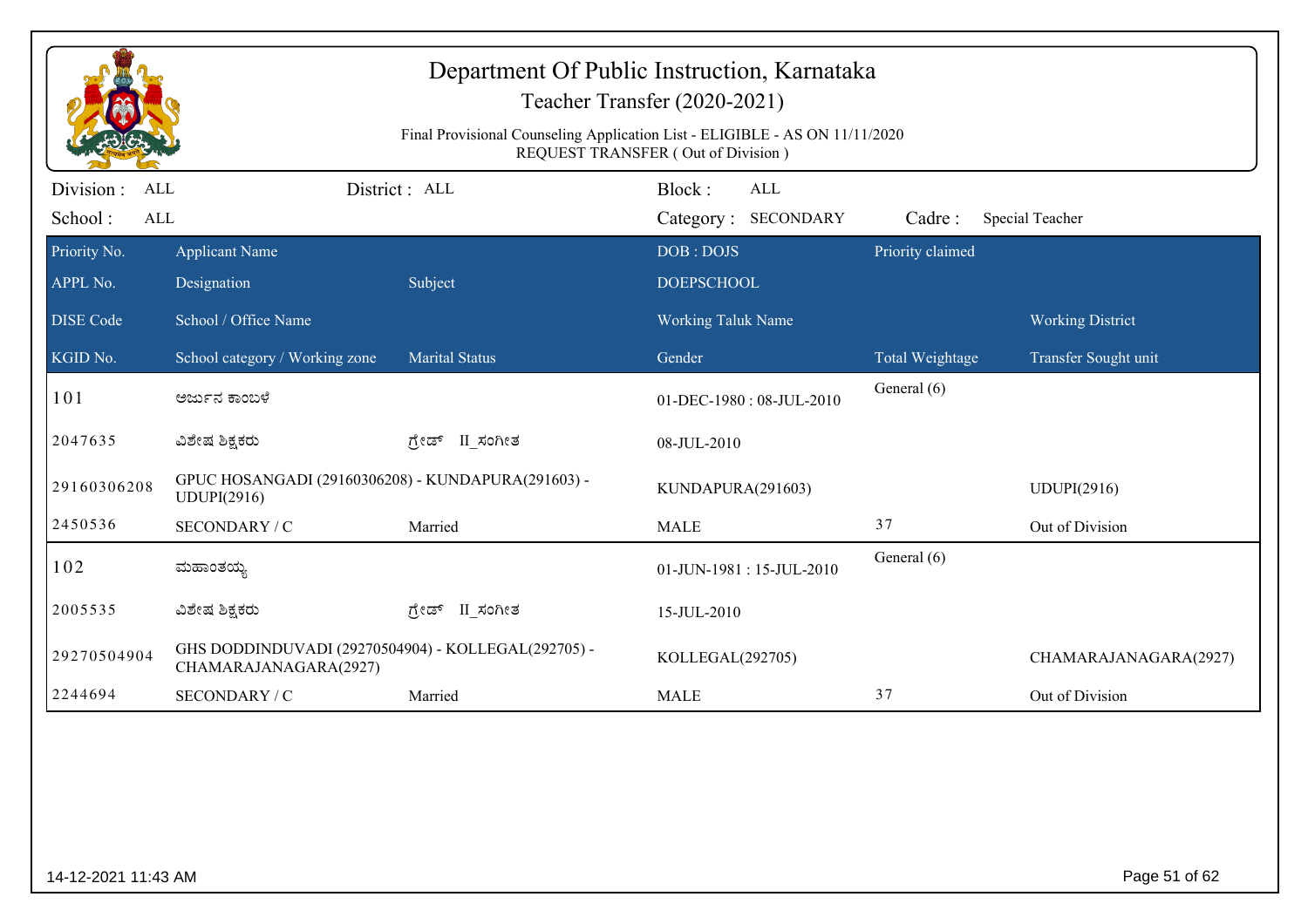| Department Of Public Instruction, Karnataka<br>Teacher Transfer (2020-2021)<br>Final Provisional Counseling Application List - ELIGIBLE - AS ON 11/11/2020<br>REQUEST TRANSFER (Out of Division) |                                                                    |                                                       |                                             |                  |                         |  |  |
|--------------------------------------------------------------------------------------------------------------------------------------------------------------------------------------------------|--------------------------------------------------------------------|-------------------------------------------------------|---------------------------------------------|------------------|-------------------------|--|--|
| Division :<br>ALL<br>School:<br>ALL                                                                                                                                                              |                                                                    | District: ALL                                         | Block:<br><b>ALL</b><br>Category: SECONDARY | Cadre:           | Special Teacher         |  |  |
| Priority No.<br>APPL No.                                                                                                                                                                         | <b>Applicant Name</b><br>Designation                               | Subject                                               | DOB: DOJS<br><b>DOEPSCHOOL</b>              | Priority claimed |                         |  |  |
| <b>DISE Code</b>                                                                                                                                                                                 | School / Office Name                                               |                                                       | Working Taluk Name                          |                  | <b>Working District</b> |  |  |
| KGID No.                                                                                                                                                                                         | School category / Working zone                                     | <b>Marital Status</b>                                 | Gender                                      | Total Weightage  | Transfer Sought unit    |  |  |
| 103                                                                                                                                                                                              | ಸಿದ್ದನಗೌಡ ಬಿ                                                       |                                                       | 01-JUN-1983: 08-JUL-2010                    | General (6)      |                         |  |  |
| 2027937                                                                                                                                                                                          | ವಿಶೇಷ ಶಿಕ್ಷಕರು                                                     | ಗ್ರೇಡ್ II_ಸಂಗೀತ                                       | 08-JUL-2010                                 |                  |                         |  |  |
| 29270207910                                                                                                                                                                                      | CHAMARAJANAGARA(2927)                                              | GPUC THERAKANAMBI (29270207910) - GUNDULPET(292702) - | GUNDULPET(292702)                           |                  | CHAMARAJANAGARA(2927)   |  |  |
| 2244721                                                                                                                                                                                          | SECONDARY / C                                                      | Married                                               | <b>MALE</b>                                 | 37               | Out of Division         |  |  |
| 104                                                                                                                                                                                              | ಅಶೋಕ ಬಡಿಗೇರ                                                        |                                                       | 01-JUN-1984: 15-JUL-2010                    | General (6)      |                         |  |  |
| 2004086                                                                                                                                                                                          | ವಿಶೇಷ ಶಿಕ್ಷಕರು                                                     | ಗ್ರೇಡ್ I_ಸಂಗೀತ                                        | 15-JUL-2010                                 |                  |                         |  |  |
| 29190201608                                                                                                                                                                                      | GHS BALAMANDE (29190201608) - BANGARAPETE(291902) -<br>KOLAR(2919) |                                                       | BANGARAPETE(291902)                         |                  | KOLAR(2919)             |  |  |
| 2327441                                                                                                                                                                                          | SECONDARY / C                                                      | Married                                               | <b>MALE</b>                                 | 37               | Out of Division         |  |  |
|                                                                                                                                                                                                  |                                                                    |                                                       |                                             |                  |                         |  |  |
| 14-12-2021 11:43 AM                                                                                                                                                                              |                                                                    |                                                       |                                             |                  | Page 52 of 62           |  |  |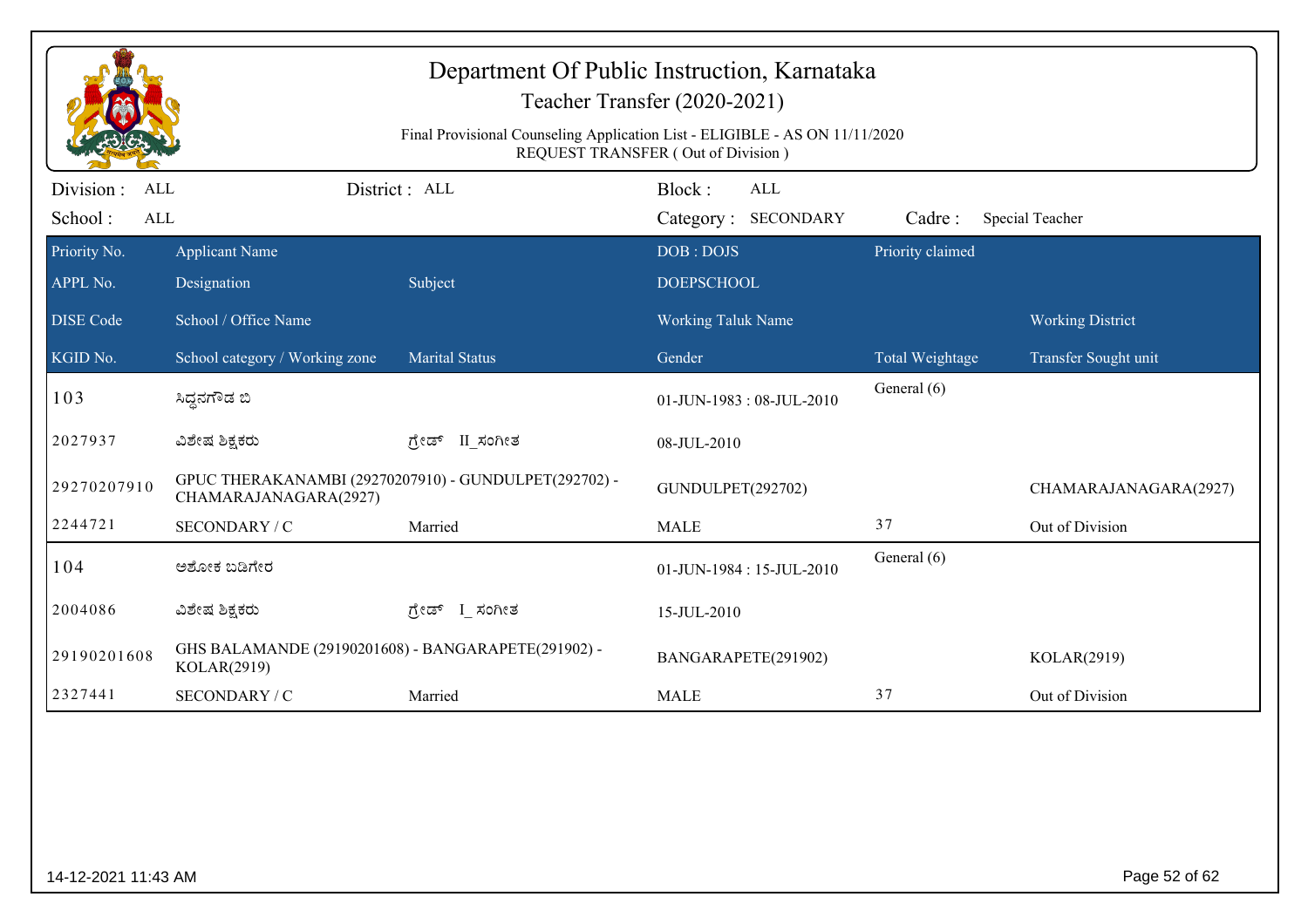|                                                   | Department Of Public Instruction, Karnataka<br>Teacher Transfer (2020-2021)<br>Final Provisional Counseling Application List - ELIGIBLE - AS ON 11/11/2020<br>REQUEST TRANSFER (Out of Division) |                       |                                             |                  |                         |  |  |  |
|---------------------------------------------------|--------------------------------------------------------------------------------------------------------------------------------------------------------------------------------------------------|-----------------------|---------------------------------------------|------------------|-------------------------|--|--|--|
| Division :<br><b>ALL</b><br>School:<br><b>ALL</b> |                                                                                                                                                                                                  | District: ALL         | Block:<br><b>ALL</b><br>Category: SECONDARY | Cadre:           | Special Teacher         |  |  |  |
| Priority No.                                      | <b>Applicant Name</b>                                                                                                                                                                            |                       | DOB: DOJS                                   | Priority claimed |                         |  |  |  |
| APPL No.                                          | Designation                                                                                                                                                                                      | Subject               | <b>DOEPSCHOOL</b>                           |                  |                         |  |  |  |
| DISE Code                                         | School / Office Name                                                                                                                                                                             |                       | <b>Working Taluk Name</b>                   |                  | <b>Working District</b> |  |  |  |
| KGID No.                                          | School category / Working zone                                                                                                                                                                   | <b>Marital Status</b> | Gender                                      | Total Weightage  | Transfer Sought unit    |  |  |  |
| 105                                               | ಸ್ವಾಮಿ ಜೆ                                                                                                                                                                                        |                       | 02-JUL-1964 : 25-APR-2007                   | General (6)      |                         |  |  |  |
| 2071017                                           | ವಿಶೇಷ ಶಿಕ್ಷಕರು                                                                                                                                                                                   | ತೋಟಗಾರಿಕೆ             | 15-JUL-2010                                 |                  |                         |  |  |  |
| 29230617802                                       | GHS THATTEKERE BORE (29230617802) -<br>HOLENARASIPURA(292306) - HASSAN(2923)                                                                                                                     |                       | HOLENARASIPURA(292306)                      |                  | HASSAN(2923)            |  |  |  |
| 2200381                                           | <b>SECONDARY / B</b>                                                                                                                                                                             | Married               | <b>MALE</b>                                 | 36               | Out of Division         |  |  |  |
| 106                                               | ಶಶಿಕಲಾ ಎಂ                                                                                                                                                                                        |                       | 31-MAR-1974: 08-SEP-2008                    | General (6)      |                         |  |  |  |
| 2020837                                           | ವಿಶೇಷ ಶಿಕ್ಷಕರು                                                                                                                                                                                   | ಡ್ರಾಯಿಂಗ್             | 29-APR-2011                                 |                  |                         |  |  |  |
| 29270202802                                       | GHS CHIKKATHUPPUR (29270202802) - GUNDULPET(292702) -<br>CHAMARAJANAGARA(2927)                                                                                                                   |                       | GUNDULPET(292702)                           |                  | CHAMARAJANAGARA(2927)   |  |  |  |
| 2242510                                           | <b>SECONDARY / B</b>                                                                                                                                                                             | Married               | <b>FEMALE</b>                               | 36               | Out of Division         |  |  |  |
|                                                   |                                                                                                                                                                                                  |                       |                                             |                  |                         |  |  |  |
| 14-12-2021 11:43 AM                               |                                                                                                                                                                                                  |                       |                                             |                  | Page 53 of 62           |  |  |  |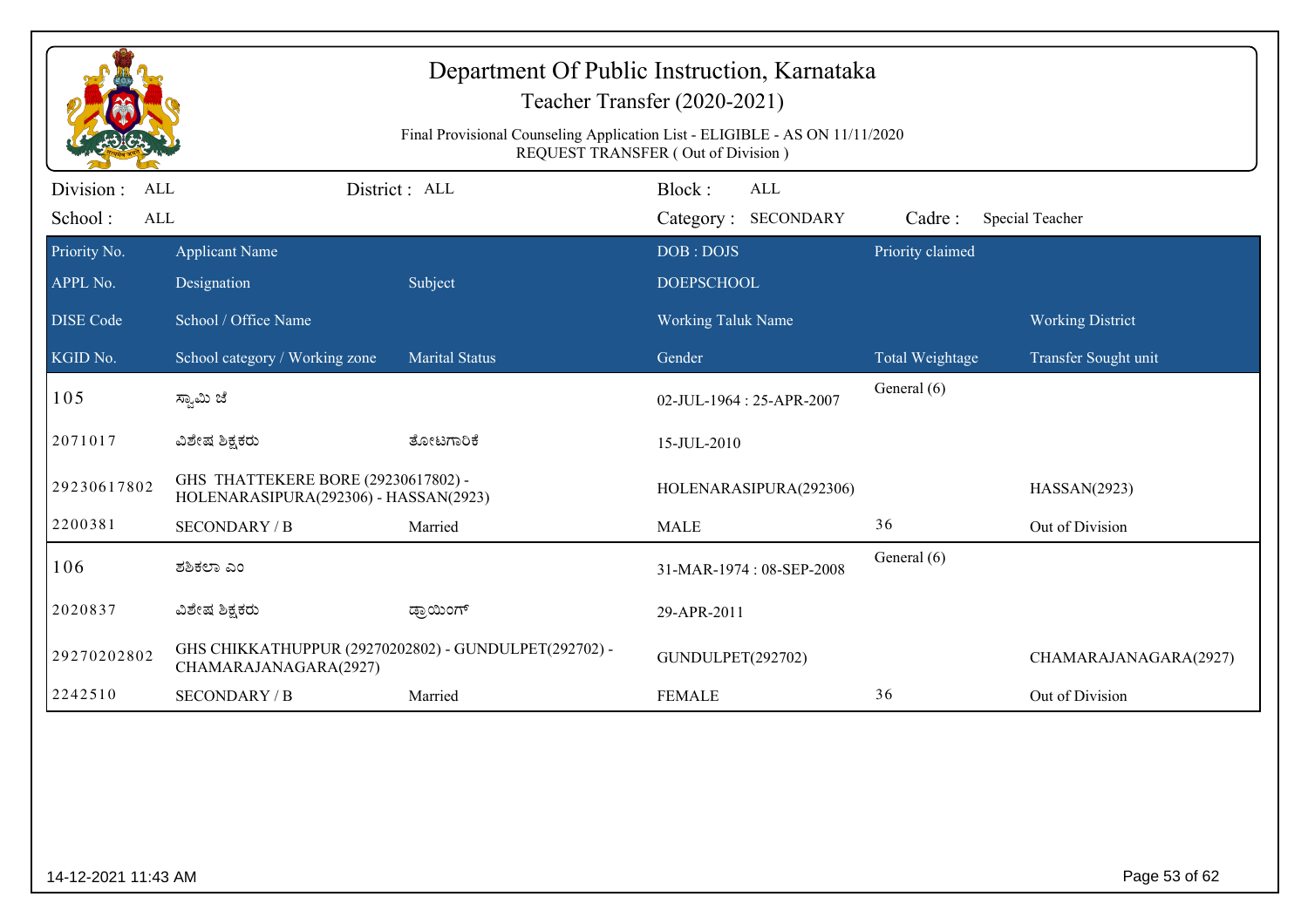| Department Of Public Instruction, Karnataka<br>Teacher Transfer (2020-2021)<br>Final Provisional Counseling Application List - ELIGIBLE - AS ON 11/11/2020 |                                                                    |                                                         |                                      |                  |                         |  |  |  |  |
|------------------------------------------------------------------------------------------------------------------------------------------------------------|--------------------------------------------------------------------|---------------------------------------------------------|--------------------------------------|------------------|-------------------------|--|--|--|--|
|                                                                                                                                                            | REQUEST TRANSFER (Out of Division)                                 |                                                         |                                      |                  |                         |  |  |  |  |
| Division :<br>ALL<br>School:<br>ALL                                                                                                                        |                                                                    | District : ALL                                          | Block:<br>ALL<br>Category: SECONDARY | Cadre:           | Special Teacher         |  |  |  |  |
| Priority No.<br>APPL No.                                                                                                                                   | <b>Applicant Name</b><br>Designation                               | Subject                                                 | DOB: DOJS<br><b>DOEPSCHOOL</b>       | Priority claimed |                         |  |  |  |  |
| <b>DISE</b> Code                                                                                                                                           | School / Office Name                                               |                                                         | Working Taluk Name                   |                  | <b>Working District</b> |  |  |  |  |
| KGID No.                                                                                                                                                   | School category / Working zone                                     | <b>Marital Status</b>                                   | Gender                               | Total Weightage  | Transfer Sought unit    |  |  |  |  |
| 107                                                                                                                                                        | ಡಿ ಆರ್ ರಾಜಮ್ಮ                                                      |                                                         | 14-MAY-1975: 23-OCT-2008             | General (6)      |                         |  |  |  |  |
| 2061010                                                                                                                                                    | ವಿಶೇಷ ಶಿಕ್ಷಕರು                                                     | ಡ್ರಾಯಿಂಗ್                                               | 28-MAY-2011                          |                  |                         |  |  |  |  |
| 29220703802                                                                                                                                                | MANDYA(2922)                                                       | GHS GANANGOORU (29220703802) - SRIRANGA PATNA(292207) - | SRIRANGA PATNA(292207)               |                  | MANDYA(2922)            |  |  |  |  |
| 2134186                                                                                                                                                    | SECONDARY / C                                                      | Married                                                 | <b>FEMALE</b>                        | 36               | Out of Division         |  |  |  |  |
| 108                                                                                                                                                        | ಬಸವರಾಜ ಬಾಳಪ್ಪ ನಾವಿ                                                 |                                                         | 01-AUG-1975: 01-SEP-2008             | General (6)      |                         |  |  |  |  |
| 2021744                                                                                                                                                    | ವಿಶೇಷ ಶಿಕ್ಷಕರು                                                     | ಡ್ರಾಯಿಂಗ್                                               | 01-SEP-2008                          |                  |                         |  |  |  |  |
| 29060800818                                                                                                                                                | GHS BALAGANUR (29060800818) - SINDHANUR(290608) -<br>RAICHUR(2906) |                                                         | SINDHANUR(290608)                    |                  | RAICHUR(2906)           |  |  |  |  |
| 2118351                                                                                                                                                    | <b>SECONDARY / A</b>                                               | Married                                                 | <b>MALE</b>                          | 36               | Out of Division         |  |  |  |  |
|                                                                                                                                                            |                                                                    |                                                         |                                      |                  |                         |  |  |  |  |
|                                                                                                                                                            | Page 54 of 62<br>14-12-2021 11:43 AM                               |                                                         |                                      |                  |                         |  |  |  |  |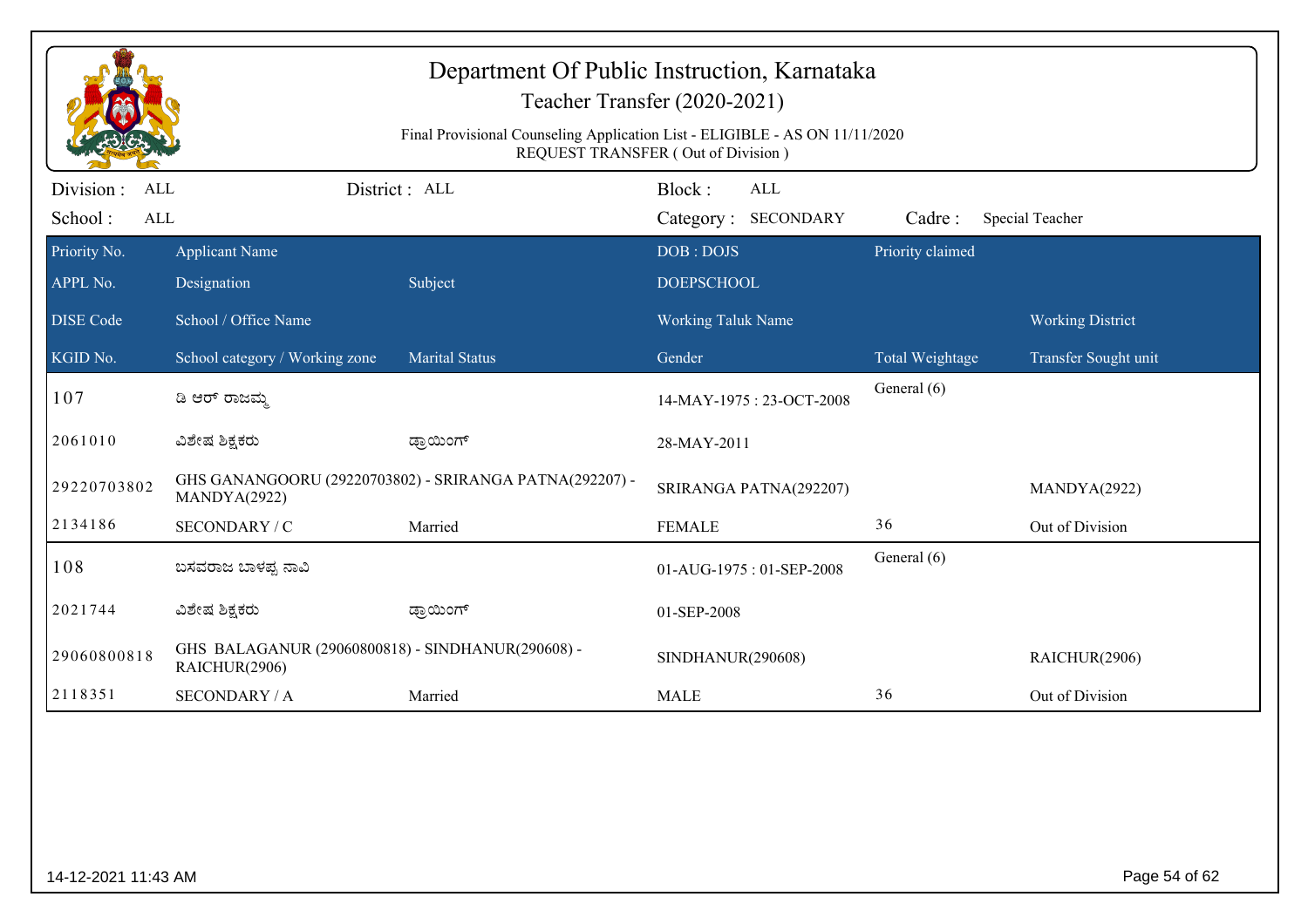| Department Of Public Instruction, Karnataka<br>Teacher Transfer (2020-2021) |                                                                                                                   |                                                          |                                |     |                  |                          |  |  |  |
|-----------------------------------------------------------------------------|-------------------------------------------------------------------------------------------------------------------|----------------------------------------------------------|--------------------------------|-----|------------------|--------------------------|--|--|--|
|                                                                             | Final Provisional Counseling Application List - ELIGIBLE - AS ON 11/11/2020<br>REQUEST TRANSFER (Out of Division) |                                                          |                                |     |                  |                          |  |  |  |
| Division :<br><b>ALL</b><br>School:<br>ALL                                  |                                                                                                                   | District: ALL                                            | Block:<br>Category: SECONDARY  | ALL | Cadre:           | Special Teacher          |  |  |  |
| Priority No.<br>APPL No.                                                    | <b>Applicant Name</b><br>Designation                                                                              | Subject                                                  | DOB: DOJS<br><b>DOEPSCHOOL</b> |     | Priority claimed |                          |  |  |  |
| <b>DISE</b> Code                                                            | School / Office Name                                                                                              |                                                          | <b>Working Taluk Name</b>      |     |                  | <b>Working District</b>  |  |  |  |
| KGID No.                                                                    | School category / Working zone                                                                                    | <b>Marital Status</b>                                    | Gender                         |     | Total Weightage  | Transfer Sought unit     |  |  |  |
| 109                                                                         | ಶಿವಪ್ಪ                                                                                                            |                                                          | 01-JUN-1977: 25-NOV-2008       |     | General (6)      |                          |  |  |  |
| 2020117                                                                     | ವಿಶೇಷ ಶಿಕ್ಷಕರು                                                                                                    | ಡ್ರಾಯಿಂಗ್                                                | 25-NOV-2008                    |     |                  |                          |  |  |  |
| 29310608002                                                                 | MADHUGIRI(2931)                                                                                                   | GHS BHUVANAHALLI (29310608002) - SIRA(293106) - TUMAKURU | SIRA(293106)                   |     |                  | TUMAKURU MADHUGIRI(2931) |  |  |  |
| 2380334                                                                     | SECONDARY / C                                                                                                     | Married                                                  | <b>MALE</b>                    |     | 33               | Out of Division          |  |  |  |
| 110                                                                         | ಗೀತಾ ಅರವಳ್ಳಿ                                                                                                      |                                                          | 17-JUL-1979: 04-SEP-2008       |     | General (6)      |                          |  |  |  |
| 2029636                                                                     | ವಿಶೇಷ ಶಿಕ್ಷಕರು                                                                                                    | ಡ್ರಾಯಿಂಗ್                                                | 04-SEP-2008                    |     |                  |                          |  |  |  |
| 29150424905                                                                 | GUHS UDAGANI (29150424905) - SHIKARIPUR(291504) -<br>SHIVAMOGGA(2915)                                             |                                                          | SHIKARIPUR(291504)             |     |                  | SHIVAMOGGA(2915)         |  |  |  |
| 2266986                                                                     | SECONDARY / C                                                                                                     | Married                                                  | <b>FEMALE</b>                  |     | 33               | Out of Division          |  |  |  |
|                                                                             |                                                                                                                   |                                                          |                                |     |                  |                          |  |  |  |
| 14-12-2021 11:43 AM                                                         |                                                                                                                   |                                                          |                                |     |                  | Page 55 of 62            |  |  |  |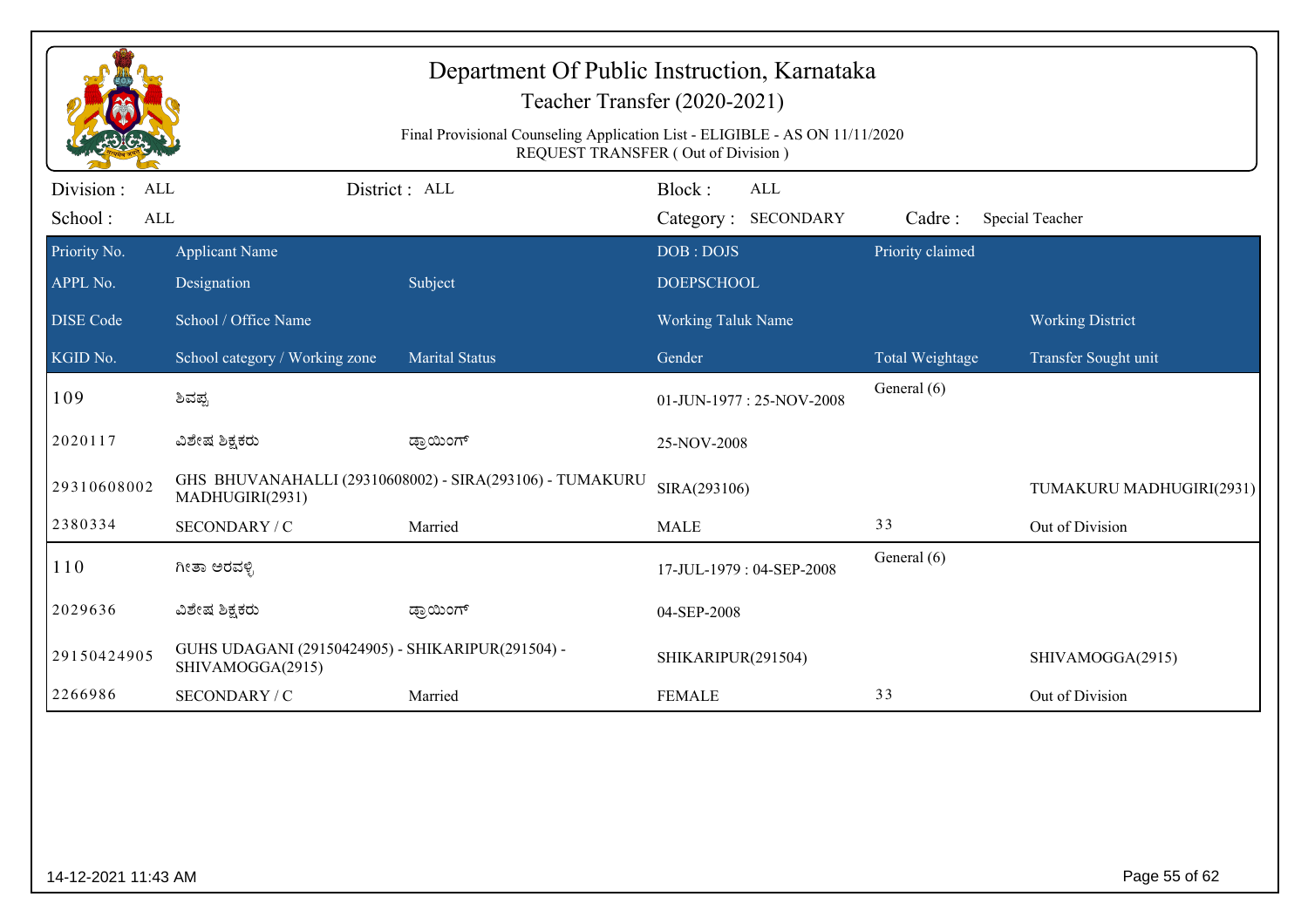| Department Of Public Instruction, Karnataka<br>Teacher Transfer (2020-2021) |                                                                                                                   |                                                            |                                      |                        |                         |  |  |  |  |
|-----------------------------------------------------------------------------|-------------------------------------------------------------------------------------------------------------------|------------------------------------------------------------|--------------------------------------|------------------------|-------------------------|--|--|--|--|
|                                                                             | Final Provisional Counseling Application List - ELIGIBLE - AS ON 11/11/2020<br>REQUEST TRANSFER (Out of Division) |                                                            |                                      |                        |                         |  |  |  |  |
| Division :<br>ALL<br>School:<br>ALL                                         |                                                                                                                   | District : ALL                                             | Block:<br>ALL<br>Category: SECONDARY | Cadre:                 | Special Teacher         |  |  |  |  |
| Priority No.<br>APPL No.                                                    | <b>Applicant Name</b><br>Designation                                                                              | Subject                                                    | DOB: DOJS<br><b>DOEPSCHOOL</b>       | Priority claimed       |                         |  |  |  |  |
| <b>DISE Code</b>                                                            | School / Office Name                                                                                              |                                                            | Working Taluk Name                   |                        | <b>Working District</b> |  |  |  |  |
| KGID No.                                                                    | School category / Working zone                                                                                    | <b>Marital Status</b>                                      | Gender                               | <b>Total Weightage</b> | Transfer Sought unit    |  |  |  |  |
| 111                                                                         | ಶ್ರೀಕಾಂತ ಎನ್.ವಿ.                                                                                                  |                                                            | 03-AUG-1980: 05-NOV-2008             | General (6)            |                         |  |  |  |  |
| 2032072                                                                     | ವಿಶೇಷ ಶಿಕ್ಷಕರು                                                                                                    | ಗ್ರೇಡ್ II_ನಾಟಕ                                             | 05-NOV-2008                          |                        |                         |  |  |  |  |
| 29120603405                                                                 |                                                                                                                   | GHS HYALYA (29120603405) - KUDLIGI(291206) - BALLARI(2912) | KUDLIGI(291206)                      |                        | BALLARI(2912)           |  |  |  |  |
| 2306872                                                                     | <b>SECONDARY / B</b>                                                                                              | Unmarried                                                  | <b>MALE</b>                          | 33                     | Out of Division         |  |  |  |  |
| 112                                                                         | ಮಲ್ಲೇಶ ಎಂ                                                                                                         |                                                            | 01-JUN-1981: 28-JAN-2009             | General (6)            |                         |  |  |  |  |
| 2008087                                                                     | ವಿಶೇಷ ಶಿಕ್ಷಕರು                                                                                                    | ಗ್ರೇಡ್ II ನಾಟಕ                                             | 28-JAN-2009                          |                        |                         |  |  |  |  |
| 29090301702                                                                 | GHS CHALMATTI (29090301702) - KALGHATAGI(290903) -<br>DHARWAD(2909)                                               |                                                            | KALGHATAGI(290903)                   |                        | DHARWAD(2909)           |  |  |  |  |
| 2313769                                                                     | <b>SECONDARY / B</b>                                                                                              | Married                                                    | <b>MALE</b>                          | 33                     | Out of Division         |  |  |  |  |
|                                                                             |                                                                                                                   |                                                            |                                      |                        |                         |  |  |  |  |
| 14-12-2021 11:43 AM                                                         |                                                                                                                   |                                                            |                                      |                        | Page 56 of 62           |  |  |  |  |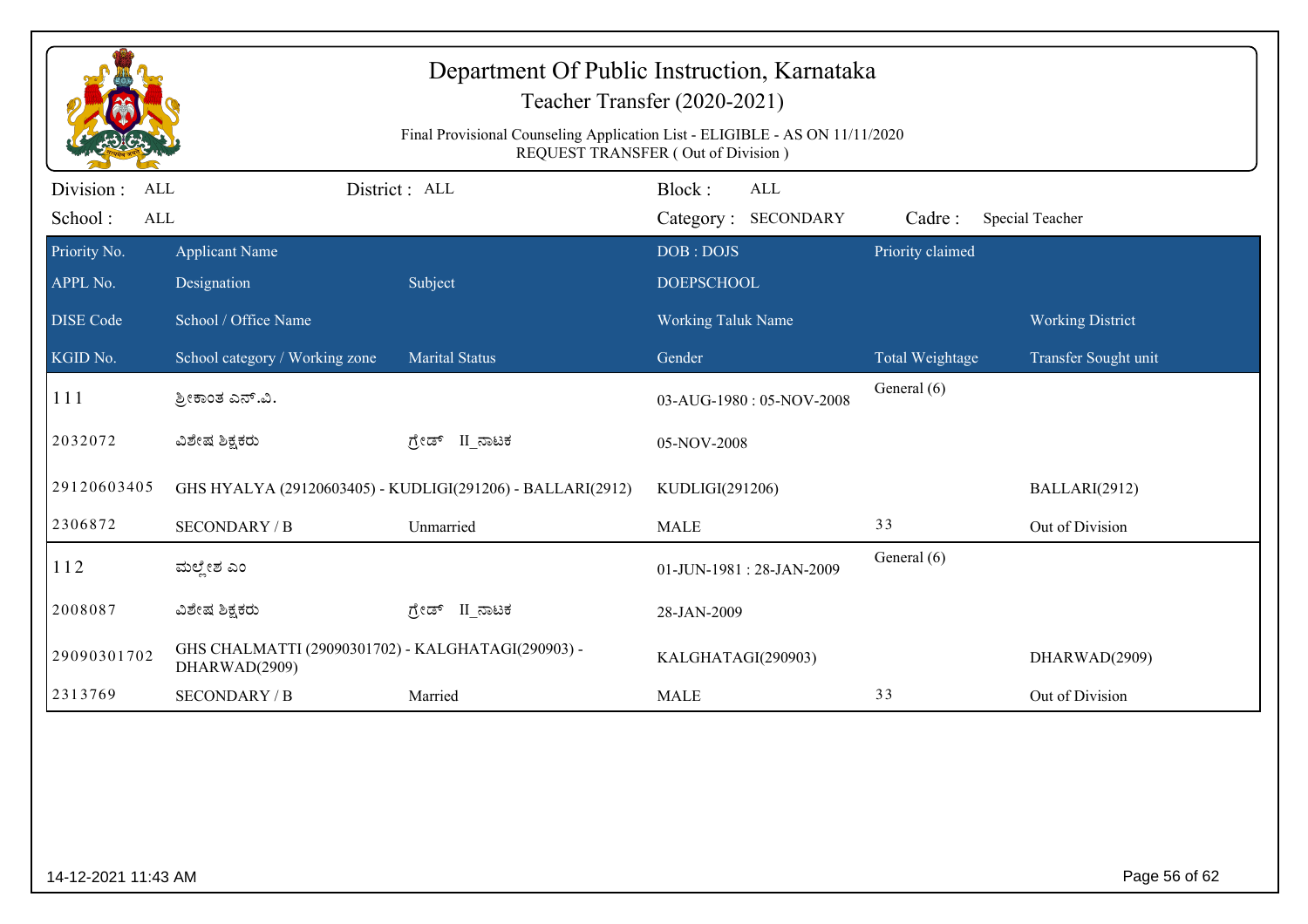| Department Of Public Instruction, Karnataka<br>Teacher Transfer (2020-2021)<br>Final Provisional Counseling Application List - ELIGIBLE - AS ON 11/11/2020<br>REQUEST TRANSFER (Out of Division) |                                                                                               |                                                         |                                             |                  |                                |  |  |
|--------------------------------------------------------------------------------------------------------------------------------------------------------------------------------------------------|-----------------------------------------------------------------------------------------------|---------------------------------------------------------|---------------------------------------------|------------------|--------------------------------|--|--|
| Division :<br>ALL<br>School:<br>ALL                                                                                                                                                              |                                                                                               | District: ALL                                           | Block:<br><b>ALL</b><br>Category: SECONDARY | Cadre:           | Special Teacher                |  |  |
| Priority No.<br>APPL No.                                                                                                                                                                         | <b>Applicant Name</b><br>Designation                                                          | Subject                                                 | DOB: DOJS<br><b>DOEPSCHOOL</b>              | Priority claimed |                                |  |  |
| <b>DISE Code</b>                                                                                                                                                                                 | School / Office Name                                                                          |                                                         | Working Taluk Name                          |                  | <b>Working District</b>        |  |  |
| KGID No.                                                                                                                                                                                         | School category / Working zone                                                                | <b>Marital Status</b>                                   | Gender                                      | Total Weightage  | Transfer Sought unit           |  |  |
| 113                                                                                                                                                                                              | ಶಕುಂತಲಾ ಸಜ್ಞನ                                                                                 |                                                         | 05-SEP-1984: 08-JUL-2010                    | General (6)      |                                |  |  |
| 2059284                                                                                                                                                                                          | ವಿಶೇಷ ಶಿಕ್ಷಕರು                                                                                | ಗ್ರೇಡ್ II_ಸಂಗೀತ                                         | 01-AUG-2014                                 |                  |                                |  |  |
| 29070905354                                                                                                                                                                                      | GOVERNMENT JUNIOR COLLEGE HIREWANKALAKUNTA<br>(29070905354) - YELBURGA(290709) - KOPPAL(2907) |                                                         | YELBURGA(290709)                            |                  | KOPPAL(2907)                   |  |  |
| 2289013                                                                                                                                                                                          | SECONDARY / C                                                                                 | Married                                                 | <b>FEMALE</b>                               | 33               | Out of Division                |  |  |
| 114                                                                                                                                                                                              | ಪರಶುರಾಮ ಭಜಂತ್ರಿ                                                                               |                                                         | 01-JUL-1973: 20-JUN-2005                    | General (6)      |                                |  |  |
| 2026124                                                                                                                                                                                          | ವಿಶೇಷ ಶಿಕ್ಷಕರು                                                                                | ಗ್ರೇಡ್ II_ಸಂಗೀತ                                         | 31-AUG-2015                                 |                  |                                |  |  |
| 29280235606                                                                                                                                                                                      | <b>NORTH(2928)</b>                                                                            | GHS PEENYA (29280235606) - NORTH1(292802) - BENGALURU U | NORTH1(292802)                              |                  | <b>BENGALURU U NORTH(2928)</b> |  |  |
| 1978878                                                                                                                                                                                          | <b>SECONDARY / A</b>                                                                          | Married                                                 | <b>MALE</b>                                 | 32               | Out of Division                |  |  |
|                                                                                                                                                                                                  |                                                                                               |                                                         |                                             |                  |                                |  |  |
| 14-12-2021 11:43 AM                                                                                                                                                                              |                                                                                               |                                                         |                                             |                  | Page 57 of 62                  |  |  |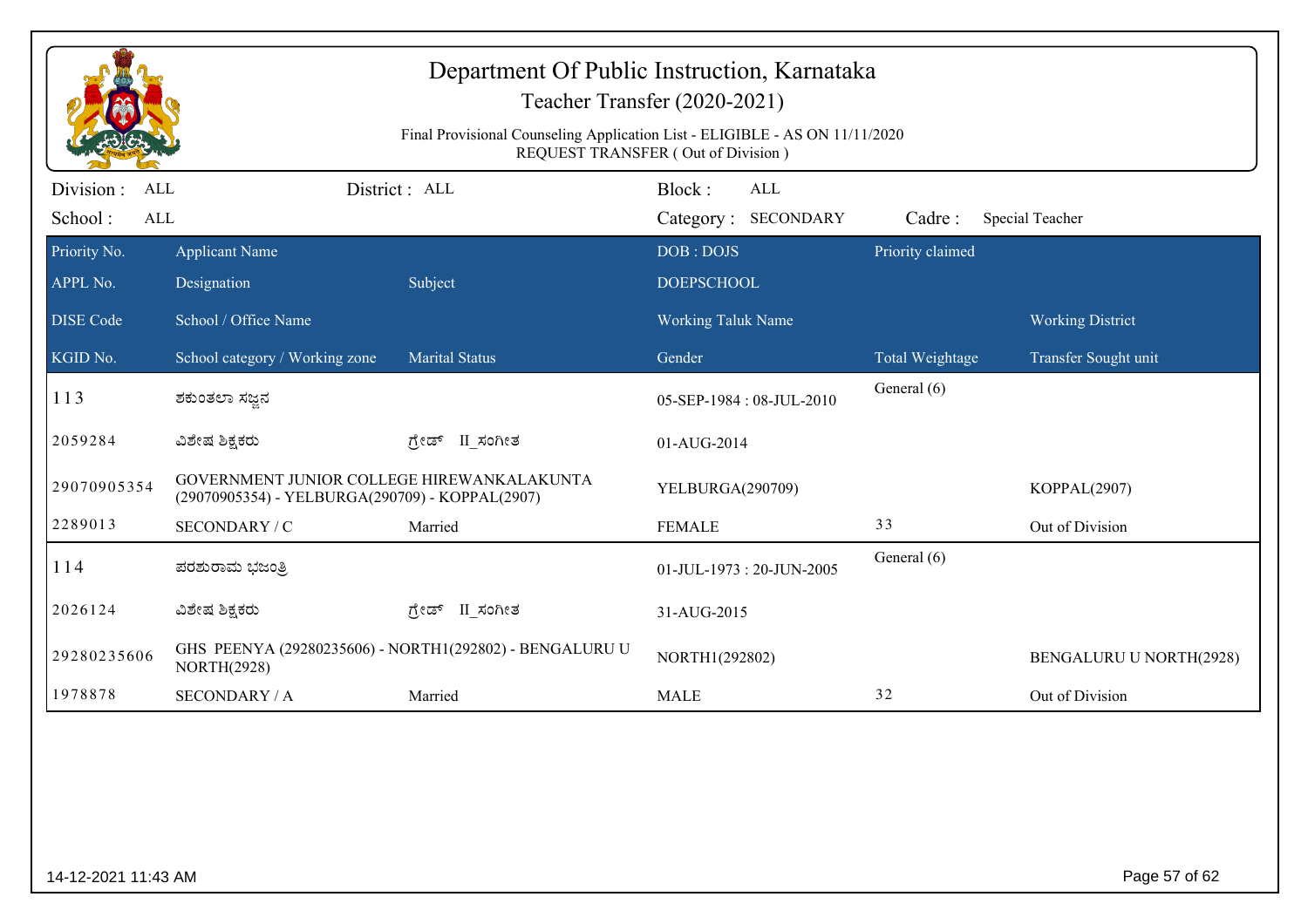| Department Of Public Instruction, Karnataka<br>Teacher Transfer (2020-2021)<br>Final Provisional Counseling Application List - ELIGIBLE - AS ON 11/11/2020<br>REQUEST TRANSFER (Out of Division) |                                                                             |                                                         |                                             |                  |                         |  |  |
|--------------------------------------------------------------------------------------------------------------------------------------------------------------------------------------------------|-----------------------------------------------------------------------------|---------------------------------------------------------|---------------------------------------------|------------------|-------------------------|--|--|
| Division:<br><b>ALL</b><br>School:<br><b>ALL</b>                                                                                                                                                 |                                                                             | District: ALL                                           | Block:<br><b>ALL</b><br>Category: SECONDARY | Cadre:           | Special Teacher         |  |  |
| Priority No.<br>APPL No.                                                                                                                                                                         | <b>Applicant Name</b><br>Designation                                        | Subject                                                 | DOB: DOJS<br><b>DOEPSCHOOL</b>              | Priority claimed |                         |  |  |
| <b>DISE Code</b>                                                                                                                                                                                 | School / Office Name                                                        |                                                         | <b>Working Taluk Name</b>                   |                  | <b>Working District</b> |  |  |
| KGID No.                                                                                                                                                                                         | School category / Working zone                                              | <b>Marital Status</b>                                   | Gender                                      | Total Weightage  | Transfer Sought unit    |  |  |
| 115                                                                                                                                                                                              | ಹನುಮಂತ ಬಿ ವಿ                                                                |                                                         | 20-FEB-1979: 23-AUG-2007                    | General (6)      |                         |  |  |
| 2029385                                                                                                                                                                                          | ವಿಶೇಷ ಶಿಕ್ಷಕರು                                                              | ಗ್ರೇಡ್ II_ಸಂಗೀತ                                         | 23-JAN-2014                                 |                  |                         |  |  |
| 29220531402                                                                                                                                                                                      | MANDYA(2922)                                                                | GHS SATHENA HALLI (29220531402) - NAGAMANGALA(292205) - | NAGAMANGALA(292205)                         |                  | MANDYA(2922)            |  |  |
| 2097855                                                                                                                                                                                          | SECONDARY / C                                                               | Married                                                 | <b>MALE</b>                                 | 31               | Out of Division         |  |  |
| 116                                                                                                                                                                                              | ಪ್ರಮೀಳ .ಕೆ.ಆರ್.                                                             |                                                         | 15-MAY-1966: 25-MAR-2013                    | General (6)      |                         |  |  |
| 2014941                                                                                                                                                                                          | ವಿಶೇಷ ಶಿಕ್ಷಕರು                                                              | ಹೊಲಿಗೆ                                                  | 25-MAR-2013                                 |                  |                         |  |  |
| 29170715803                                                                                                                                                                                      | GJCHS CHINNIGA (29170715803) - MOODIGERE(291707) -<br>CHIKKAMANGALURU(2917) |                                                         | MOODIGERE(291707)                           |                  | CHIKKAMANGALURU(2917)   |  |  |
| 2612079                                                                                                                                                                                          | SECONDARY / C                                                               | Married                                                 | <b>FEMALE</b>                               | 29               | Out of Division         |  |  |
|                                                                                                                                                                                                  |                                                                             |                                                         |                                             |                  |                         |  |  |
| 14-12-2021 11:43 AM                                                                                                                                                                              |                                                                             |                                                         |                                             |                  | Page 58 of 62           |  |  |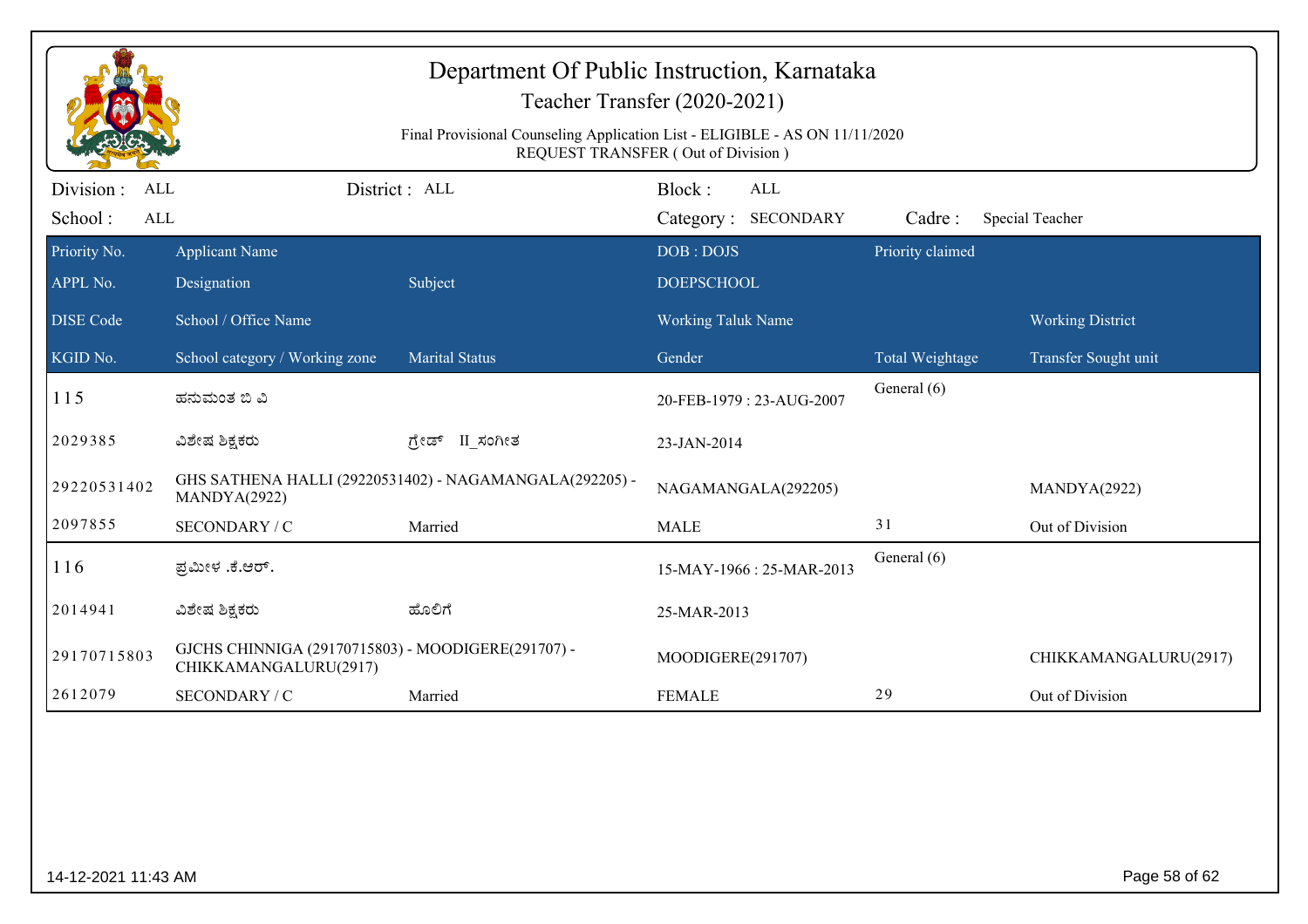|                          |                                                                              |                       | <b>REQUEST TRANSFER (Out of Division)</b> |                  |                         |
|--------------------------|------------------------------------------------------------------------------|-----------------------|-------------------------------------------|------------------|-------------------------|
| Division :<br><b>ALL</b> |                                                                              | District: ALL         | Block:<br><b>ALL</b>                      |                  |                         |
| School:<br><b>ALL</b>    |                                                                              |                       | Category: SECONDARY                       | Cadre:           | Special Teacher         |
| Priority No.             | <b>Applicant Name</b>                                                        |                       | DOB: DOJS                                 | Priority claimed |                         |
| APPL No.                 | Designation                                                                  | Subject               | <b>DOEPSCHOOL</b>                         |                  |                         |
| <b>DISE</b> Code         | School / Office Name                                                         |                       | <b>Working Taluk Name</b>                 |                  | <b>Working District</b> |
| KGID No.                 | School category / Working zone                                               | <b>Marital Status</b> | Gender                                    | Total Weightage  | Transfer Sought unit    |
| 117                      | ಸಂಜೀವ ಮಹಾದೇವಪ್ಪಾ ಕಟಗೇರಿ                                                      |                       | 05-JUL-1974: 30-AUG-2008                  | General (6)      |                         |
| 2018308                  | ವಿಶೇಷ ಶಿಕ್ಷಕರು                                                               | ಡ್ರಾಯಿಂಗ್             | 03-OCT-2016                               |                  |                         |
| 29040210106              | GOVT HS AFZALPUR (29040210106) - AFZALPUR(290402) -<br>KALBURGI(2904)        |                       | AFZALPUR(290402)                          |                  | KALBURGI(2904)          |
| 2286225                  | <b>SECONDARY / A</b>                                                         | Married               | <b>MALE</b>                               | 29               | Out of Division         |
| 118                      | ಅಂದಾನೆಪ್ಪ                                                                    |                       | 04-DEC-1975: 19-JUL-2010                  | General (6)      |                         |
| 2009002                  | ವಿಶೇಷ ಶಿಕ್ಷಕರು                                                               | II ಸಂಗೀತ<br>ಗ್ರೇಡ್    | 01-OCT-2016                               |                  |                         |
| 29260930603              | GJC BOYS NANJANGUD TOWN (29260930603) -<br>NANJANAGUD(292609) - MYSURU(2926) |                       | NANJANAGUD(292609)                        |                  | MYSURU(2926)            |
| 2480966                  | <b>SECONDARY / A</b>                                                         | Married               | <b>MALE</b>                               | 23               | Out of Division         |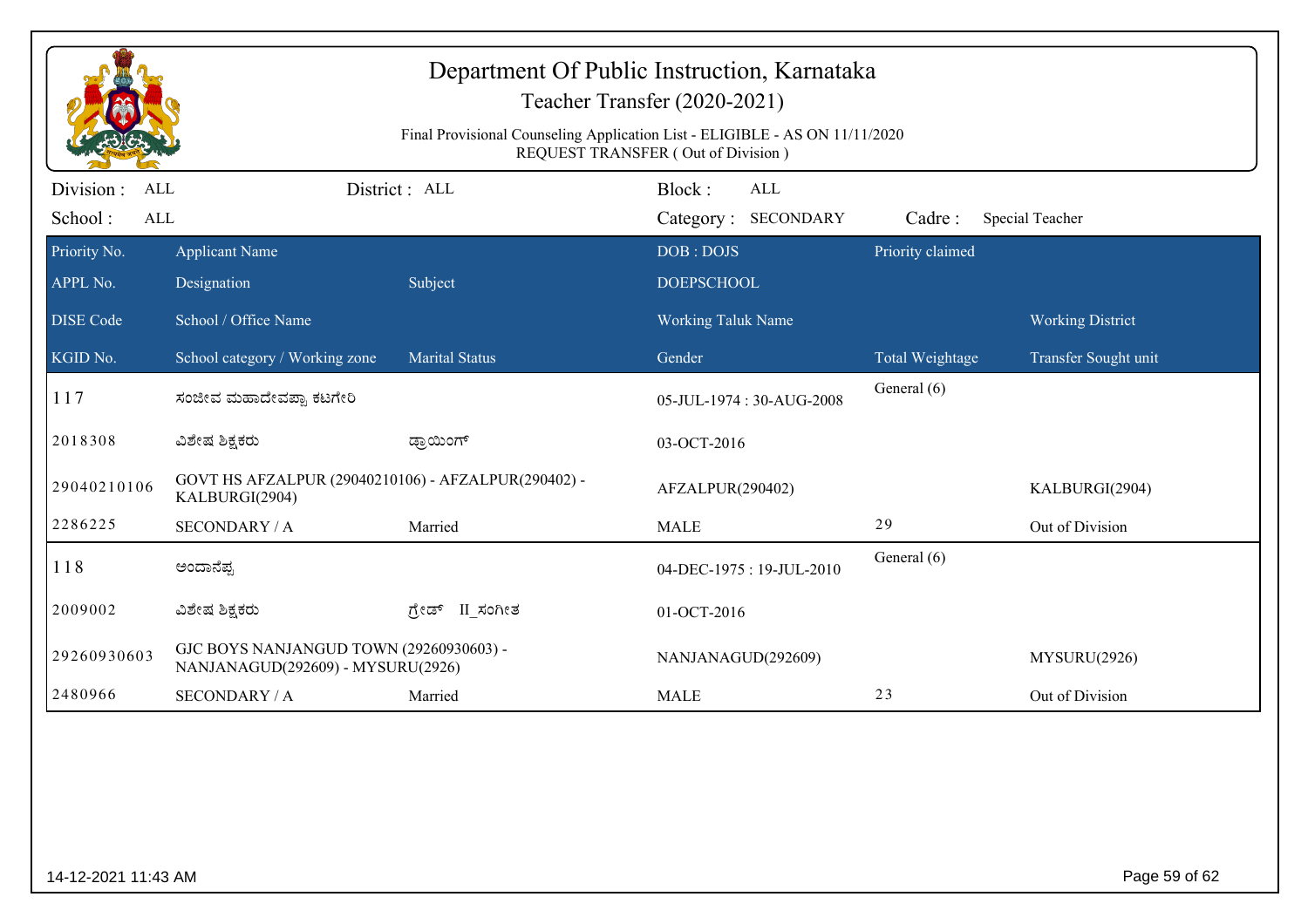| Department Of Public Instruction, Karnataka<br>Teacher Transfer (2020-2021)<br>Final Provisional Counseling Application List - ELIGIBLE - AS ON 11/11/2020<br>REQUEST TRANSFER (Out of Division) |                                      |                                                           |                                             |                  |                         |  |  |
|--------------------------------------------------------------------------------------------------------------------------------------------------------------------------------------------------|--------------------------------------|-----------------------------------------------------------|---------------------------------------------|------------------|-------------------------|--|--|
| Division :<br><b>ALL</b><br>School:<br>ALL                                                                                                                                                       |                                      | District : ALL                                            | Block:<br><b>ALL</b><br>Category: SECONDARY | Cadre:           | Special Teacher         |  |  |
| Priority No.<br>APPL No.                                                                                                                                                                         | <b>Applicant Name</b><br>Designation | Subject                                                   | DOB: DOJS<br><b>DOEPSCHOOL</b>              | Priority claimed |                         |  |  |
| <b>DISE Code</b>                                                                                                                                                                                 | School / Office Name                 |                                                           | <b>Working Taluk Name</b>                   |                  | <b>Working District</b> |  |  |
| KGID No.                                                                                                                                                                                         | School category / Working zone       | <b>Marital Status</b>                                     | Gender                                      | Total Weightage  | Transfer Sought unit    |  |  |
| 119                                                                                                                                                                                              | ಮಹೇಶ                                 |                                                           | 01-JUN-1974: 08-SEP-2014                    | General (6)      |                         |  |  |
| 2014864                                                                                                                                                                                          | ವಿಶೇಷ ಶಿಕ್ಷಕರು                       | ಡ್ರಾಯಿಂಗ್                                                 | 08-SEP-2014                                 |                  |                         |  |  |
| 29260311403                                                                                                                                                                                      |                                      | GHS MAGGE (29260311403) - H.D.KOTE(292603) - MYSURU(2926) | H.D.KOTE(292603)                            |                  | MYSURU(2926)            |  |  |
| 2648751                                                                                                                                                                                          | SECONDARY / C                        | Married                                                   | <b>MALE</b>                                 | 21               | Out of Division         |  |  |
| 120                                                                                                                                                                                              | ಚಿತ್ರ ವಿ                             |                                                           | 22-OCT-1986: 30-OCT-2008                    | General (6)      |                         |  |  |
| 2037556                                                                                                                                                                                          | ವಿಶೇಷ ಶಿಕ್ಷಕರು                       | II ನಾಟಕ<br>ಗ್ರೇಡ್                                         | 01-DEC-2016                                 |                  |                         |  |  |
| 29261025913                                                                                                                                                                                      | PERIYA PATNA(292610) - MYSURU(2926)  | GOVT BOYS JUNIOR COLLEGE PERIYAPATNA (29261025913) -      | PERIYA PATNA(292610)                        |                  | MYSURU(2926)            |  |  |
| 2313509                                                                                                                                                                                          | <b>SECONDARY / A</b>                 | Married                                                   | <b>FEMALE</b>                               | 21               | Out of Division         |  |  |
|                                                                                                                                                                                                  |                                      |                                                           |                                             |                  |                         |  |  |
|                                                                                                                                                                                                  | Page 60 of 62<br>14-12-2021 11:43 AM |                                                           |                                             |                  |                         |  |  |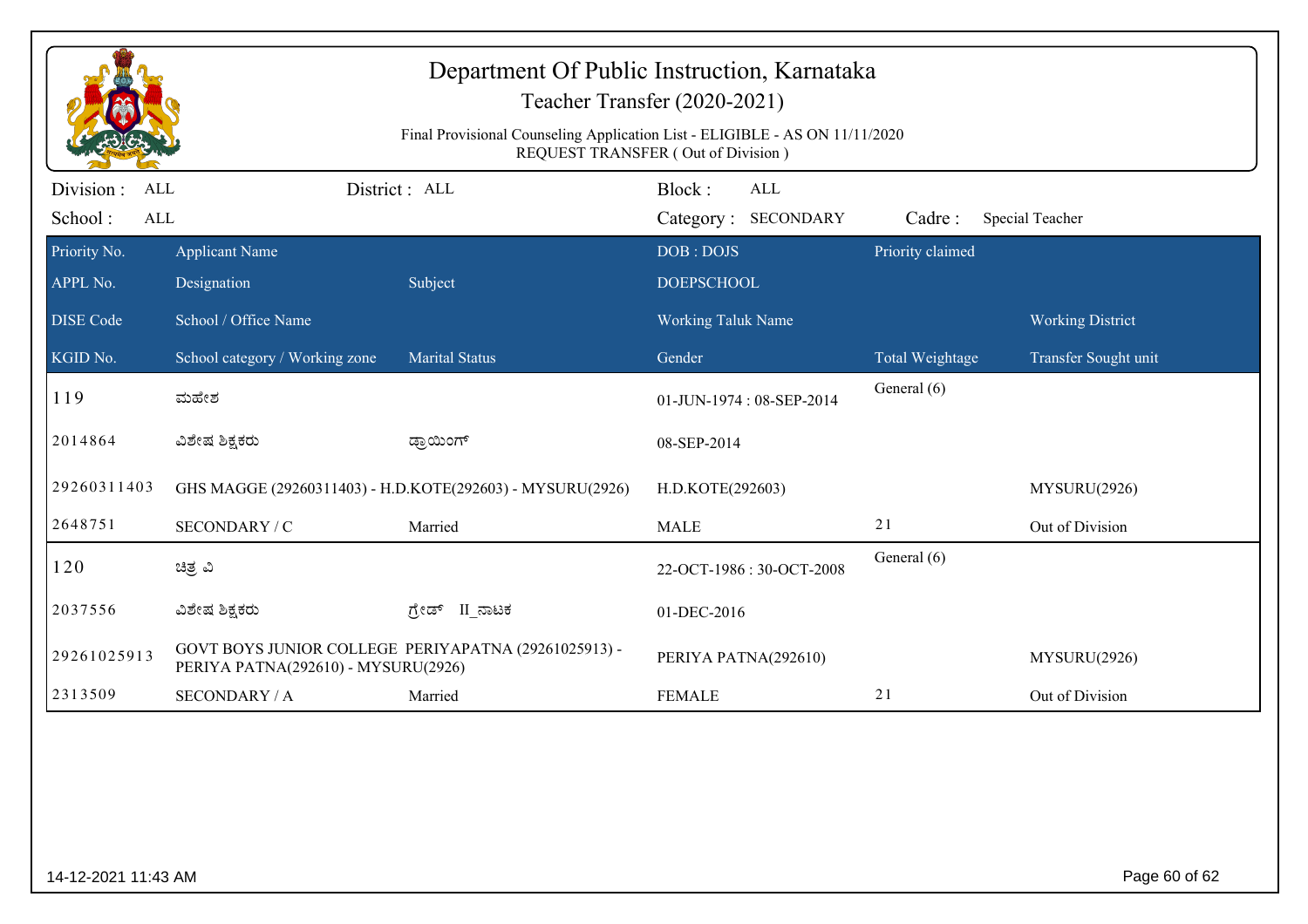| Department Of Public Instruction, Karnataka<br>Teacher Transfer (2020-2021)<br>Final Provisional Counseling Application List - ELIGIBLE - AS ON 11/11/2020<br>REQUEST TRANSFER (Out of Division) |                                                                        |                       |                                             |                  |                         |  |  |  |
|--------------------------------------------------------------------------------------------------------------------------------------------------------------------------------------------------|------------------------------------------------------------------------|-----------------------|---------------------------------------------|------------------|-------------------------|--|--|--|
| Division :<br><b>ALL</b><br>School:<br><b>ALL</b>                                                                                                                                                |                                                                        | District: ALL         | Block:<br><b>ALL</b><br>Category: SECONDARY | Cadre:           | Special Teacher         |  |  |  |
| Priority No.<br>APPL No.                                                                                                                                                                         | <b>Applicant Name</b><br>Designation                                   | Subject               | DOB: DOJS<br><b>DOEPSCHOOL</b>              | Priority claimed |                         |  |  |  |
| <b>DISE Code</b>                                                                                                                                                                                 | School / Office Name                                                   |                       | <b>Working Taluk Name</b>                   |                  | <b>Working District</b> |  |  |  |
| KGID No.                                                                                                                                                                                         | School category / Working zone                                         | <b>Marital Status</b> | Gender                                      | Total Weightage  | Transfer Sought unit    |  |  |  |
| 121                                                                                                                                                                                              | ಕೆಂಪಣ್ಣ ಪಾಟೀಲ್                                                         |                       | 16-JUN-1978: 16-MAY-2016                    | General (6)      |                         |  |  |  |
| 2005275                                                                                                                                                                                          | ವಿಶೇಷ ಶಿಕ್ಷಕರು                                                         | ಡ್ರಾಯಿಂಗ್             | 16-MAY-2016                                 |                  |                         |  |  |  |
| 29140110303                                                                                                                                                                                      | GHS-JOLADAL (29140110303) - CHANNAGIRI(291401) -<br>DAVANAGERE(2914)   |                       | CHANNAGIRI(291401)                          |                  | DAVANAGERE(2914)        |  |  |  |
| 2860205                                                                                                                                                                                          | SECONDARY / C                                                          | Married               | <b>MALE</b>                                 | 17               | Out of Division         |  |  |  |
| 122                                                                                                                                                                                              | ಚಂದ್ರಶೇಖರ ಪಾಟೀಲ                                                        |                       | 10-MAR-1977: 26-MAY-2016                    | General (6)      |                         |  |  |  |
| 2003270                                                                                                                                                                                          | ವಿಶೇಷ ಶಿಕ್ಷಕರು                                                         | ಡ್ರಾಯಿಂಗ್             | 26-MAY-2016                                 |                  |                         |  |  |  |
| 29150224701                                                                                                                                                                                      | GHS SAMPEKATTE (29150224701) - HOSANAGAR(291502) -<br>SHIVAMOGGA(2915) |                       | HOSANAGAR(291502)                           |                  | SHIVAMOGGA(2915)        |  |  |  |
| 2742657                                                                                                                                                                                          | SECONDARY / C                                                          | Married               | <b>MALE</b>                                 | 13               | Out of Division         |  |  |  |
|                                                                                                                                                                                                  |                                                                        |                       |                                             |                  |                         |  |  |  |
| Page 61 of 62<br>14-12-2021 11:43 AM                                                                                                                                                             |                                                                        |                       |                                             |                  |                         |  |  |  |